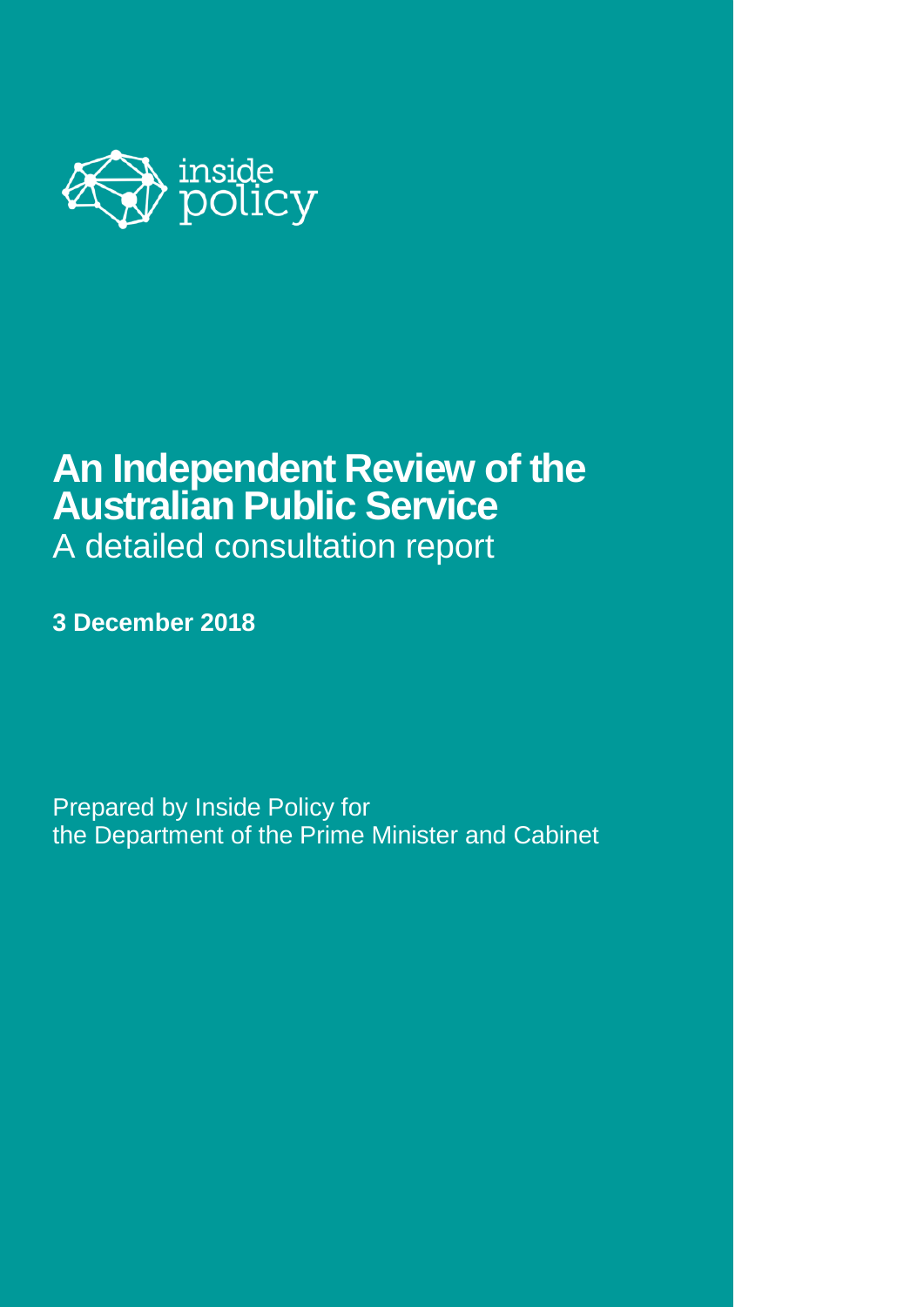## **Disclaimer**

This report has been prepared by Inside Policy Pty Ltd on behalf of the Department of the Prime Minister and Cabinet ("the Department") for the sole use of the Department and for the purposes for which it was commissioned.

The contents of this report do not reflect the views of the Department.

The information, statements and commentary contained in this report (collectively, the **"Information"**) have been prepared by Inside Policy based on material publicly available and other information provided by the Department and workshop discussions held with APS employees and members of the public, and otherwise from sources indicated within this report. Inside Policy has not sought to independently verify those sources unless otherwise noted within this report. Inside Policy does not give any guarantee, undertaking or warranty in relation to the accuracy, reliability or completeness of the information contained in this report, the assumptions made by the parties that provided the information or any conclusions reached by those parties. Inside Policy does not accept or assume any liability arising from any actions taken in response to this report (including investment or strategic decisions made as a consequence of the information contained in the report).

Inside Policy does not accept or assume responsibility for any reliance, which may be placed on this report by any third party. Any reliance placed is that party's sole responsibility.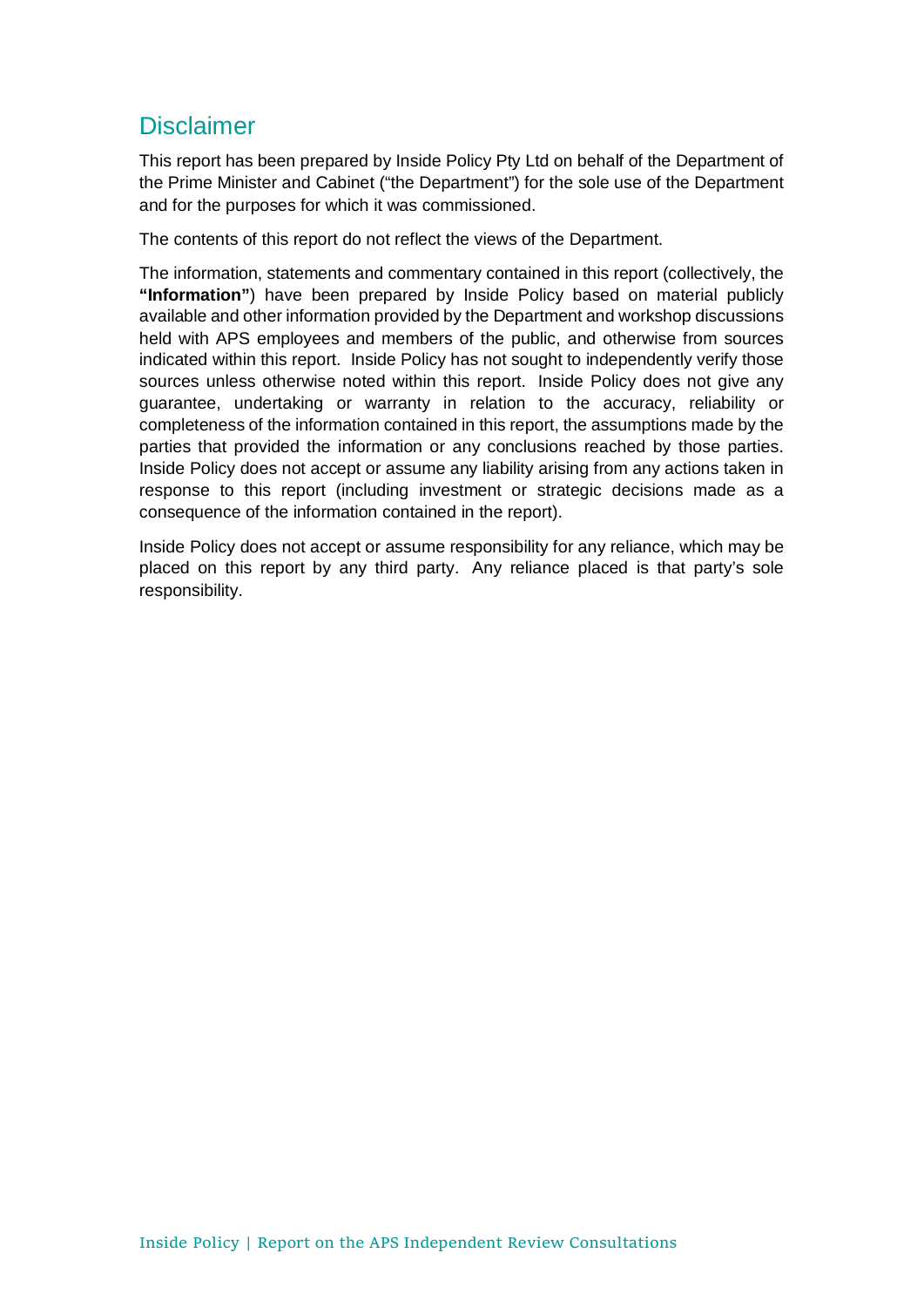## **Table of Contents**

| Appendix B: List of agencies represented in the consultations. 26 |  |
|-------------------------------------------------------------------|--|
|                                                                   |  |
|                                                                   |  |
|                                                                   |  |
|                                                                   |  |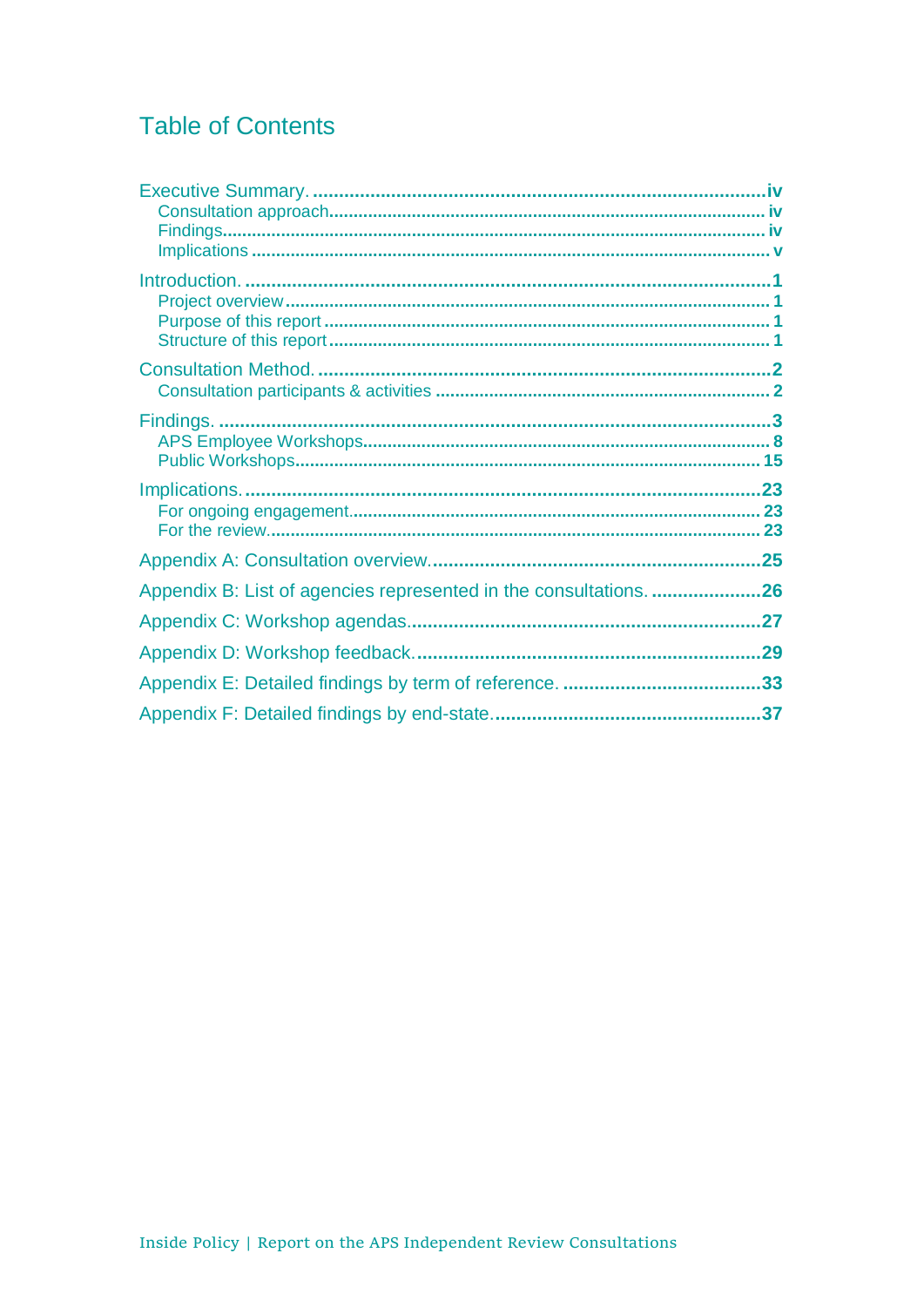## Executive Summary

In July 2018, the Independent Review of the Australian Public Service (the review) engaged Inside Policy to facilitate national consultations with Australian Public Service (APS) employees and members of the public.

The review examines whether the APS's capability, culture and operating model are suited to harness the opportunities of a transformed Australian economy and society, in an increasingly complex global context.

This summary outlines the consultation approach, findings and implications.

## Consultation approach

The focus of the consultations was to generate feedback on the purpose of the APS, its role in the future and to test ideas on certain end-states the APS should aspire to achieve by 2030. The consultations also sought to build momentum for and understanding of the APS independent review.

A total of 481 individuals participated in 29 face-to-face workshops held in 16 locations. This included 16 four-hour workshops for APS employees and 13 1.5-hour workshops for members of the public. 387 APS employees and 94 members of the public participated in these consultations. Forty-eight agencies were represented in the APS employee workshops.

## **Findings**

APS employees and members of the public shared their views on the current state of the APS and expressed their vision for the future state of the APS. The five key shared aspirations people held for the APS are as follows:

1. The APS serves the Australian public and the government of the day and puts citizens at the centre of everything they do.

Overwhelmingly, we heard that the purpose of the APS is to serve both the Australian public and the government of the day. Service was identified as both a core purpose and a value underpinning the work of the APS, stemming from the unique position the APS occupies as the only body in the country responsible for serving the public interest in an evidence-informed, impartial and non-partisan way.

2. The APS is united and works together with different levels of government, business, industry, academia, non-government organisations and the Australian public.

In all workshops, participants expected the APS to be united and collaborating both within the APS and with different levels of government, communities, academics, non-government organisations and industry. We heard from both employees and members of the public that there is a need for a less siloed approach to policy development and service delivery and better communication and collaboration both in and outside the APS. It was acknowledged that there are many opportunities to improve policy development and service delivery through leveraging data, information and expertise. Building One APS was considered one of the foundations upon which this will be achieved.

### 3. APS systems and technology enable collaboration and deliver great experiences for the people that use them.

All workshops elevated the importance of improving systems and technology to ensure they are fit for purpose and, simply, "can do the things people need them to do."

Members of the public expected that the APS to be already sharing data across departments and with other levels of government. While some people raised privacy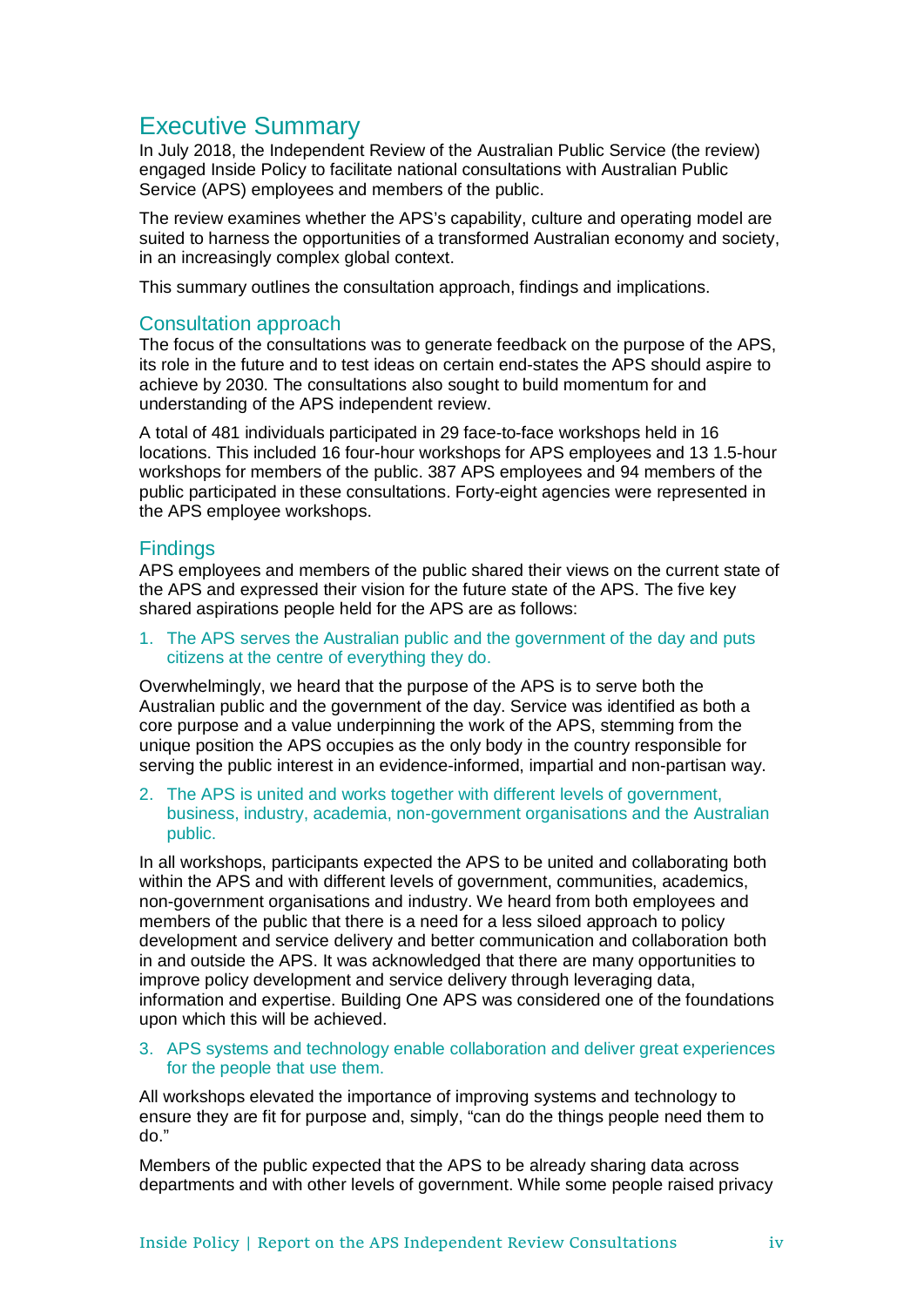or security concerns, overall we heard that sharing data was crucial to better experiences with agencies and services. While we heard that the APS should continue improving its digital presence, maintaining a strong human element was equally important to members of the public, particularly during service delivery.

### 4. The APS has a diverse, agile and capable workforce that is responsive to change and equipped to meet existing and future challenges.

In all workshops participants emphasised the importance of an APS workforce that reflects the diversity of the Australian people, is informed, flexible, responsive to change and capable of solving complex problems and delivering quality services.

Employees felt that building a culture within the APS that is proactive, future-focused, innovative and open to engaging in informed risk taking is central to creating a workforce that will be able to respond to existing and future challenges.

The One APS concept was considered to be a foundation upon which a more agile and capable APS workforce will be achieved.

### 5. The APS is valued and trusted as a steward of the national interest.

Both members of the public and employees agreed that developing evidence-based and apolitical policy and delivering services and interacting with the public in ways that are transparent, ethical and accountable are central to building public trust and confidence in the APS. There was a shared expectation that the APS will act as informed and informative leaders, helping citizens, agencies and business keep pace with change and anticipate the future.

## Testing the end-states

While the spirit and intent of these concepts resonated with participants, the language did not. All workshops that considered the themes suggested simplifying and using clearer language. The language of "An employer of choice" and "trusted and respected" resonated most strongly with participants and were felt to clearly articulate what the APS should aim to look like in the future.

In contrast, participants found the language of "Partner", "United in a collective endeavour," "Dynamic, digital and adaptive systems and structures" and "World-class policy, regulatory and delivery performance" confusing and uncertain. Employees preferred language with clearer and more established meaning like One APS and felt the language should be more reflective of the importance of serving the Australian public and national interest rather than benchmarking Australia against other countries.

Key ideas for achieving these end-states all came back to the notion of One APS – connecting across the APS, having standardised employment practices and systems across the APS and investing in the policy expertise of the APS. Employees also strongly felt that it was important to increase the independence of the APS in order for it to truly assert its place as a non-partisan policy advisor.

## **Implications**

Building off the momentum and good will created through the consultations, the review may find it fruitful to go back to a selection of those consulted to test specific ideas. Seeking feedback from employees and the public on the ideas, changes or recommendations that would directly impact them may help sharpen and refine the review outcome.

It may also be prudent to share findings, test ideas and validate underlying assumptions with SES, politicians and others who can help support the successful implementation of the review recommendations.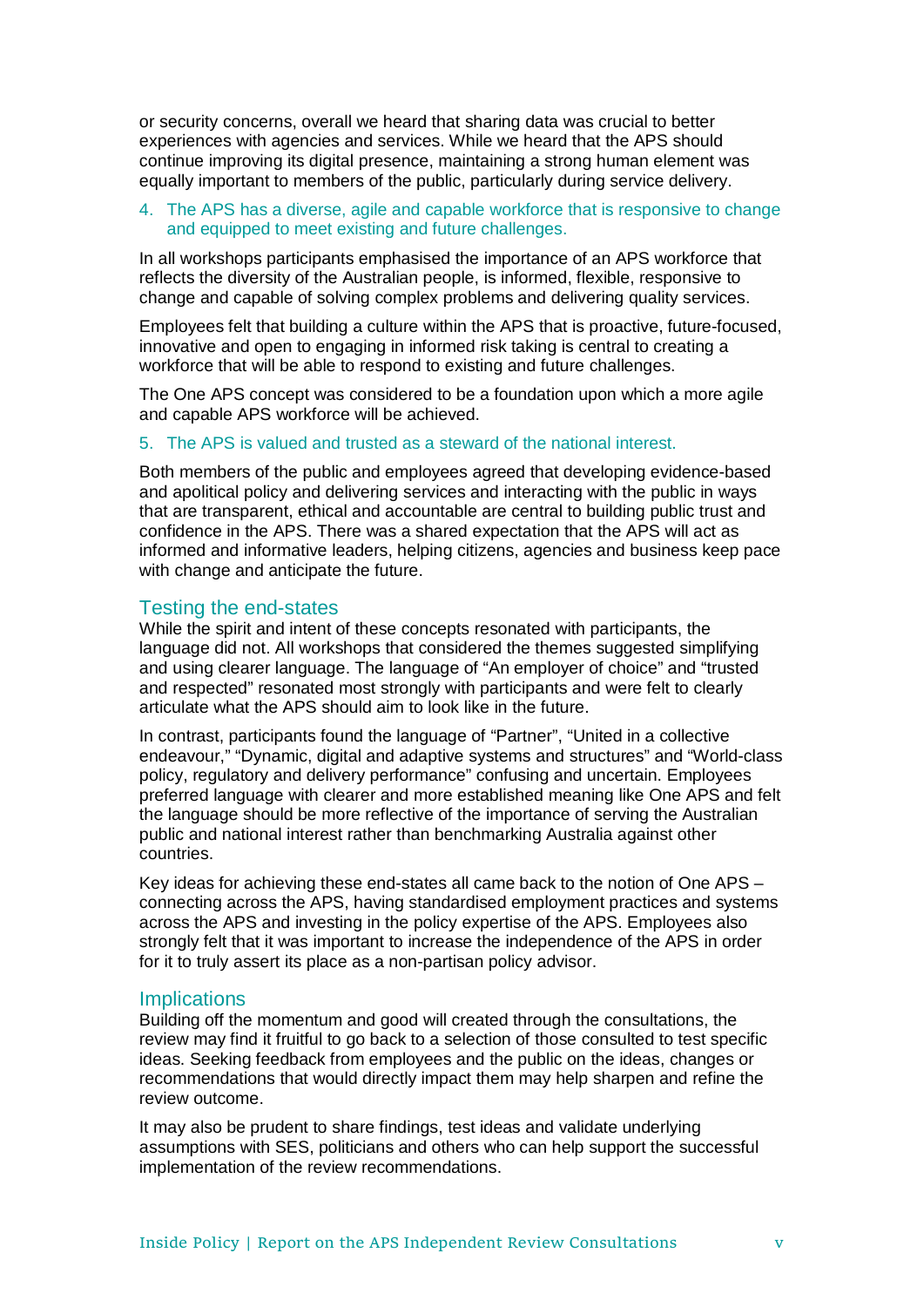The key ideas to emerge from the consultations that the Panel may wish to further explore in the above fora, include:

- Building One APS. This includes models for harmonised employment agreements, unified communications, shared data and information, and technology platforms across the entire APS.
- Engaging citizens. This includes innovative models for obtaining citizen feedback on needs, policy ideas and service changes as well as exploring 'one-stop-shop' digital and human delivery models.
- Being a great place to work. This includes innovative models for attracting and retaining the most talented people in the world.
- Embedding policy intelligence. This includes different models for solving complex, national policy challenges across portfolios and sectors.

The most significant challenges for the future of the APS identified from the consultations were:

- 1. **Holding a unique place but not being valued for this.** The APS, having significant skills and experience, is primed to take a leadership role in public policy and citizen engagement yet participants perceive that the APS is not valued for these skills by the citizenry, politicians or the business sector.
- 2. **Serving the public interest versus the government interest.** The desire of the APS to be citizen-centric and develop evidence-informed policy while also implementing the agenda of the government of the day, particularly where that agenda was not addressing the needs of citizens or the national interest.
- 3. **Specialist versus generalist expertise.** Balancing the desire to be a flexible and mobile workforce while maintaining sector and management expertise.
- 4. **Innovation versus responsible use of public resources.** Balancing the desire to be a service that is "agile, empowered and risk taking" with the responsibility to be "efficient, transparent, probity driven and accountable".
- 5. **Transforming the APS versus achieving expected resource and staff efficiencies.** Implementing necessary changes to achieve a more agile, skilled and capable APS workforce in a context of ongoing reduction of APS resources, average staffing level caps and expected budget savings.

It is clear from the consultations that managing these tensions – and executing a transformation of the APS – will require an elegant mix of political will and leadership, legislative change and cultural change within the APS. The importance of all of these ingredients and complexity of navigating these tensions cannot be overstated.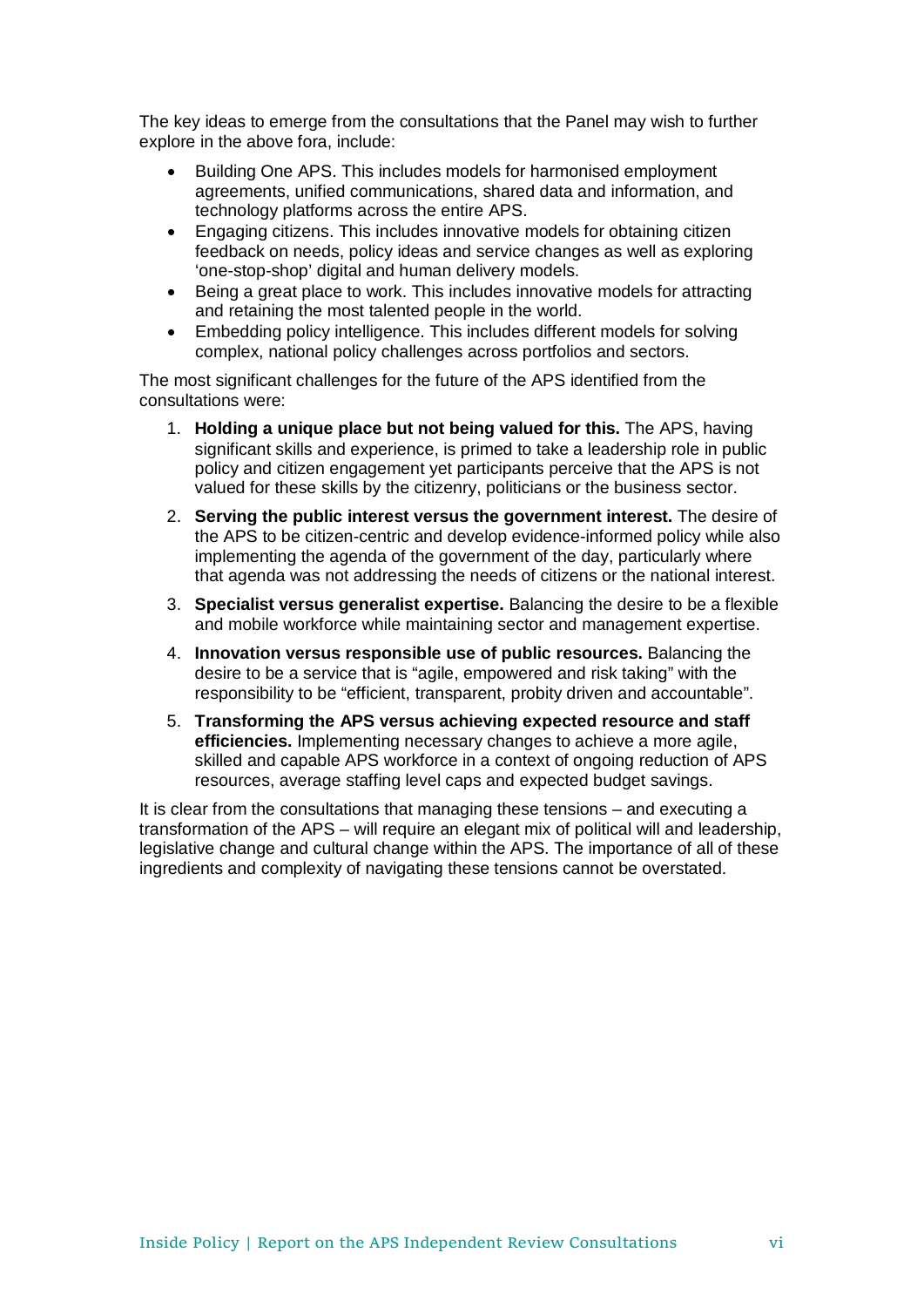## **Introduction**

In July 2018, the Independent Review of the Australian Pubic Service (the review) engaged Inside Policy to facilitate national consultations with Australian Public Service (APS) employees and members of the public.

## Project overview

Former Prime Minister, Malcolm Turnbull, announced the independent review in May 2018. The review was to examine whether the APS's capability, culture and operating model are suited to harness the opportunities of a transformed Australian economy and society, in an increasingly complex global context.<sup>[1](#page-6-0)</sup>

Led by former Telstra CEO, Mr David Thodey AO, the review panel is comprised of six independent experts with private and public sector experience.<sup>[2](#page-6-1)</sup> The review panel is deliberately independent so as to inform recommendations that enable the APS to better respond to future challenges in the six areas of:

- 1. Driving innovation and productivity in the economy.
- 2. Delivering high quality policy advice, regulatory oversight, programs and services.
- 3. Tackling complex, multi-sectoral challenges in collaboration with the community, business and citizens.
- 4. Ensuring our domestic, foreign, trade and security interests are coordinated and well managed.
- 5. Improving citizens' experience of government and delivering fair outcomes for them.
- 6. Acquiring and maintaining the necessary skills and expertise to fulfil its responsibilities[.3](#page-6-2)

The review will report to the Prime Minister in the first half of 2019.

## Purpose of this report

This report details the consultation activities undertaken, the findings from this activity and their implications for the review.

## Structure of this report

 $\overline{a}$ 

The remainder of this report is structured as follows:

| Consultation method: | This section details the consultation activities, their purpose<br>and the groups consulted.                                                                                                                                                                                  |
|----------------------|-------------------------------------------------------------------------------------------------------------------------------------------------------------------------------------------------------------------------------------------------------------------------------|
| Findings:            | This section details the findings of the APS employee and<br>public consultations.                                                                                                                                                                                            |
| Implications:        | This section outlines the implications of the findings on the<br>review and any future engagement with stakeholders.                                                                                                                                                          |
| Appendices:          | A. Consultation participant overview.<br>B. List of agencies represented in the consultations.<br>Workshop agendas.<br>C.<br>Workshop feedback results.<br>D.<br>Detailed findings against each term of reference.<br>Е.<br>F. Detailed findings against emerging end-states. |

<sup>1</sup> https://www.apsreview.gov.au/about, date accessed 1 August 2018.

<span id="page-6-1"></span><span id="page-6-0"></span><sup>2</sup> Independent Panel members are Mr David Thodey AO (Chair), Ms Maile Carnegie, Prof. Glyn Davis AC, Dr Gordon de Brouwer PSM, Ms Belinda Hutchinson AM, and Ms Alison Watkins.

<span id="page-6-2"></span><sup>3</sup> https://www.apsreview.gov.au/about, date accessed 1 August 2018.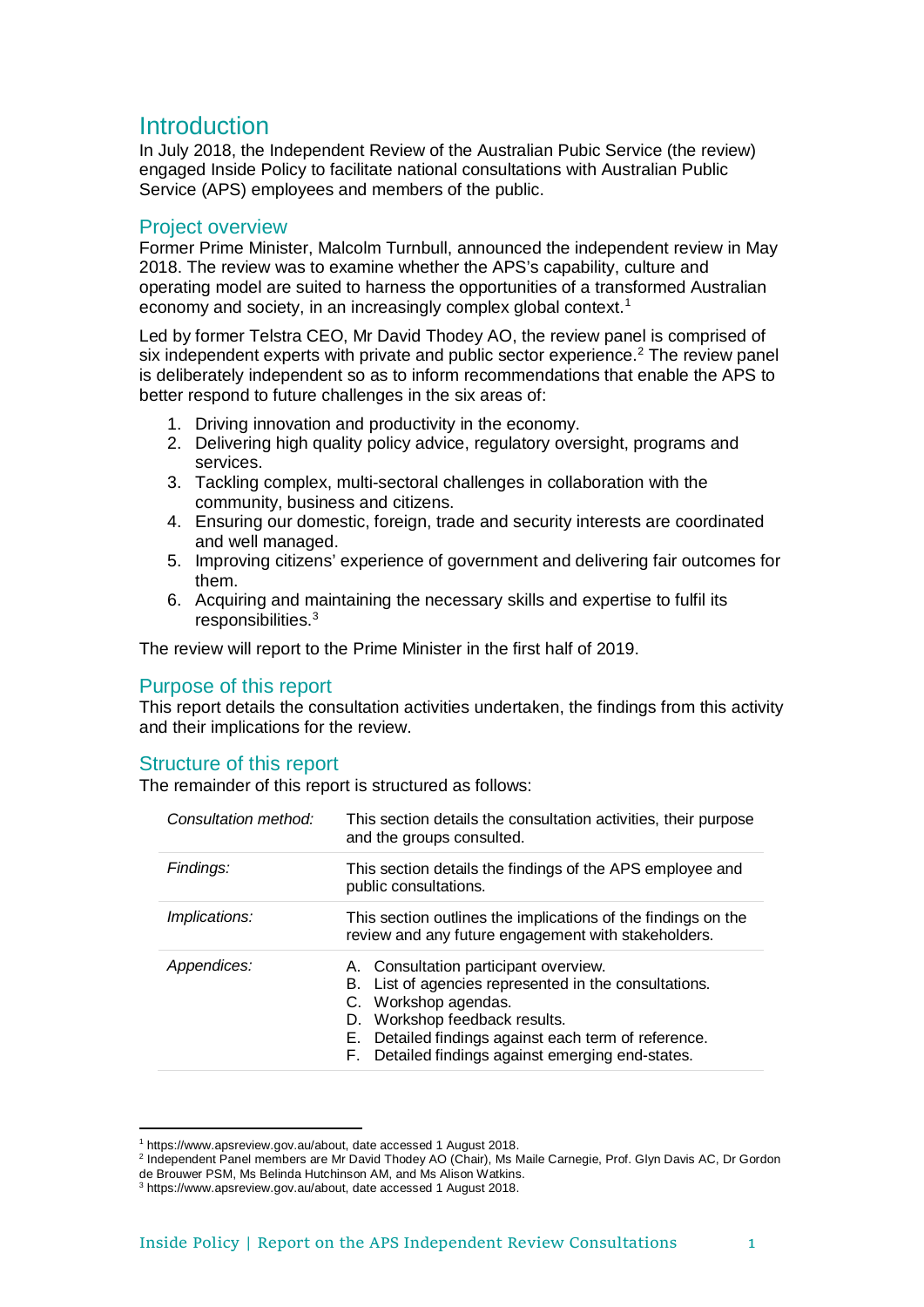## Consultation Method

The focus of the consultations was to generate feedback on the purpose of the APS, its role in the future and to test emerging end-states the APS should aspire to achieve by 2030. The consultations also aimed to build momentum for, and understanding of, the APS independent review. The national consultations led by Inside Policy sat within a broader engagement strategy, which includes direct invitation meetings, written submissions and digital engagement with APS employees, the public, experts and an international reference group.

The workshops were designed to be delivered over three phases of consultation activity, which were punctuated by a break between each phase. Each break allowed the Inside Policy and review teams to iterate the workshop objective, format, discussion questions and structure based on the emerging findings as well as the feedback received from participants on the workshop format. The diagram below illustrates the three phases of consultations including their focus and the issues explored.

| Phase 1                                                                                                       | <b>Iteration</b>                 | Phase 2                                                                                    |                  | Iteration                        | Phase 3                                                                                           |                 |
|---------------------------------------------------------------------------------------------------------------|----------------------------------|--------------------------------------------------------------------------------------------|------------------|----------------------------------|---------------------------------------------------------------------------------------------------|-----------------|
| <b>Discovery</b>                                                                                              |                                  | <b>Discovery &amp; Generating Ideas</b>                                                    |                  |                                  | <b>Discovery &amp; Testing</b>                                                                    |                 |
| Purpose of the APS, exploring<br>terms of reference, brainstorming<br>the changes to how the APS<br>operates. |                                  | Purpose of the APS, exploring<br>terms of reference, generating<br>specific change ideas.  | W<br>$--$<br>$-$ |                                  | Purpose of the APS, testing<br>emerging end-states and<br>generating related ideas for<br>change. | ≣               |
| <b>Total workshops</b><br>115<br><b>Total employees</b>                                                       |                                  | <b>Total workshops</b><br>10<br><b>Total employees</b><br>131<br>57<br><b>Total public</b> |                  |                                  | <b>Total workshops</b><br><b>Total employees</b><br><b>Total public</b>                           | 14<br>141<br>37 |
| $9 - 22$ Aug                                                                                                  | <b>Break</b><br>$27 - 31$<br>Aug | $5 - 25$ Sep                                                                               |                  | <b>Break</b><br>$27 - 31$<br>Sep | $9$ Oct $-9$ Nov                                                                                  |                 |

As futures phases were iterated based on the insights gained from the previous phase, not all workshops considered the same discussion questions.

## Consultation participants & activities

A total of 481 individuals participated in 29 consultations held in 16 locations. This included 387 APS employees and 94 members of the public. Forty-eight agencies were represented in the APS employee workshops.

All consultations were undertaken by way of facilitated face-to-face workshops for two groups – APS employees and members of the public. Workshops for APS employees ran for four-hours and explored the discussion questions through a mix of individual, small group and large group exercises.

Workshops for members of the public ran for 1.5 hours. The group size informed the format of the discussion. Smaller groups were facilitated as focus groups, while larger groups explored the discussion questions through a mix of individual, small group and large group exercises.

All workshop discussions and group work were recorded by a scribe. The scribe's notes were reviewed by the facilitator before being included in the thematic analysis for this report.

More detail on the following can be found in the appendices:

- A. Consultation participant overview.
- B. List of agencies represented in the consultations.
- C. Workshop agendas.
- D. Workshop feedback results.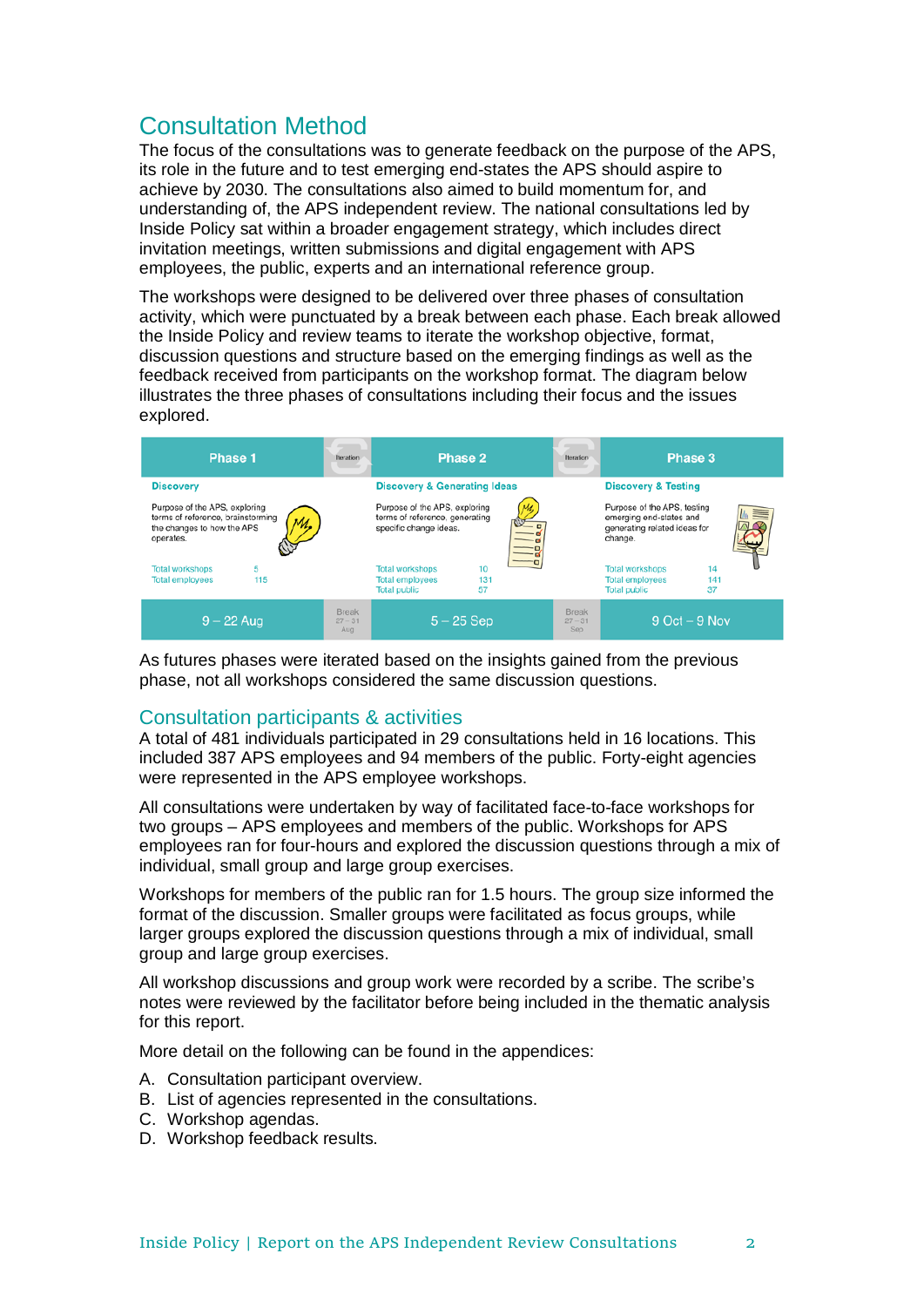## **Findings**

The following five themes emerged from all of the consultations:

- 1. The APS serves the Australian public and the government of the day and puts citizens at the centre of everything they do.
- 2. The APS is united and works together with different levels of government, business, industry, academia, non-government organisations and the Australian public.
- 3. APS systems and technology enable collaboration and deliver great experiences for the people that use them.
- 4. The APS has a diverse, agile and capable workforce that is responsive to change and equipped to meet existing and future challenges.
- 5. The APS is valued and trusted as a steward of the national interest.

Each of these themes is discussed in further detail below.

### 1. The APS serves the Australian public and the government of the day and puts citizens at the centre of everything they do.

Overwhelmingly, we heard that the purpose of the APS is to serve both the Australian public and the government of the day. Service was identified as both a core purpose and a value underpinning the work of the APS, stemming from the unique position the APS occupies as the only body in the country responsible for serving the public interest in an evidence-informed, impartial and non-partisan way.

For many APS employees, serving the public and the government of the day was defined by being impartial, apolitical and developing and implementing future-focused and evidence-informed policy that understands the needs and experiences of citizens:

#### *"If the APS doesn't serve the public interest, who will?"* APS Employee workshop participant

Both employees and the public agreed that the APS has an important role to play in building a better Australia for all - including older Australians, Indigenous Australians, Australians with disability, regional and remote communities, and other disadvantaged groups. This includes proactively identifying and resolving inequalities between different groups and importantly, between different locations. Participants from regional and remote locations frequently raised their frustration about inequality in digital connectively and digital infrastructure between cities and the regions. As one participant in a regional town (only two and a half hours from a capital city) asked:

### *"How can we think about 2030 when the infrastructure and services we currently receive are not even in 2018?"*  Public workshop participant

Serving the public and the government was not only confined to policy development. It also extended to ensuring all Australians, including the most vulnerable in our community, have easy and equal access to systems, processes, supports and services that put the person first. There was a strong expectation that everyone (regardless of geography) should be able to access the services they need, when they need them, and in the way they choose. As one public workshop participant phrased it: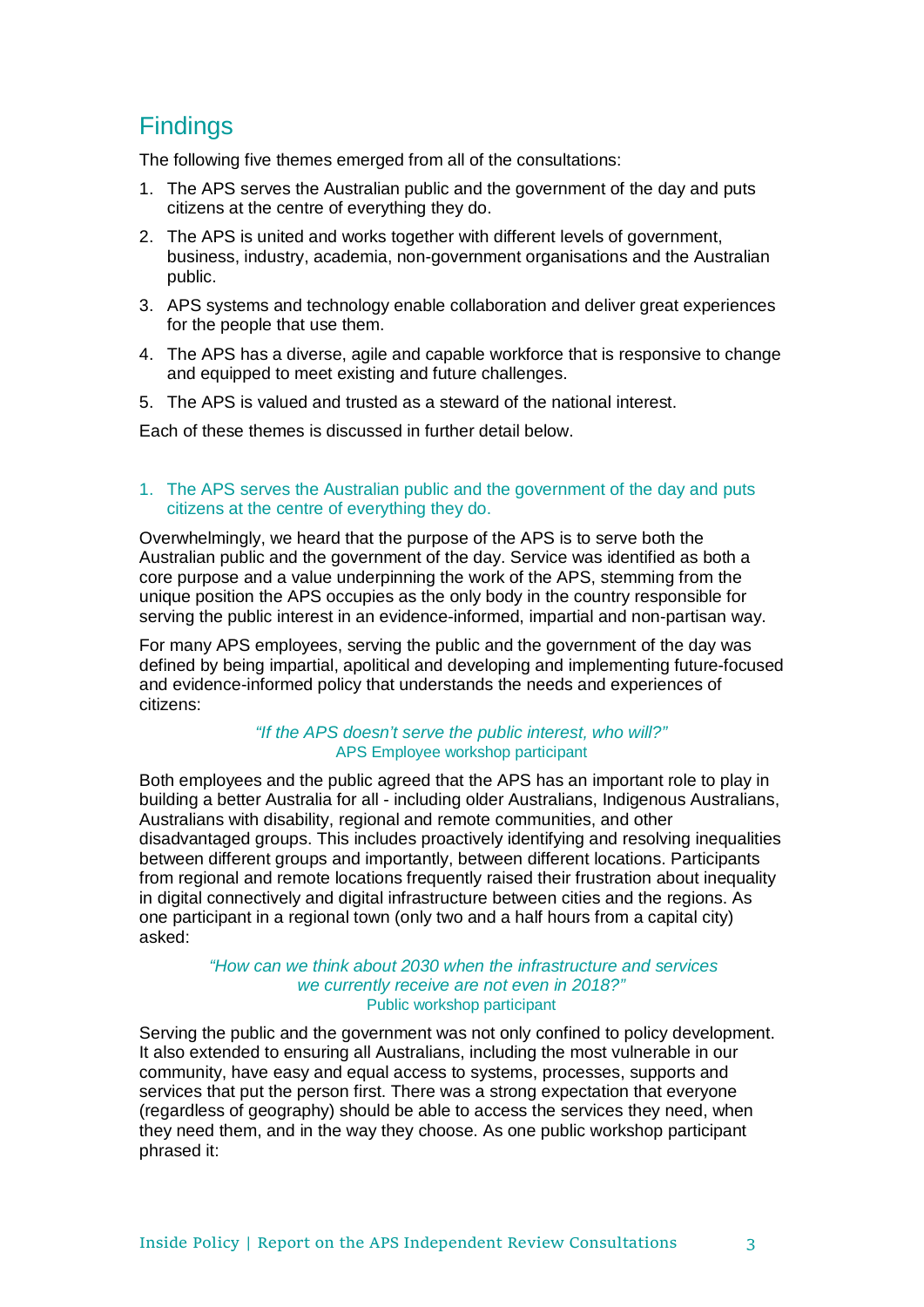### *"Deliver services as if your customer had a choice."*  Public workshop participant

In particular, members of the public were clear and united in their call for more efficient, simple and convenient ways to engage with different government services and agencies. Developing a single point of contact for citizens or business (e.g. unified call centre or a 'one-stop-shop' service model) was frequently recommended. Some participants expressed a preference for more integrated systems, underpinned by a 'milestone' approach that would provide a more seamless, simple and equal experience for citizens:

> *"You shouldn't have to seek government support, it should come to you proactively, particularly at key life milestones."*  Public workshop participant

## *"When something happens in my life (e.g. birth or death), I should only need to tell the government once."*  Public workshop participant

2. The APS is united and works together with different levels of government, business, industry, academia, non-government organisations and the Australian public.

In all workshops, participants expected the APS to be united and collaborating both within the APS and with different levels of government, communities, academics, non-government organisations and industry. We heard from both employees and members of the public that there is a need for a less siloed approach to policy development and service delivery and better communication and collaboration both in and outside the APS. It was acknowledged that there are many opportunities to improve policy development and service delivery through leveraging data, information and expertise:

> *"Collaboration makes us better off than competition."* Public workshop participant

Both employees and members of the public identified a need for greater engagement with the public including through more place-based co-design processes, to better understand and design solutions that are tailored for individuals and communities. Members of the public felt it was critical for the APS to do more to tap into citizen experience and use feedback to improve policies and services. Many members of the public also felt that the APS should be partnering more with different levels of government, the public, industry and business to reduce duplication and provide more efficient and effective services:

#### *We need "a collaborative fabric" that "puts the right people in the room."*  Public workshop participant

Building One APS was considered a foundation upon which this will be achieved. Important areas of focus for One APS identified by employees included:

- A shared strategy (including purpose) across the APS.
- A brand and culture shift to promote the work of the APS.
- Standardised systems, policies and frameworks across the APS.
- A single pay classification structure and set of workforce practices.

As an employee expressed:

*"If we feel like we are on the same team, that's a good place to start."* APS employee workshop participant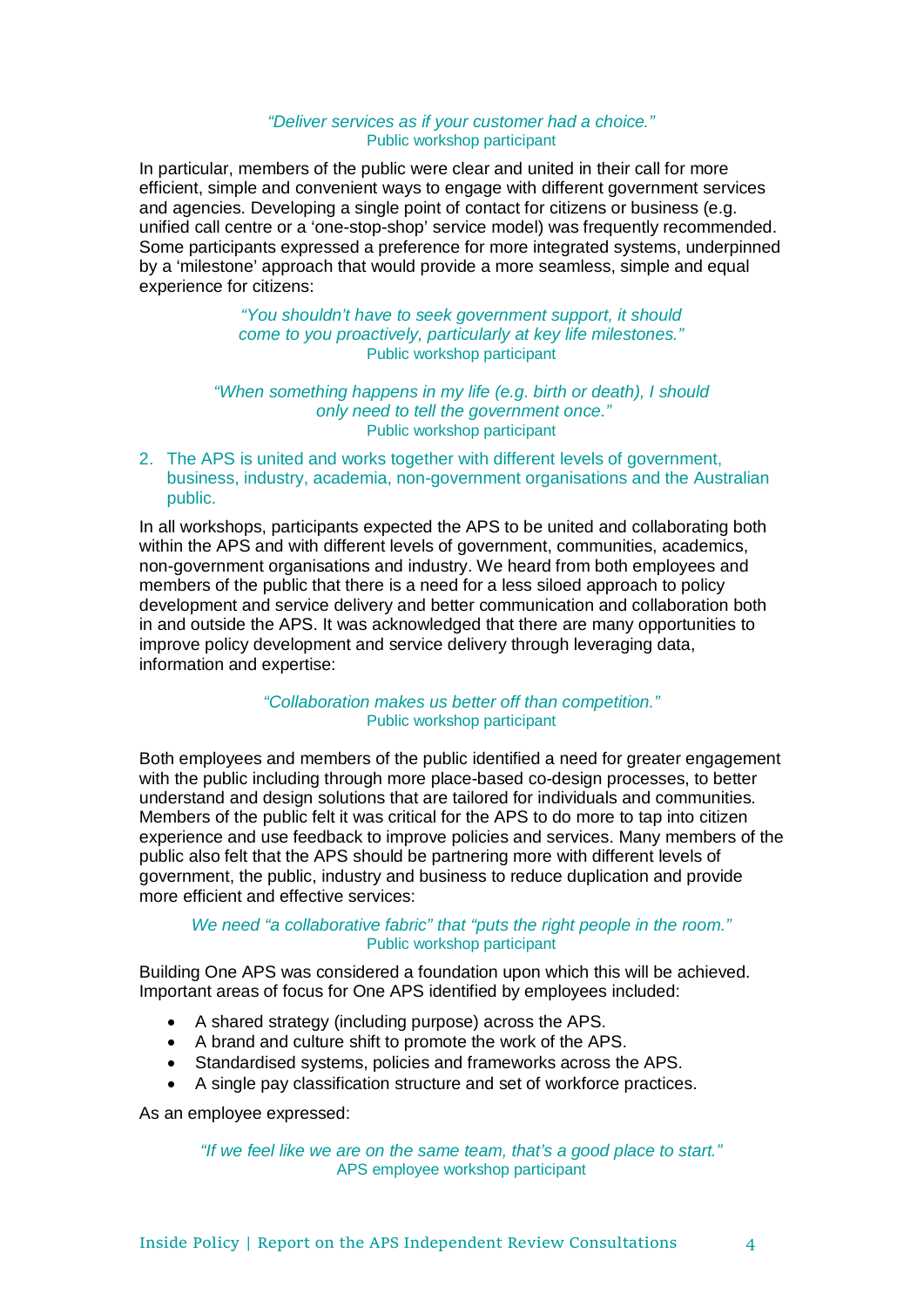#### 3. APS systems and technology enable collaboration and deliver great experiences for the people that use them.

All workshops elevated the importance of improving systems and technology to ensure they are fit for purpose and, simply, "can do the things people need them to do."

Members of the public already expected the APS to be sharing data across departments and with other levels of government. While some people raised privacy or security concerns, overall we heard that sharing data was crucial to better experiences with agencies and services:

#### *"APS should be sharing data, on the customer's terms, to make a better service experience."*  Public workshop participant

While we heard that the APS should continue improving its digital presence, maintaining a strong human element was equally important to members of the public, particularly during service delivery. Members of the public expressed a desire for flexible options in the way they engage with government agencies and services (i.e. people can choose whether to engage digitally online, via phone, or face-to-face):

#### *"APS needs to keep up with the rate of technological advancement whilst keeping humanistic focus."* APS employee workshop participant

## *"The APS is connected, walks in the citizen's shoes and is not always digital by default."* APS employee workshop participant

Participants suggested there be a focus on a unified communications, technology and data platform that serves the whole APS and enables collaboration, employee services and access to data.

The One APS concept was again raised as a key idea to improve digital infrastructure across the APS and to help create a seamless experience for customers. This related to building interconnected systems across the APS and providing seamless access to services and information to the public.

## 4. The APS has a diverse, agile and capable workforce that is responsive to change and equipped to meet existing and future challenges.

In all workshops participants emphasised the importance of an APS workforce that reflects the diversity of the Australian people, is informed, flexible, responsive to change and capable of solving complex problems and delivering quality services.

Employees felt that building a culture within the APS that is proactive, future-focused, innovative and open to engaging in informed risk taking is central to creating a workforce that will be able to respond to existing and future challenges:

### *"The APS needs to move away from a fear of making decisions and taking risks. In business, if you always get it right or are always on budget then you're not trying hard enough."* APS employee workshop participant

Employees frequently expressed their vision for an APS workforce that values and invests in building internal expertise and capability rather than looking for outside expertise. It was suggested that creating opportunities for mobility within the APS and between the APS, private and NGO sectors was an effective way to build internal capability to address complex needs or problems. Many employees also expressed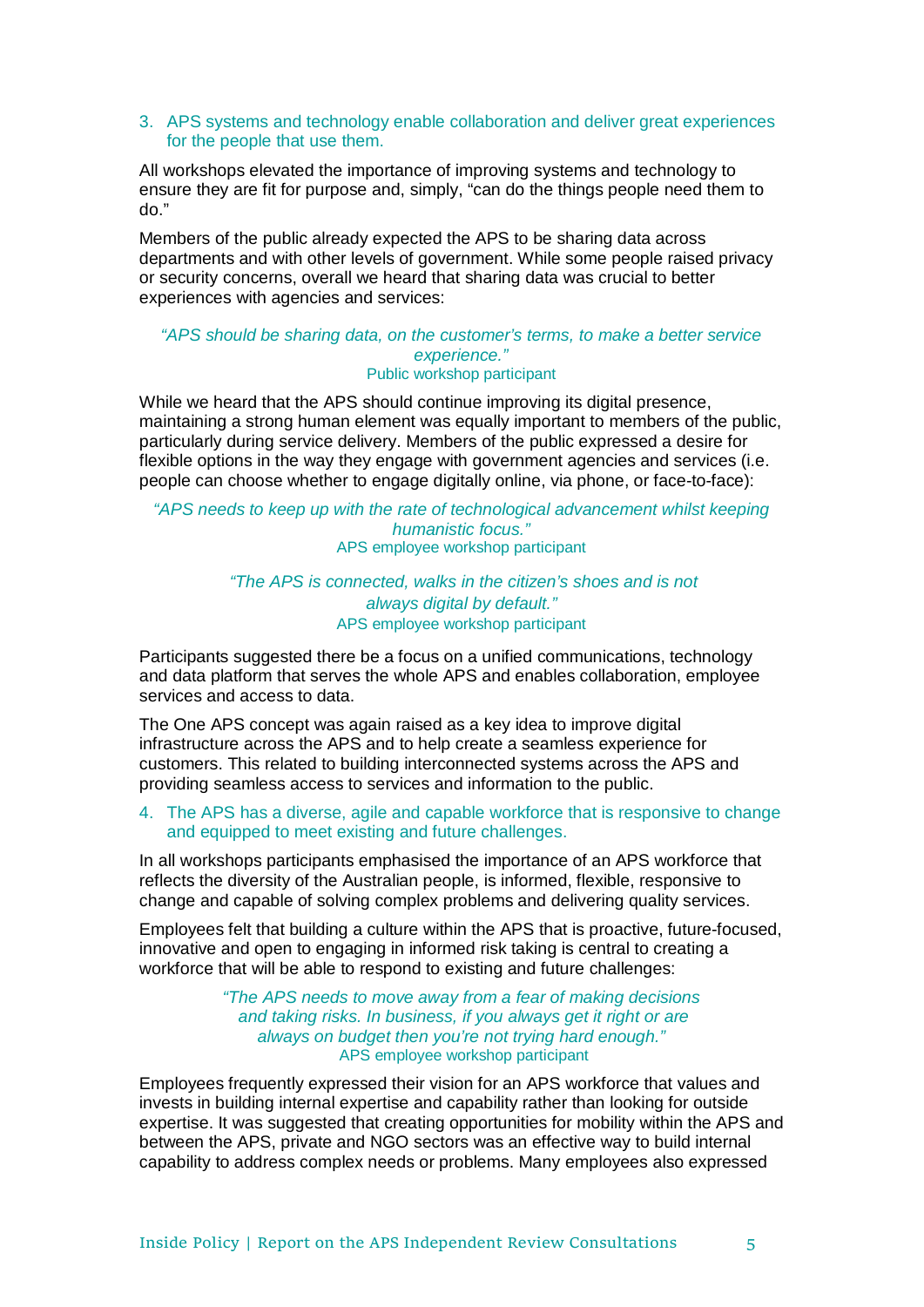their desire for challenging and interesting work to complement other identified benefits of working in the APS, including attractive pay and working conditions:

> *" I joined for a job, stayed because of the fulfilment each day – started by chance, stayed by choice."*  APS employee workshop participant

Employees from regional and remote locations felt that a less Canberra-centric workforce and the de-centralisation of decision making were also critical to creating a more responsive workforce that is informed and empowered to act in the interests of the communities they serve:

#### *"The APS should think national but have the agility to act local."* Public workshop participant

The One APS concept was considered to be a foundation upon which a more agile and capable APS workforce will be achieved. Employees frequently referred to the idea of a more 'liquid' workforce that would take a project-based response to issues and bring employees together from different agencies to solve more complex challenges. Employees felt that this would be underpinned by a focus on recruiting for core skills and competencies across the APS, a common pay classification and set of workforce practices, flatter structures and more individual autonomy and accountability for outcomes:

> *APS employees "should be accountable for outcomes, not hours".* APS employee workshop participant

## 5. The APS is valued and trusted as a steward of the national interest.

The concept of the APS being a valued and trusted protector of the national interest resonated strongly with both employees and members of the public. There was a clear expectation that the APS leads and co-ordinates the protection and advancement of Australia's economic, environmental, security, community and trade interests:

## *"The purpose of the APS is to facilitate the evolution of Australia."* APS employee workshop participant

Employees overwhelmingly referred to the importance of the APS being valued and trusted for its expertise and capacity to deliver services for all Australians to ensuring the APS is able to fulfil its role as a protector and promoter of the national interest. Some employees felt that trust in the APS by the Australian people has declined in recent years and that it is critical that the APS reclaims this trust:

#### *"Being trusted is essential if the APS is to fulfil its purpose."* APS employee workshop participants from multiple locations

Both members of the public and employees agreed that developing evidence-based and apolitical policy advice as well as delivering services and interacting with the public in ways that are transparent, ethical and accountable are central to building public trust and confidence in the APS. There was a shared expectation that the APS will act as informed and informative leaders, helping citizens, agencies and business keep pace with change and anticipate the future.

The concept of a shared strategy and clearly communicated APS wide vision and purpose for advancing the national interest was again raised as an important foundation for ensuring the APS fulfils the expectation that it will be a steward of Australian places, values and interests and, more broadly, our national narrative.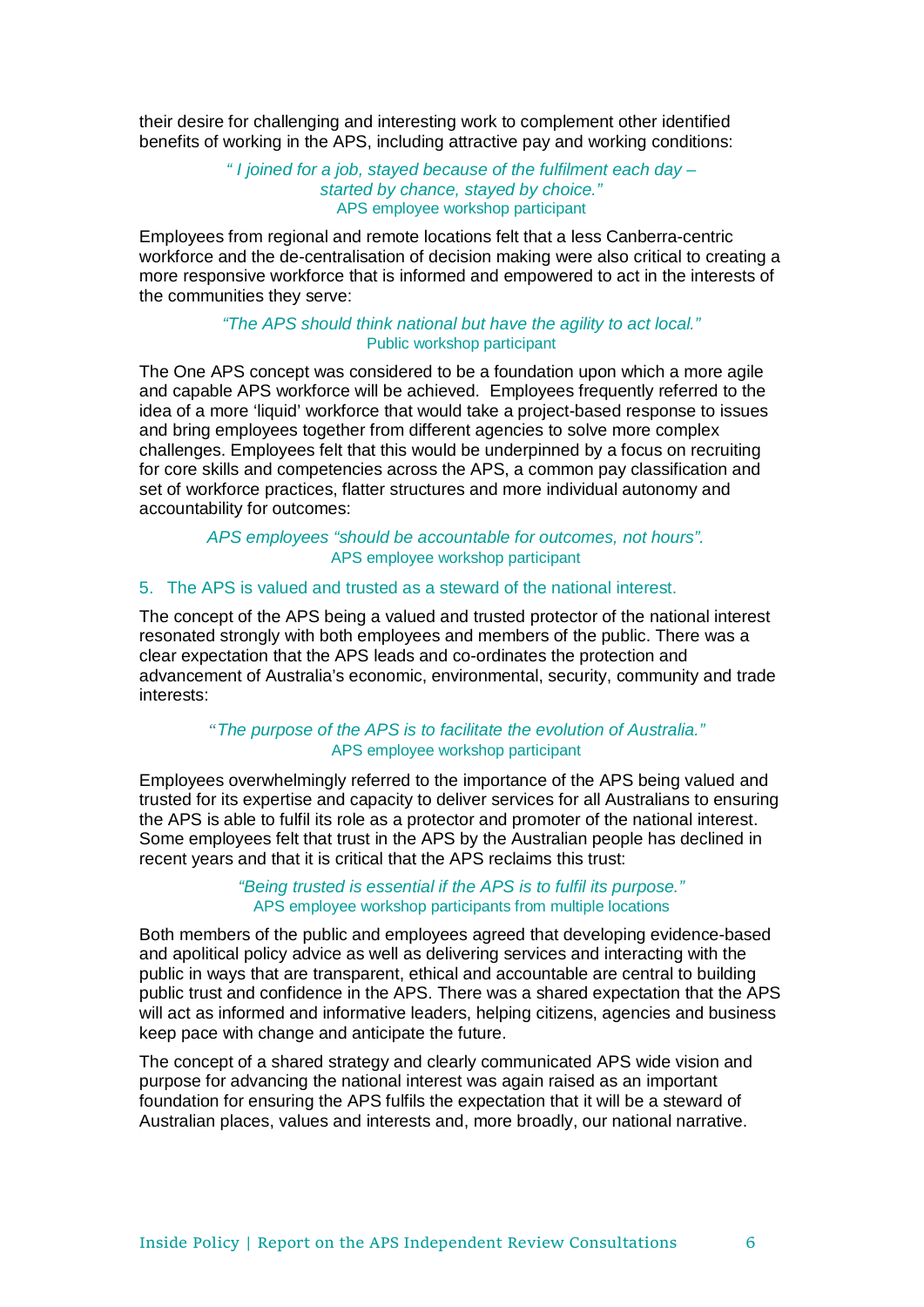## Differences based on location

While there were no distinct differences or points of divergence based on location of employees or members of the public, the emphasis on particular challenges and solutions did vary based on location.

For example, employees and members of the public in regional and remote locations were more likely to:

- warn against a one-size-fits all approach to APS systems, policy development and service delivery,
- encourage place-based, fit-for-purpose service solutions,
- emphasise strengthening the feedback loop between community and "Canberra",
- suggest decentralising decision-making, policy development and funding, and
- focus more on engaging with the citizenry.

APS employees based in Canberra, Sydney and Melbourne more strongly emphasised the regulatory and policy development role of the APS as opposed to the provision of services or working directly with citizens.

## Differences between APS employee and public workshops

The biggest, and not surprising, difference between APS employee and public workshops was that APS employees framed their feedback on how to improve the APS from within the APS. While the public framed their feedback through the lens of the type of society Australia will likely be in the future. Here the public was more focused on how the APS can help achieve or support this future state, rather than change within the APS being the end-state.

Public workshops also focused on how the APS can be more citizen-centric at a national level as well as within individual communities. Co-design, engagement, partnering at the community-level was extremely important and essential for the APS being trusted and respected.

## Views on the tested end-states

In the final seven APS employee workshops participants considered five emerging themes identified from earlier consultation and engagement that describe the future state of the APS. Participants were invited to think about what each end-state meant to them, whether the language resonated and generate key ideas for achieving this end-state.

APS employees broadly agreed with the concepts underlying the five emerging themes of:

- 1. United in a collective endeavour.
- 2. World-class policy, regulatory and delivery performance.
- 3. A trusted and respected partner.
- 4. An employer of choice.
- 5. Dynamic digital and adaptive systems and structures.

While the spirit and intent of these concepts resonated with participants, the language did not. All workshops that considered the themes suggested simplifying and using clearer language. The language of "An employer of choice" and "trusted and respected" resonated most strongly with participants and were felt to clearly articulate what the APS should aim to look like in the future.

In contrast, participants found confusing and uncertain the language of "Partner", "United in a collective endeavour," "Dynamic, digital and adaptive systems and structures" and "World-class policy, regulatory and delivery performance". Employees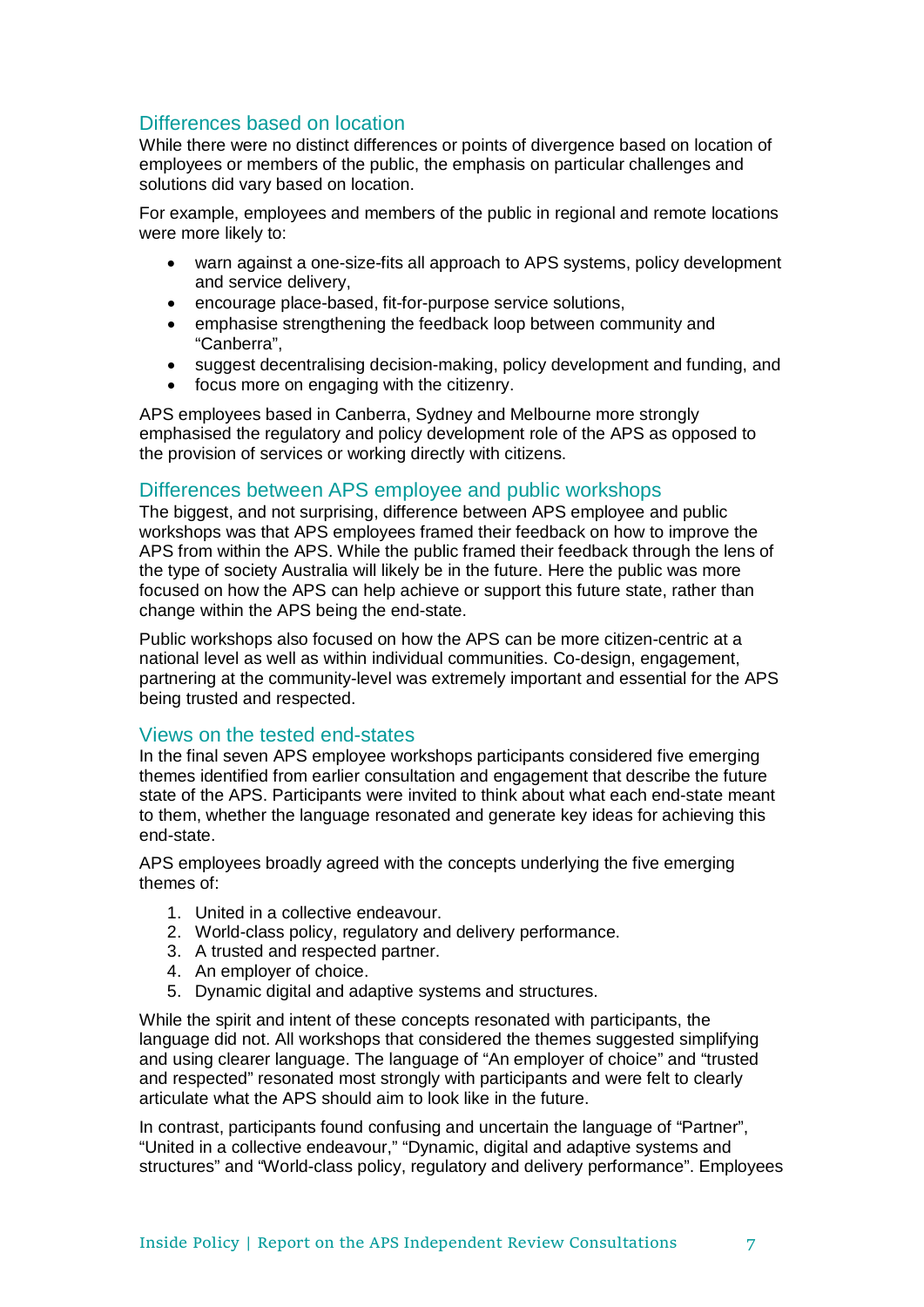preferred language with clearer and more established meaning like One APS and felt the language should be more reflective of the importance of serving the Australian public and national interest rather than benchmarking Australia against other countries. On being a "partner", employees challenged the appropriateness of being a partner when the APS is the regulator. Being a "steward" had more resonance than "partner".

Employees interpreted each end-state as follows:

## United in a collective endeavour

- The purpose and outcomes to be achieved this should be shared across the APS.
- The way the APS operates collaboration and movement across agencies should be easier.
- The relationships the APS has with other levels of governments and the public there should be shared objectives.
- Pursuing the "collective endeavour" of making Australia a better place.

## World-class policy, regulatory and delivery performance

- Relating to the core purpose of the APS to develop and implement policy, regulate and deliver essential services in the Australian public interest.
- Work that is evidence-informed and driven by citizens' needs (especially our most vulnerable citizens).

## A trusted and respected partner

- An essential end-state, but one that may not be realistic (or appropriate) where the APS may be a regulator.
- This will have different meanings in different contexts and these must be explored (i.e. policy, regulation, funding and service delivery) and in different relationships (i.e. APS with the public, industry, other agencies, other governments and politicians). These different meanings should be explored.
- Partnerships with the public, industry, funded organisations and other levels of government as well as within the APS.
- Co-design, collaboration and higher levels of engagement with the public to achieve public trust.
- Building trust by being impartial and apolitical while also being transparent about decisions that are made by the APS.

### An employer of choice

• An APS where the most talented individuals in the country and the world want to work.

### Dynamic, digital and adaptive systems and structures

- Systems, structures and technologies that fit the purpose of the APS, now and into the future.
- Includes the internal systems, structures and technologies required to do APS business as well the external systems, structures and technologies required to deliver services, engage with stakeholders and communicate.

Key ideas for achieving these end-states all came back to the notion of the One APS – connecting across the APS, having standardised employment practices and systems across the APS and investing in the policy expertise of the APS. Employees also strongly felt that it was important to increase the independence of the APS in order for it to truly assert its place as a non-partisan policy advisor.

## APS Employee Workshops

Outlined below are the findings against each of the following workshop discussion questions: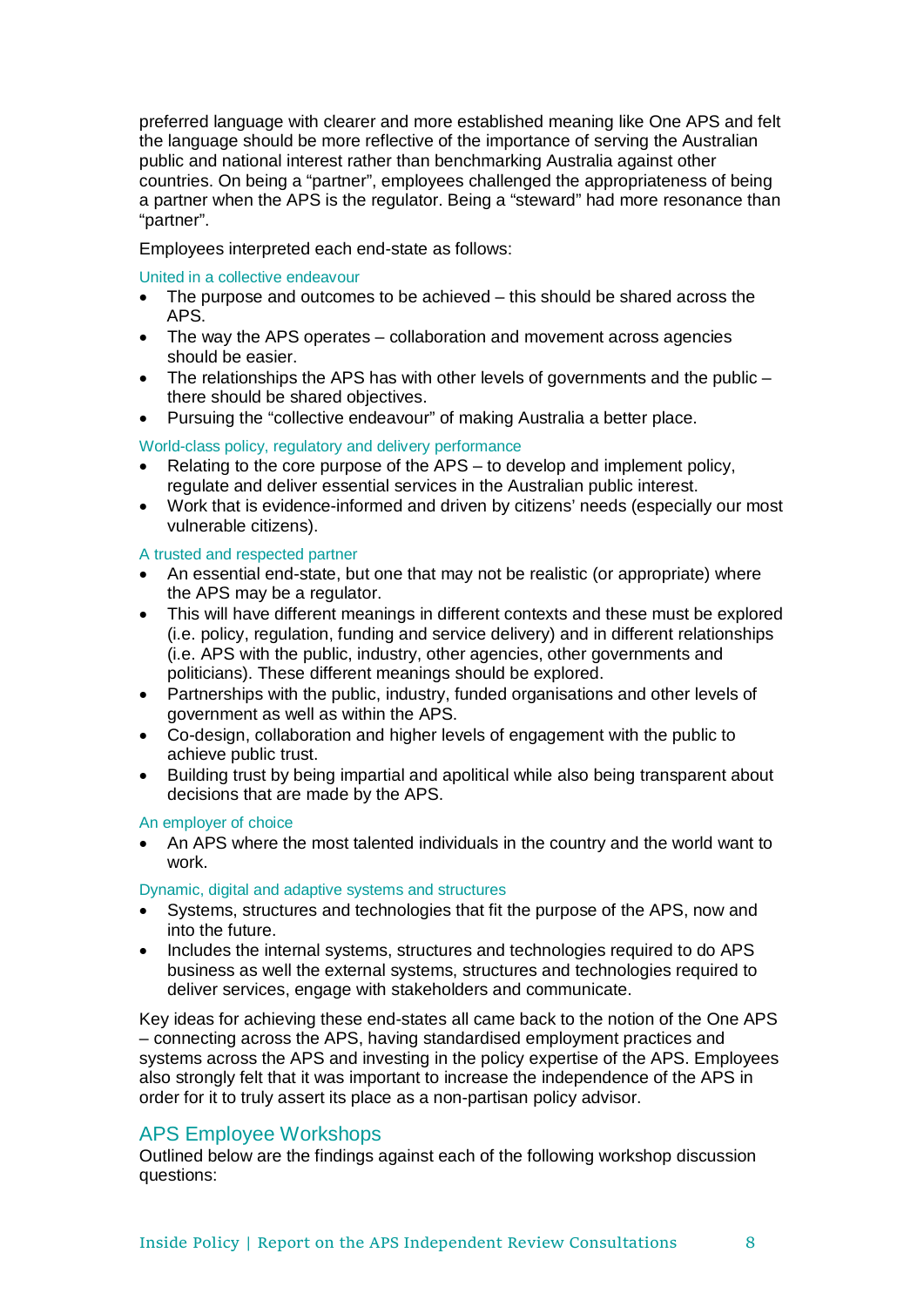- 1. What is the purpose of the APS?
- 2. What is your purpose within in the APS?
- 3. What do the review terms of reference mean for an APS in 2030?
- 4. How does the APS need to change about the way it operates to ready itself for 2030?
- 5. What do the five emerging "end-states" mean to you?

The purpose of the APS

"If the APS doesn't serve the public interest, who will?" APS employee workshop participant.

- Considered by all APS employee workshops across Phases 1-3.
- Participants discussed what the APS can / should do.

| Summary of key<br>findings:             | Overwhelmingly, the overarching purpose of the APS cited in<br>all workshops is to develop and implement evidence-<br>informed policy that serves the public interest and the<br>government of the day. Employees clearly saw a role for the<br>APS in building a better Australia for all. "All Australians"<br>included a focus on vulnerable Australians including the<br>elderly, Indigenous Australians and people with a disability. |
|-----------------------------------------|--------------------------------------------------------------------------------------------------------------------------------------------------------------------------------------------------------------------------------------------------------------------------------------------------------------------------------------------------------------------------------------------------------------------------------------------|
|                                         | Serving the public was not only confined to policy<br>development and implementation. It also extended to<br>regulation and service provision through the lens of ensuring<br>the national interest was protected and the most vulnerable in<br>our community were supported.                                                                                                                                                              |
|                                         | Service provision based on the needs of citizens was a<br>common purpose raised by employees based in the regions.<br>Workshops in these areas emphasised the importance of a<br>stronger feedback loop between the needs of citizens and<br>policy that is made that then informs program funding and<br>service provision.                                                                                                               |
|                                         | In addition to serving the public and the interests of the<br>nation, many employees recognised that serving the<br>government of the day is also the role of the APS.                                                                                                                                                                                                                                                                     |
| Particular issues<br>based on location: | Employees from Canberra, Melbourne and Sydney focused<br>more on the policy role of the APS as well as serving the<br>government of the day. While employees outside those<br>locations, and particularly in the regional and remote<br>locations, focused on service provision and the connection<br>with policy.                                                                                                                         |

My purpose within the APS

"I joined the APS by chance and have stayed by choice." APS employee workshop participant.

- Considered by all APS employee workshops across Phases 1-3.
- Participants discussed what motivated them to join the APS and what motivates them to stay in the APS.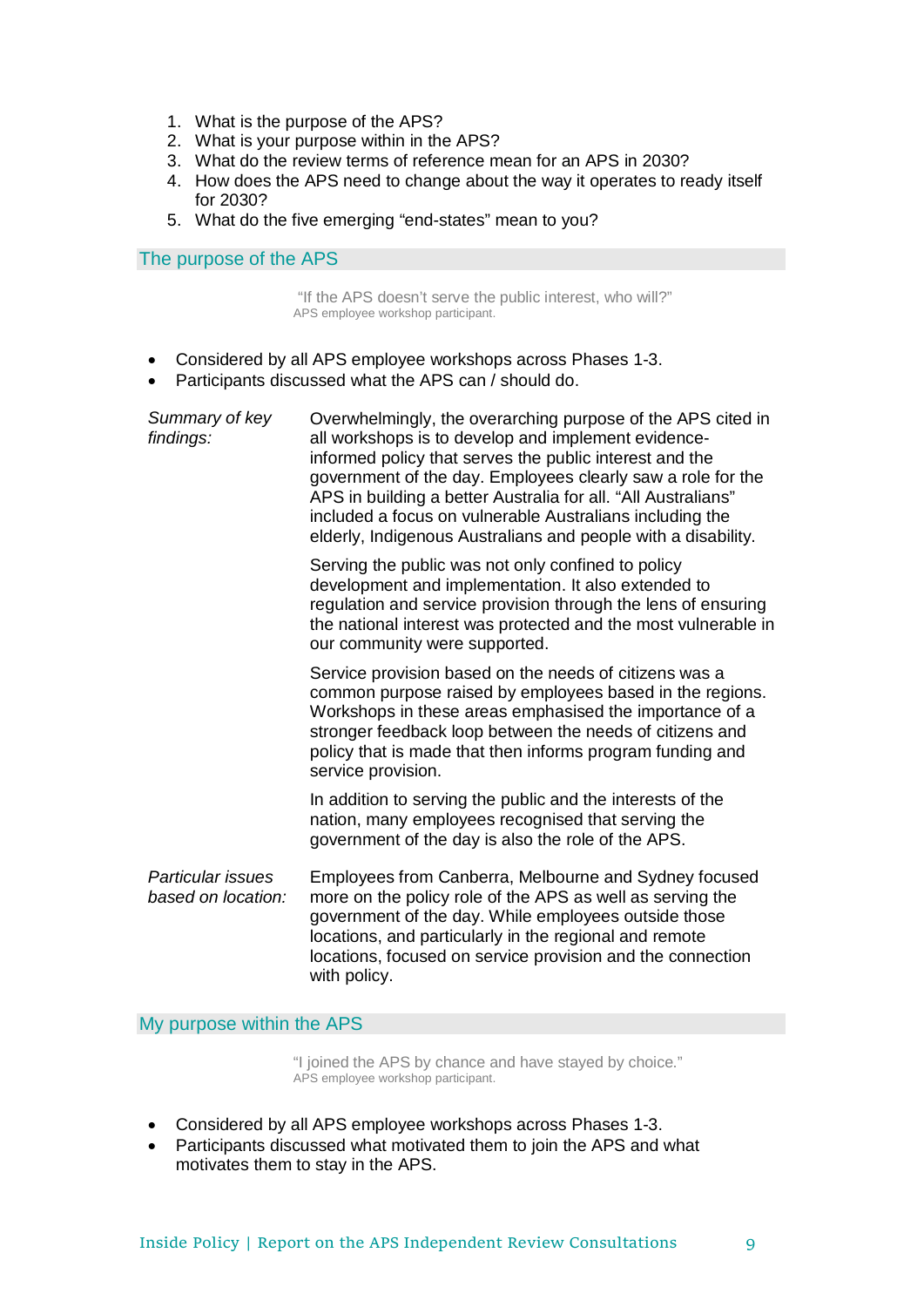| Summary of key<br>findings:             | Participants identified three intersecting reasons for being<br>employed within the APS:                                                                                                                                                                                                                                                                                                                                                                                                                                                        |
|-----------------------------------------|-------------------------------------------------------------------------------------------------------------------------------------------------------------------------------------------------------------------------------------------------------------------------------------------------------------------------------------------------------------------------------------------------------------------------------------------------------------------------------------------------------------------------------------------------|
|                                         | 1. serving the public and the nation,<br>2. challenging and interesting work, and<br>3. favourable work conditions and opportunities.                                                                                                                                                                                                                                                                                                                                                                                                           |
|                                         | Serving the public and the nation was the overwhelming<br>purpose for participants choosing to work in the APS. This<br>includes directly helping others, influencing policy to<br>improve the nation and to provide a better future for the next<br>generation, developing and delivering evidence-informed<br>programs, feeding community needs back to government,<br>and keeping government accountable. Related to this was<br>strong belief in the APS Values especially with respect to<br>being impartial, apolitical, fair and honest. |
|                                         | Challenging and interesting work related to the APS<br>being in the unique position of developing and implementing<br>policy at a national level that is multi-sectoral and as a result<br>can have an immense impact. The APS also provides an<br>opportunity for employees to work on the issues they are<br>passionate about.                                                                                                                                                                                                                |
|                                         | Participants also highlighted favourable work conditions<br>and opportunities as being a reason why they sought to be<br>employed in the APS. These favourable conditions include:<br>job security, flexibility, mobility, remuneration, learning and<br>development, and work-life balance. However, it some<br>perceived that these conditions can also limit one's career<br>progress outside of the APS.                                                                                                                                    |
| Particular issues<br>based on location: | Employees from regional and remote locations were more<br>likely to identify organisational constraints on them fulfilling<br>their purpose within the APS. These constraints related to<br>limited development opportunities, high staff turn-over, lack<br>of specialist expertise in regions, Canberra-centric decision                                                                                                                                                                                                                      |

## What do the review terms of reference mean for an APS in 2030?

"Forward-thinking", "Flexible", "Apolitical", "Technology- enabled", "Citizen-centric". APS employee workshop participants from multiple locations.

making, and a lack of fit-for-purpose technology.

- Considered by workshops in Phases 1 and 2.
- Participants discussed what each term of reference should look like in 2030.

| Summary of key                                           | How participants described the following future state for each of                                                                                                                                                                  |
|----------------------------------------------------------|------------------------------------------------------------------------------------------------------------------------------------------------------------------------------------------------------------------------------------|
| findings:                                                | the terms of reference:                                                                                                                                                                                                            |
| A detailed view<br>against each terms<br>of reference is | Driving innovation and productivity in the economy.<br>Building an APS that is connected to the industries, communities,<br>and sectors that it operates in. It is technology-enabled and is<br>driven by a culture of innovation. |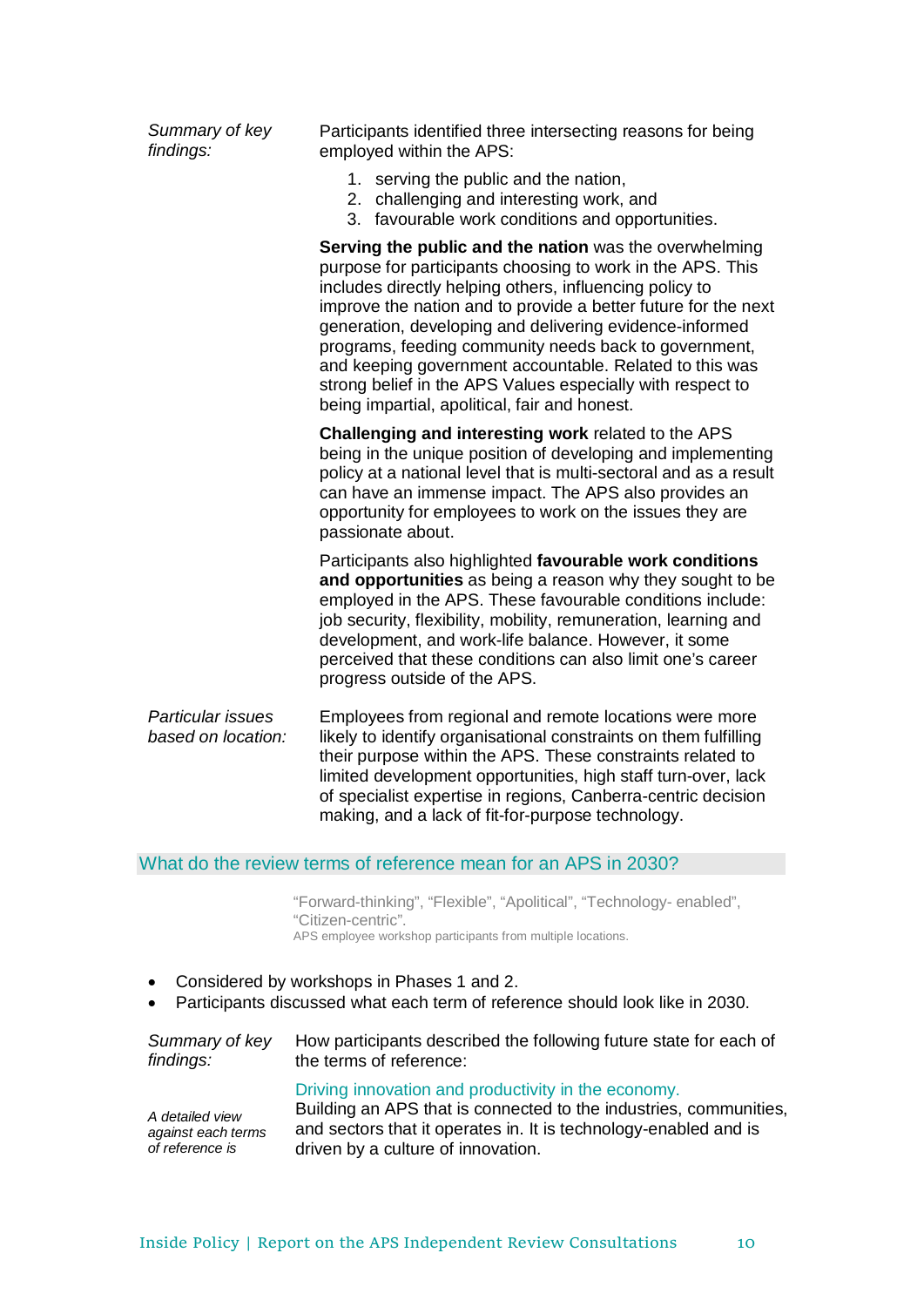| contained at<br>Appendix E.                | Delivering high quality policy advice, regulatory oversight,<br>programs and services.<br>Understanding citizens $-$ their experiences and needs $-$ is at the<br>centre of the multiple roles of the APS. This understanding will<br>drive high quality and focus on achieving the right outcomes.                                                                                                             |
|--------------------------------------------|-----------------------------------------------------------------------------------------------------------------------------------------------------------------------------------------------------------------------------------------------------------------------------------------------------------------------------------------------------------------------------------------------------------------|
|                                            | Tackling complex, multi-sectoral challenges in collaboration with<br>the community, business and citizens.<br>Bringing together a diverse set of expertise and knowledge<br>through collaboration with others (inside and outside of the APS)<br>to solve problems and manage tensions.                                                                                                                         |
|                                            | Ensuring our domestic, foreign, trade and security interests are<br>coordinated and well managed.<br>Australia's interests - economic, environmental, security,<br>community, trade - are protected as we are a respected player<br>on the international stage. Australia also takes seriously its<br>humanitarian responsibilities.                                                                            |
|                                            | Improving citizens' experience of government and delivering fair<br>outcomes for them.<br>All citizens can easily access the services they need when they<br>need them, in the way they choose. Particular groups -<br>Indigenous Australians, seniors and people from culturally and<br>linguistically diverse backgrounds - are well served. The citizen<br>experience is underpinned by trust in government. |
|                                            | Acquiring and maintaining the necessary skills and expertise to<br>fulfil its responsibilities.<br>The best talent is recruited for alignment to APS values and<br>possessing a set of core skills. The APS is a liquid workforce,<br>moving across agencies, sectors, opportunities, locations and<br>roles.                                                                                                   |
| Particular issues<br>based on<br>location: | Employees in Canberra, Sydney and Melbourne tended to<br>examine these themes through a policy lens with less emphasis<br>on the citizen. While, employees from regional and remote<br>locations, examined these questions through the lens of<br>engagement with their communities.                                                                                                                            |
|                                            | What changes does the APS need to undergo in order to respond to future                                                                                                                                                                                                                                                                                                                                         |

## ianges does the APS need to undergo in order to respond to future challenges?

"If we feel like we are on the same team, that's a good place to start." APS employee.

- Considered by workshops in Phases 1 and 2.
- Participants discussed the range of changes required then identified one key idea for each change area.

|           | Summary of key The significant areas of change and ideas for change were |
|-----------|--------------------------------------------------------------------------|
| findings: | identified as:                                                           |

How jobs are structured One APS which results in more job-sharing, project-based teams, mobility between agencies (and outside the APS), focus on core skills and competencies, a more diverse workforce,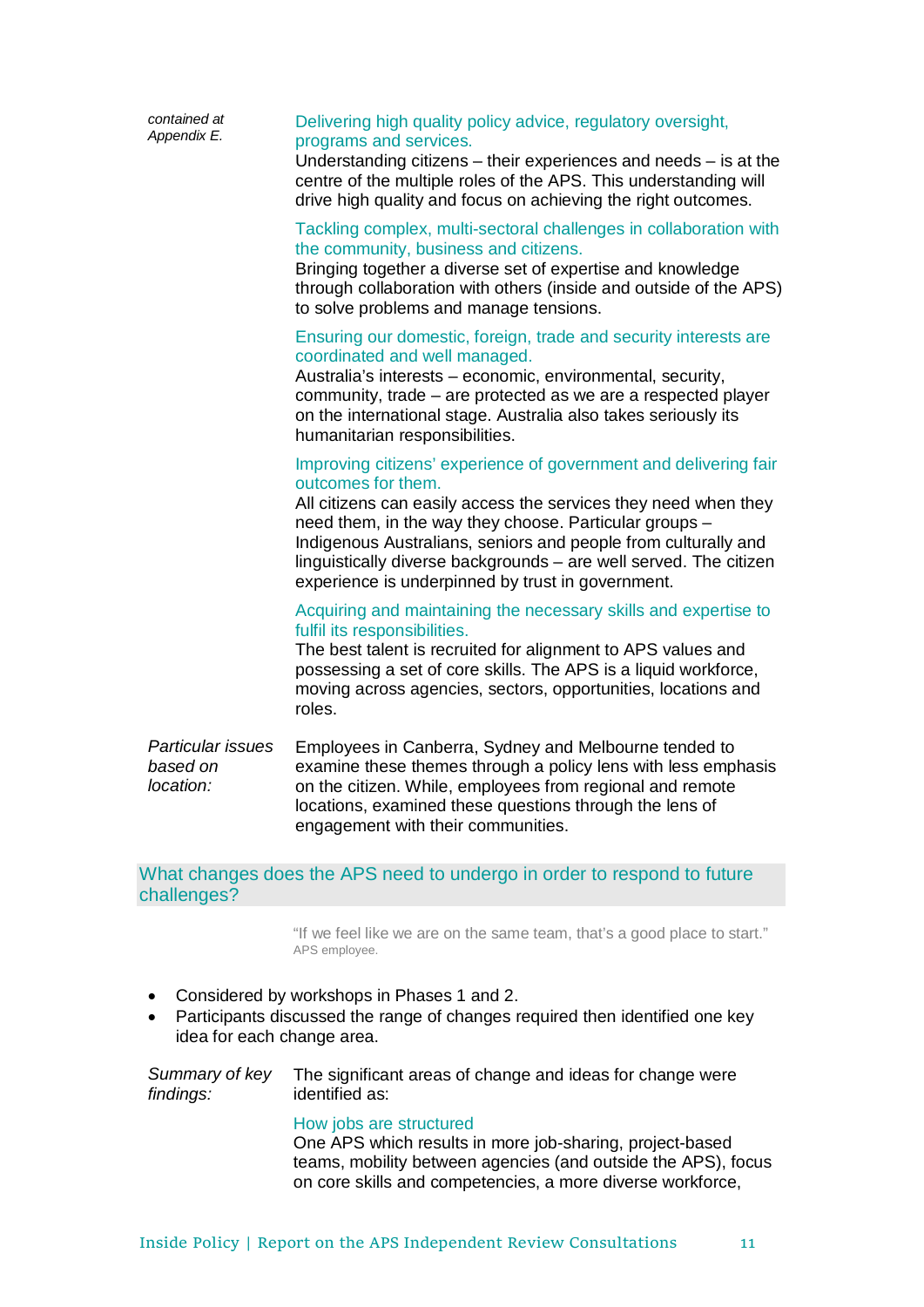less Canberra-centric and a greater presence in the communities we serve (i.e. regional Australia), and clear career pathways.

Key ideas:

- Build a 'liquid workforce'.
- 24-hour service delivery model.
- Decentralise decision-making.
- Recruit for values, core skills and competencies.
- Establish a One APS enterprise bargaining agreement.
- Link performance to outcomes.

## How the APS is organised

More porous, less siloed, more agile, more consolidated (i.e. super portfolio structure) and operates as One APS (including a shared services model across the APS).

Key ideas:

- More co-location of agencies across the APS.
- One APS IT platform.
- Less machinery of government changes.
- Policy developed around citizen need not program areas or agencies.
- 'Flatten' the APS by reducing number of agencies and levels within agencies and decentralising decisionmaking.

## How the APS engages with the Executive Branch

The APS reclaims its role as a-political, non-partisan voice which provides evidence-informed policy advice to serve the public interest. The APS engages constructively with the rest of the Executive on this basis.

Key ideas:

- Two-way communication between non-SES and SES, and APS and politicians and their staff, through World Café events and other fora.
- Introduce an APS voice the source of unbiased, nonpartisan advice which can communicate directly with the public on policy and ideas.

#### The culture of the APS

Trusted, proactive, valued and respected. The legitimacy of the APS will be reclaimed. The future APS is innovative, takes manages risks, collaborates, and is a role model for diversity.

Key ideas:

- Reward and encourage a culture of curiosity and questioning.
- Build accountability for culture and outcomes at all levels.

## How the APS engages with citizens

Better able to use technology to engage with the citizenry, business and community. The APS in 2030 uses multiple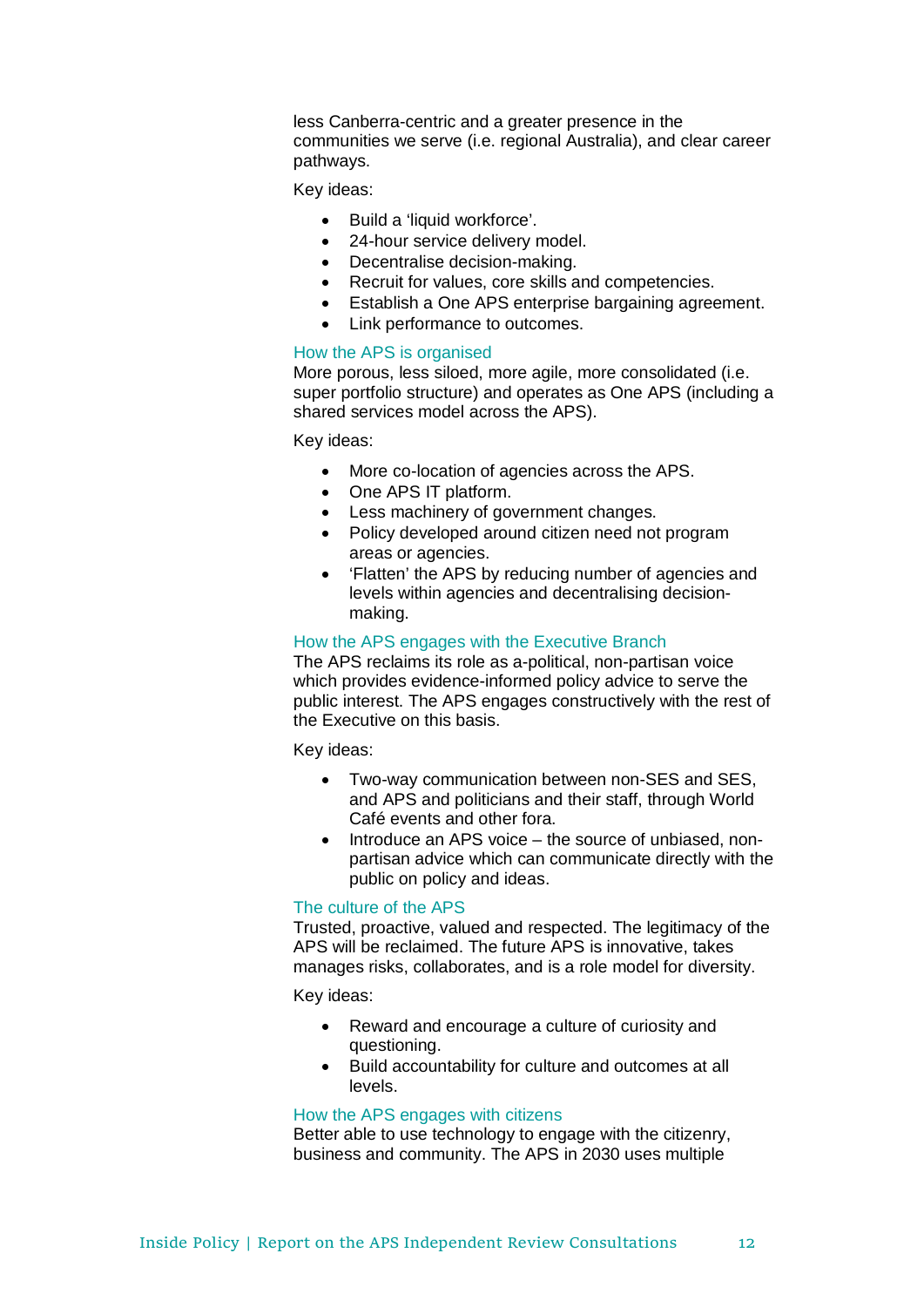platforms to engage on policy issues and services, seek feedback and promote the achievements of the APS.

Key ideas:

- Expand MyGov to all services provided by all levels of government.
- Physical one-stop-shop service centres that house essential services provided by all levels of government.
- Government Wikipedia or search engine to make government information more accessible.
- Embrace user-centred design.

## How APS employees do their jobs

Flexible, collaborative, stable and project-team based. There will be more individual autonomy and accountability, less Canberra-centric and more regional. We will engage with each other virtually. The right balance of a workforce with generalist and specialist skills. Exemplary core skills exist in the areas of contract management and writing. The APS understands technology and how to leverage it. Skills and knowledge are easily transferred across the APS. Leveraging technology to be more efficient, better communicate with stakeholders, better collaborate within the APS and harness big data better serve the nation.

Key ideas:

- Mobility (inside and outside of the APS).
- Single APS employment platform.
- APS-wide technology solutions for flexible working.

*Particular issues based on location:* Employees in regional locations encouraged decentralisation and devolution of decision making from Canberra to local offices. They also highlighted challenges associated with 'one size fits all' technologies and ways of working that don't accommodate the needs of regional communities.

#### What do these end-states mean to you?

"Being trusted is essential if the APS is to fulfil its purpose." APS employee workshop participants from multiple locations.

- Considered by workshops in Phase 3.
- Participants defined each end-state, discussed whether the language resonated and generated key ideas for achieving this end-state.

#### *Summary of key findings:*

*A detailed view against each endstate is contained at Appendix F.*

Employees supported the underlying spirit and intent of the end-states. "A trusted and respected partner" and "employer of choice" had the most resonance for employees. While "united in a collective endeavour", "world-class" and "dynamic, digital and adaptive systems and structures" had the least resonance.

A summary of what each end-state means to employees is below:

United in a collective endeavour.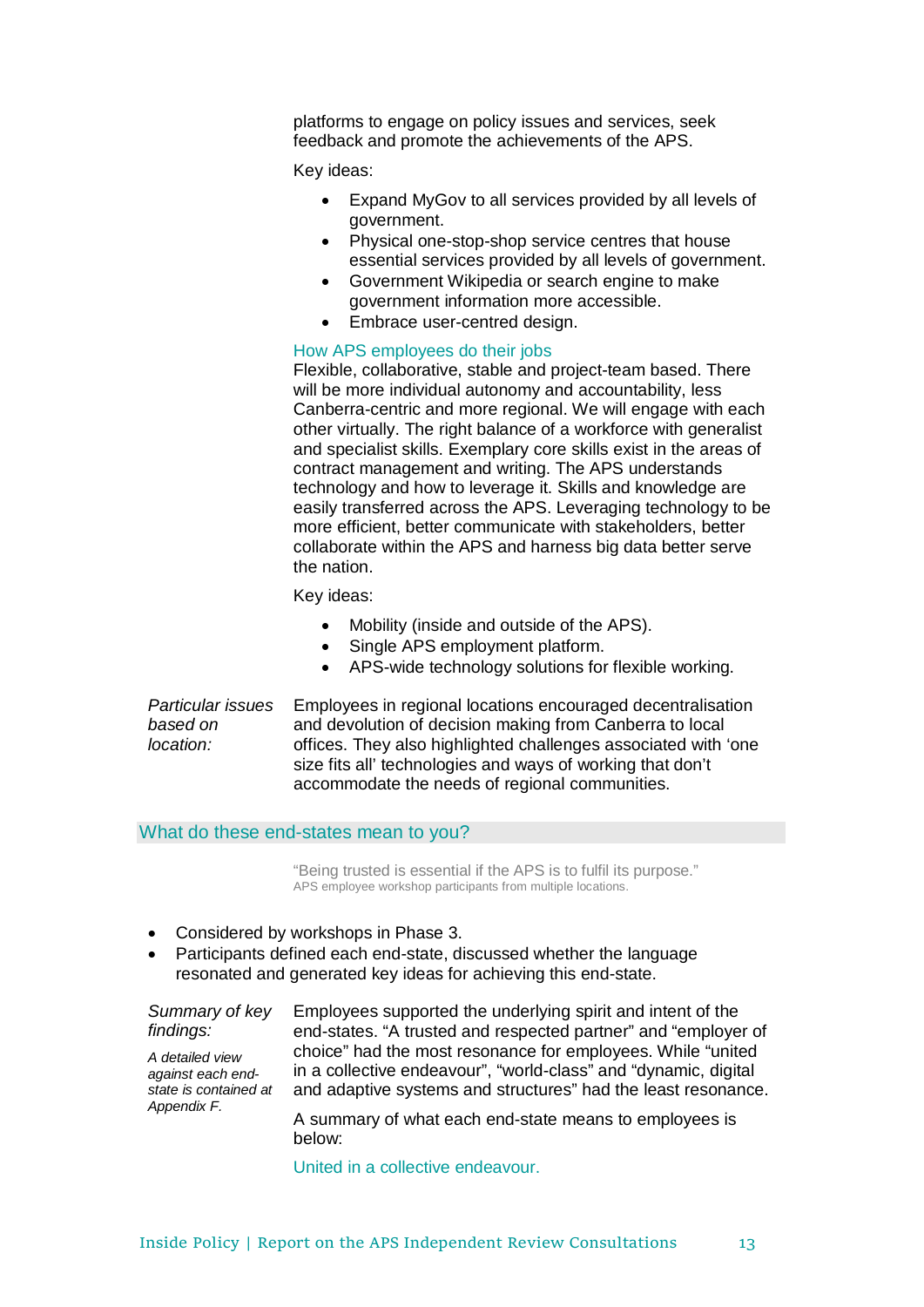Employees interpreted this end-state through multiple lenses:

- The purpose and outcomes to be achieved this should be shared across the APS.
- The way the APS operates collaboration and movement across agencies should be easier.
- The relationships the APS has with other levels of governments and the public – there should be shared objectives.

The "collective endeavour" most employees thought the APS should pursue is to make Australia a better place.

World-class policy, regulatory and delivery performance. Employees interpreted this end-state as relating to the core purpose of the APS – to develop and implement policy, regulate and deliver essential services in the Australian public interest. Concepts of evidence-informed and driven by citizens' needs (especially our most vulnerable citizens) rather than being "world-class" were important to this work.

#### A trusted and respected partner.

Employees saw that trust is built from being impartial and apolitical while also being transparent about decisions that are made by the APS. Bring trusted by the public is critical. To achieve this, co-design, collaboration and higher levels of engagement with the public is required. The APS should be partnering with the public, industry, funded organisations and other levels of government as well as within the APS.

#### An employer of choice.

This end-state resonated strongly. Employees defined employer of choice as an APS that attracts and retains the most talented individuals in the country (and from around the world). The APS achieves this because of the meaningful policy, regulatory and service work as well as the terms and conditions of employment.

#### Dynamic, digital and adaptive systems and structures.

Employees defined this end-state as systems, structures and technologies that fit the purpose of the APS, now and into the future.

This includes the internal systems, structures and technologies required to do APS business as well the external systems, structures and technologies required to deliver services, engage with stakeholders and communicate.

Key ideas for achieving these end-states all came back to the notion of the One APS – connecting across the APS, having standardised employment practices and systems across the APS, investing in the policy expertise of the APS.

Another key idea related to increasing the independence of the APS in order to truly assert its place as a non-partisan policy advisor.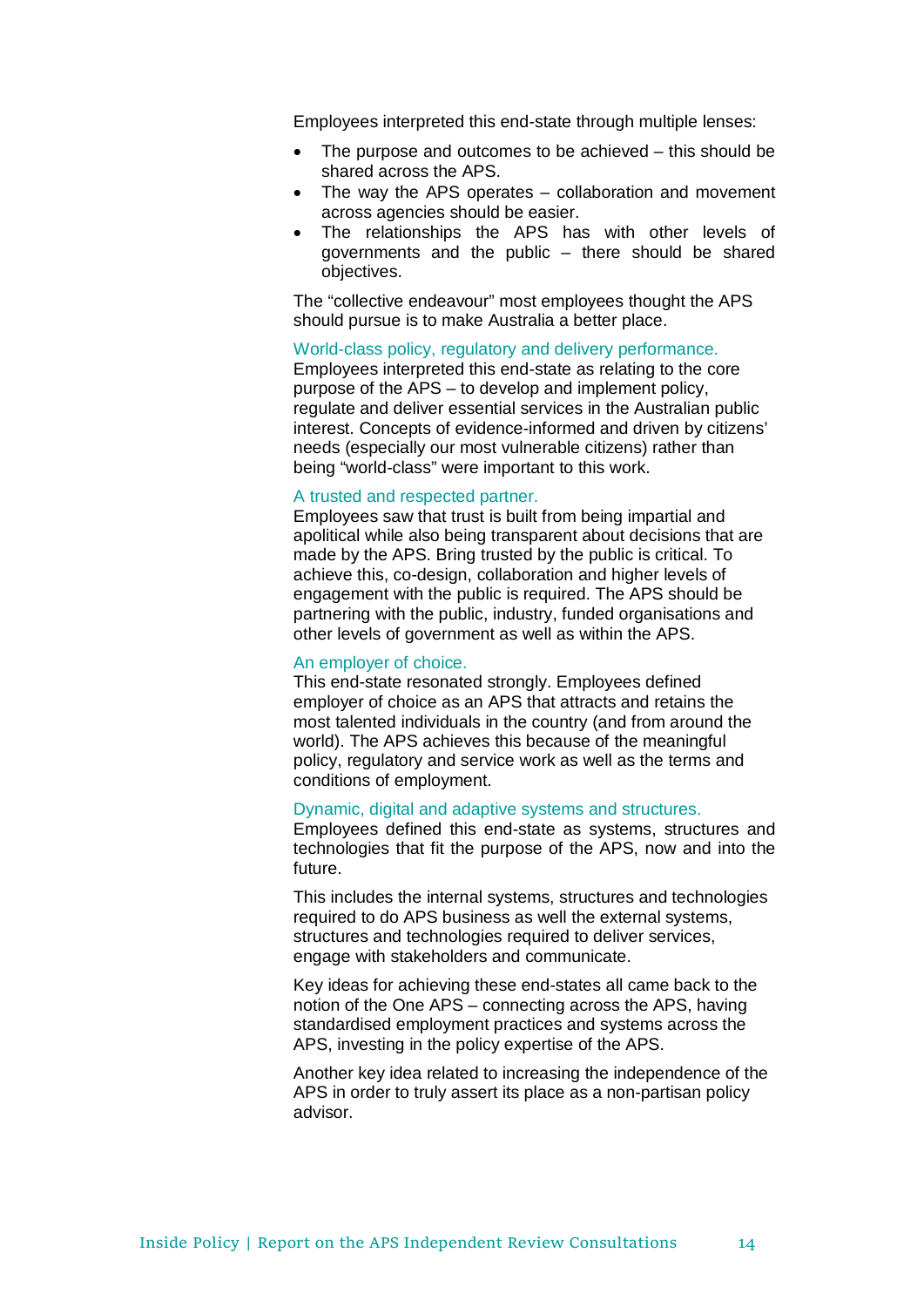*Particular issues based on location:* As with the exploration of the terms of reference, employees in regional locations encouraged decentralisation and devolution of decision making from Canberra to local offices. They also highlighted challenges associated with 'one size fits all' technologies and ways of working where they don't accommodate the needs of regional communities.

## Public Workshops

Outlined below are the findings against each of the following workshop discussion questions:

- 1. What does Australia look like in 2030?
- 2. What will our society need to achieve this 2030 state?
- 3. What role can / should the APS play in this future?
- 4. In 2030, how is the public's experience with the APS different?
- 5. How does the APS become / remain being a trusted and respected partner?

What does Australia look like in 2030?

"How can we think about 2030 when the infrastructure and services we currently receive are not even in 2018?" Public workshop participant.

- Considered by all public workshops in Phases 2 and 3.
- Participants discussed the technological, social, geo-political and economic changes they see as likely in a future Australia.

*Summary of key findings:* The importance of collaboration and co-design with communities was raised in every workshop. Participants expressed a desire for communities, particularly Aboriginal and Torres Strait Islander communities, to be empowered and self-directed. Some participants also envisioned **a future** where Australia has completed a treaty with First Nations, and achieved a significant reduction in disadvantage across the country. Participants expressed a desire for an education system that engages citizens in life-long learning and focuses on building skills such as critical thinking, resilience, problem solving, empathy and adaptability. Participants identified a continuing role for face-to-face contact even in an age of complex data and information systems and high digital literacy. Future challenges for 2030 anticipated by participants included: • population growth, and the pressure it will place on the environment, infrastructure, social structures and service provision, • meeting the demand and cost of providing health services, the rise of AI and robot technology, reducing demand for low-skilled jobs and opportunities for citizens to contribute, and • growth in contract-based jobs and flexible work structures that may contribute to reduced wages or conditions.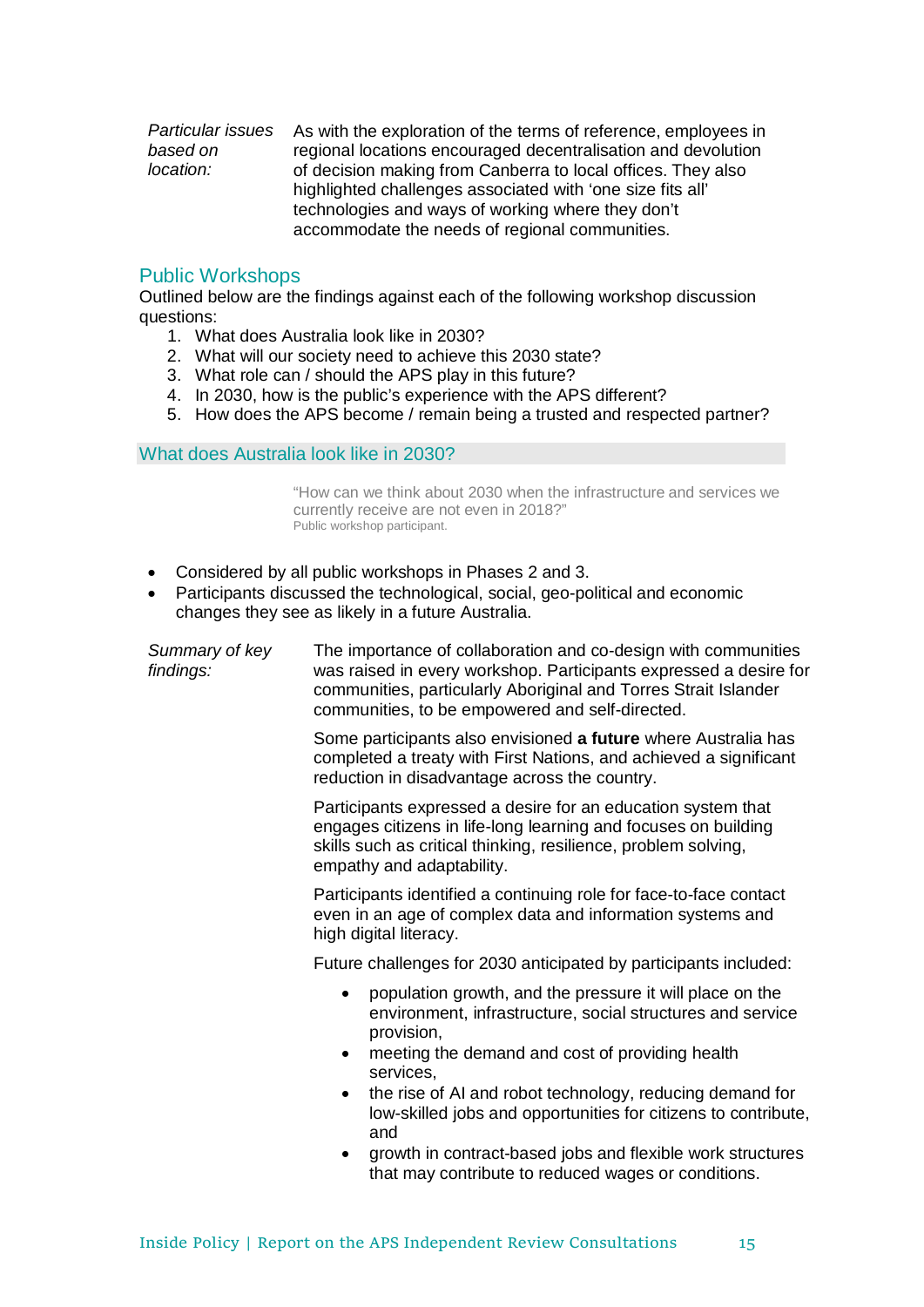On **Australia's international role** participants expect Australia will meet its obligations as a global citizen and have a good understanding of global and local relationships, trade and security.

In relation to **remote and rural Australia** participants expect:

- There will be less disadvantage and more remote access to government services and support.
- Specific needs, infrastructure challenges and cultural differences in remote areas will be met in government policies and programs.
- Farming and rural industry will be supported to ensure food security.
- A minimum standard for roads, infrastructure and service provision will be applied evenly throughout Australia regardless of location.

The characteristics of a **future APS** will include:

- Processes and technology that are fit for purpose.
- More effective and contemporary service delivery.
- Meaningful consultation with communities and across departments, agencies and with the private sector.
- Stewardship of the environment, especially in relation to emissions targets and improving bio-diversity.
- Having systems in place for crisis and 'the unknown'.
- Place-based innovation that acts as a laboratory, testing strategies and developing models for Australia and the world.
- A structural and supported separation of powers between APS and politicians.
- Diversity of APS employees that is reflective of the Australian people.

Participants envision a **government structure** that sees three tiers of government working collaboratively and seamlessly. This includes:

- Information about programs and services that is widely accessible and easily navigated.
- Empowered, decentralized, strategic decision making.

Government will be focused on core business and where not required will stay out of the way. The public service will:

- create conditions for growth.
- keep the private sector accountable.

Government programs and services will be offered as a suite that can be personalized to fit individual, community or corporate needs. This includes:

- Multiple models for funding and financing projects and programs.
- APS employees that can broker and tailor service provision.
- Adequately funded and accessible services.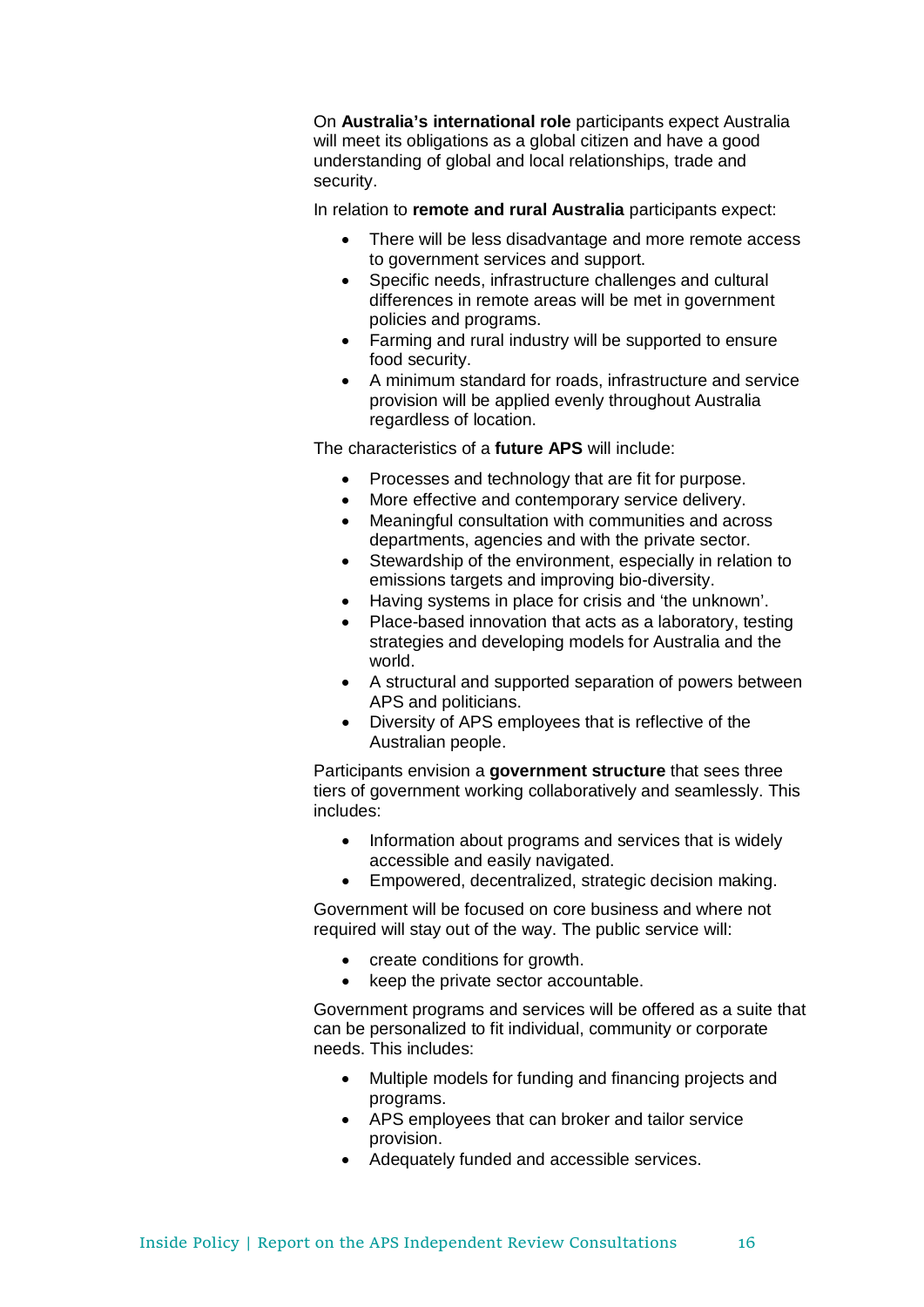• Programs based on fairness and equity and geared toward closing 'the gap' and other inequalities.

## What will our society need to achieve the 2030 state?

"Collaboration makes up better off than competition." Public workshop participant.

- Considered by workshops held in Phase 2.
- Participants were invited to consider the needs arising from the changes described in the previous question.

*Summary of key findings:* In relation to the **structure of the APS** participants envision decentralisation of employees, functions and decision making, ensuring:

- Timely, agile and responsive policy and programs.
- Economic benefit to communities through wages and purchasing.
- Community support for decisions.
- Solutions that are tailored for individuals and communities.
- Capacity building and self-reliance.
- Sovereignty for First Nations people.
- A reduction in unintended negative consequences arising from centralized decisions.

## **Australia's needs** will include:

- Long term planning and programs that sit outside the political cycle.
- Leadership from the APS and government.
- Processes for ongoing review and adaptation.
- Infrastructure and asset management such as public transport and connectivity.
- Review and reform of the education system and funding structure.
- A focus on holistic, preventative health including physical and mental health, nutrition, lifestyle and encouraging a physically active population.
- A clear, evidence based understanding of the balance between costs and needs.

**First Nations people** will be empowered to negotiate complex cultural matters. This will embed the need for:

- Cultural security for First Nations people.
- Self-determination at the forefront of policy.
- Capacity building as part of funding compliance or government expectation.

**Citizens** will expect:

- Equality of access to services and opportunity, especially in relation to those in remote, rural and regional areas.
- Funding of organisations with a relationship based understanding of the community or target population.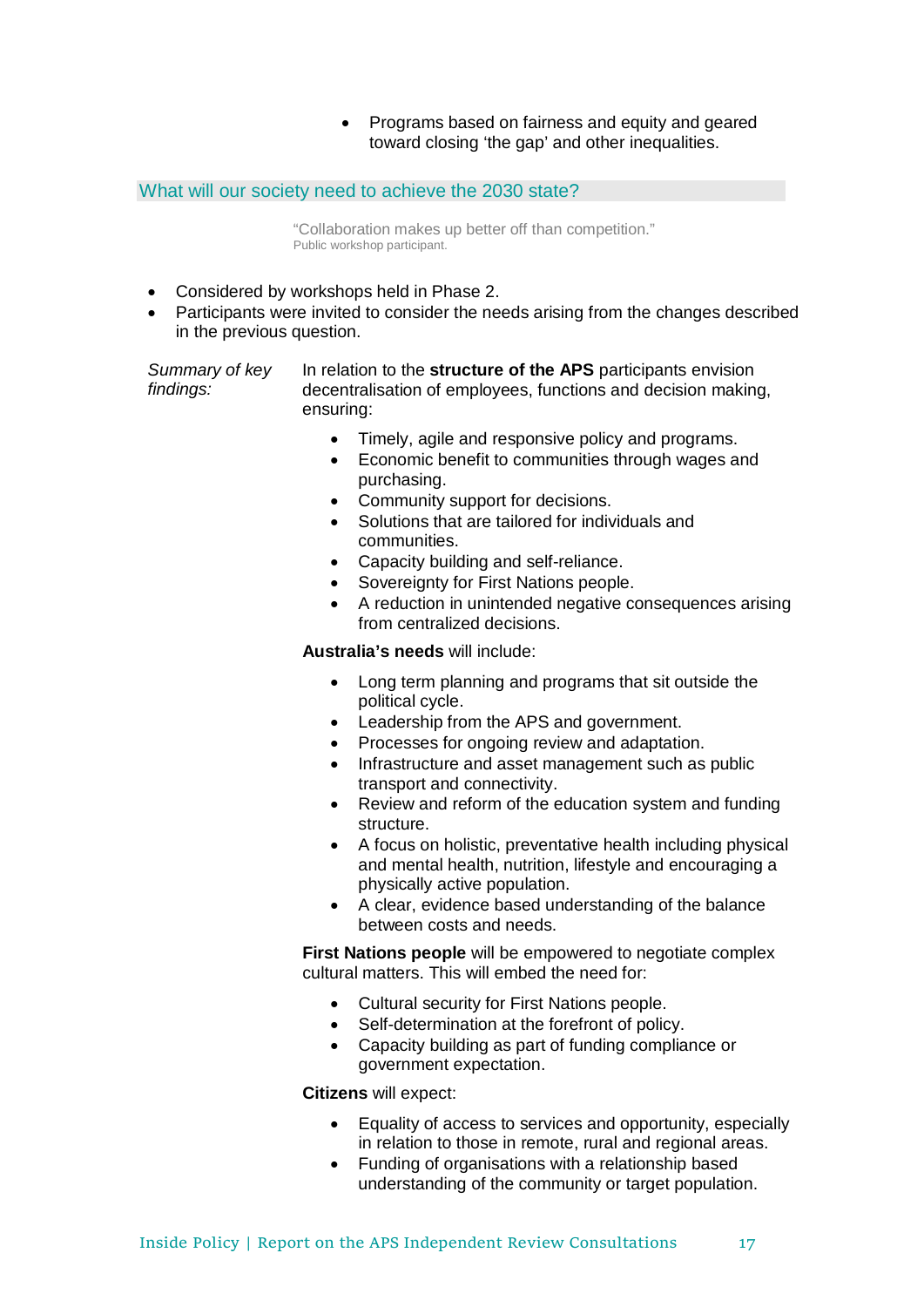• Opportunities to participate in community life.

## What role can / should the APS play in this future?

"The APS should be the 'go to' people for standards and advice." Public workshop participant, Geelong.

- Considered by all workshops in Phase 2.
- Participants identified the areas requiring a policy, program or service response from the APS.

*Summary of key findings:*

The future APS will be the 'go to' people for **standards, information and advice**. This will include:

- Clarity of purpose and goals.
- Negotiated alignment of state and local regulation and standards.

In order to meet the expectations of participants the APS will deliver policy that is:

- Evidence based and apolitical.
- Transparent and detailed.
- Ethical and accountable.

The APS will engage in ongoing review in consultation with citizens, working with peaks and the private and NGO sectors to establish and implement better practices. This will include communication and collaboration between and across APS agencies and departments.

The APS will provide for a single point (or multiple points) of **contact for citizens**. These may include:

- Access to a case manager with local knowledge.
- Development of service 'hubs'.
- The capacity to personalise packages or suites of programs and services.
- Education for citizens about reasonable expectations and capacity building toward self-reliance.

The APS will engage in deliberate and informed **risk taking**. This may look like:

- Creating of an 'innovation arm' to the APS.
- Transparent discussion of failures and ensuring they inform future activity.
- Reduced rules and regulation where they impede innovation.

In **supporting APS funded organisations** the APS will extend trust, in particular toward providers that have proved effective and responsive.

In 2030, how is the public's experience with the APS different?

"Deliver services as if your customer had a choice." Public workshop participant.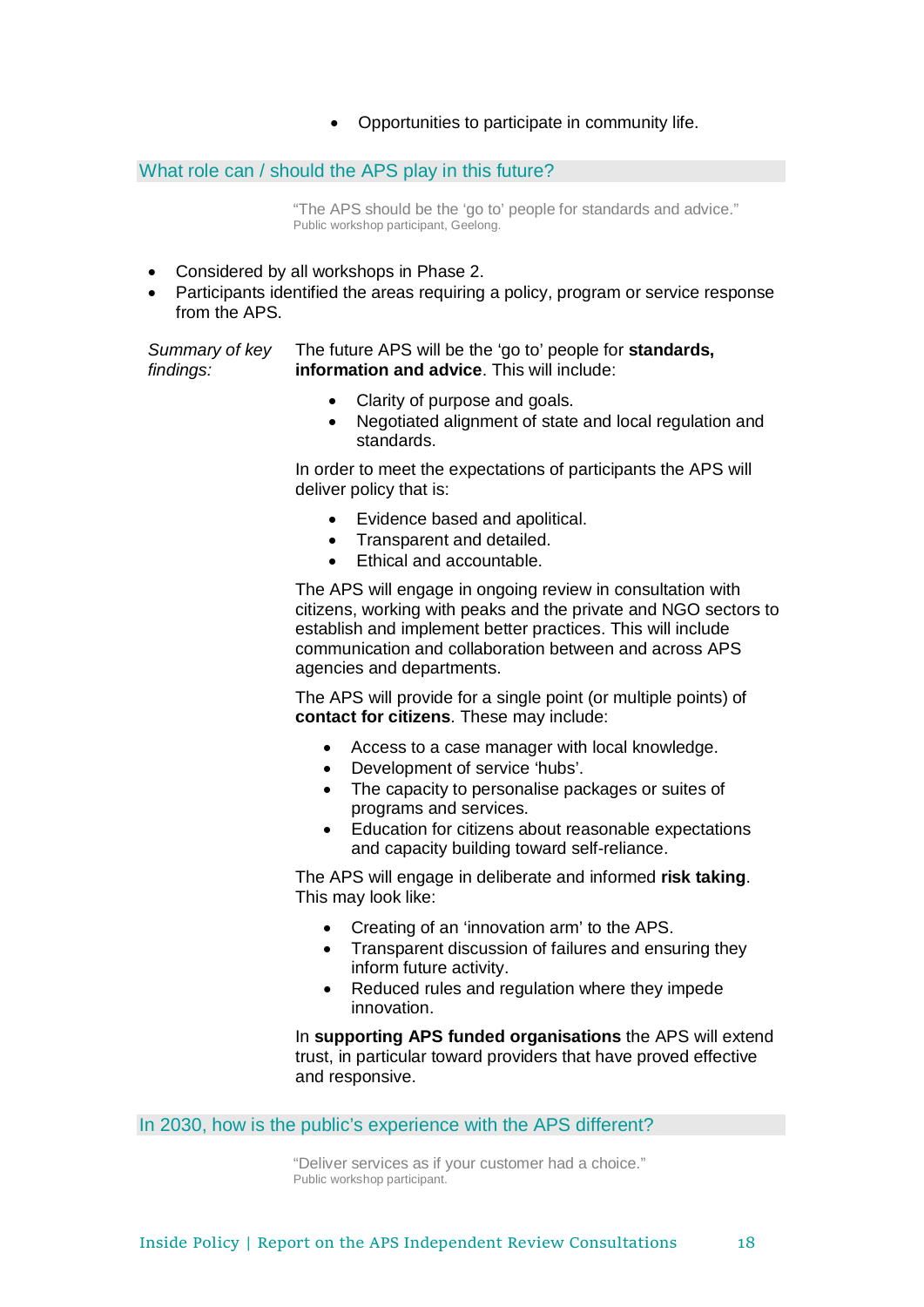- Considered by all public workshops held in Phases 2 and 3.
- Participants discussed the possible positive and negative changes as a result of a changing APS.

*Summary of key findings:* Participants expect that all future **APS programs and services** will be:

- Equally accessible based on need and capacity.
- Simplified for citizens, NGOs, business.
- Designed to accept feedback about experience that leads to change.
- Customer-centric.

**APS policy** will be:

- Non-partisan and evidence based.
- Independent of short term political and media cycles.
- Focused on the public good.
- Measured against practical and tangible outcomes.

**Citizens** will access face-to-face services if required. Navigation of systems will be brokered by local APS or NGO employees who:

- Will educate citizens on APS services, policies and access.
- Have the capacity and mandate to build relationships.
- Provide warm referral where possible across agencies.
- Promote technological literacy and provide online support such as web-chatting to navigate.

The APS will tap into citizen experience, including:

- Engaging in place-based co-design.
- Providing advisory roles for local people and educating local decision makers about better practice and minimum standards.
- Applying a 'rural proof' lens to plan for consequences of policy on outlying populations and communities.
- Access to APS employees and managers for critique or complaints.

The population will view the **APS as leaders**. The APS will:

- Provide evidence and data driven intelligence about the future.
- Lead and inform exchanges such as small business forums and policy networks.
- Collaborate, coordinate and co-locate at local and national level.
- Be responsible for maintaining a 'collaborative fabric', reducing duplication and promoting seamless service provision across governments and funded NGOs.
- Act as a change manager for the nation.

A **future APS** will work with elected officials and citizens to develop a national roadmap outlining the overarching, long-term narrative, goals, measures and outcomes. Outcomes will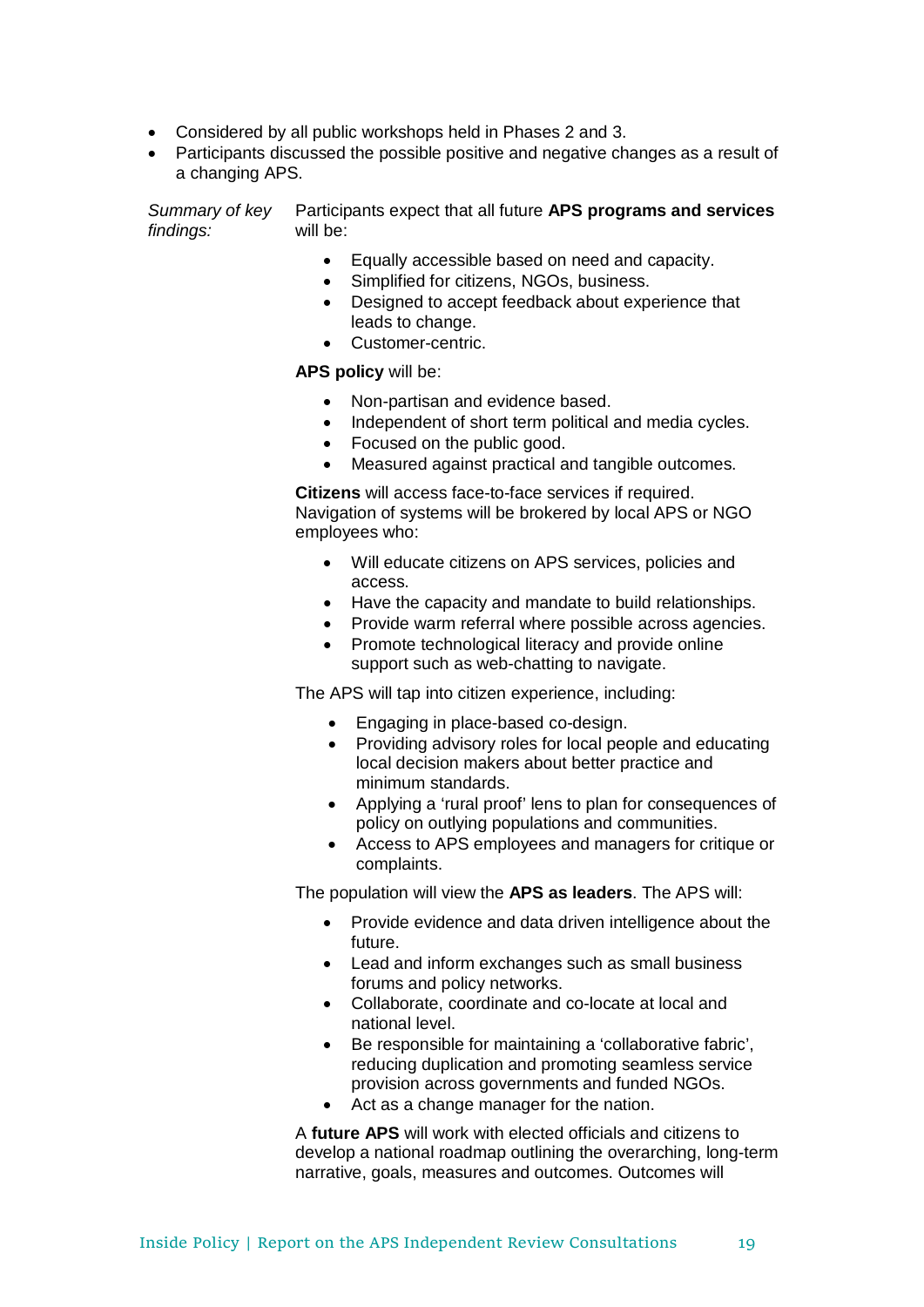include social and structural change in addition to the economic narrative.

The APS will communicate successes against the overarching narrative and outline what has been learned from failures or challenges.

The government and nation will value **APS employees** for:

- Sector expertise including local relationships and knowledge.
- The capacity to deliver services for all Australians.

The APS will develop structures for service delivery employees to contribute to policy development and service KPIs.

Employees will be fit for purpose, informed and reflect the diversity of the Australian people. They will experience flexibility to move across projects and departments to bring their expertise to bear on complex and interconnected problems.

Employees will be empowered and managed to make decisions within their mandate. Politicians will work with the APS as partners and be subject to the same code of conduct.

In a positive future state APS will engage in planned and managed innovation. This may include:

- An innovation arm of the APS to run parallel to its core business to try, test and learn.
- Agile projects working across departments and with the private and NGO sectors to address complex needs.

The APS will provide effective and robust data management including rigorous security and leveraging data to develop and adjust policy and programs. Citizens will control and own their data.

Machinery of government changes will be limited to those that are necessary to the effective application of evidence-based policy.

APS employees and funded organisations are supported and protected to speak freely about problems and seek assistance, capacity building or the application of compliance measures when they see something that is 'not right'. This includes protection for whistle blowers

#### How does the APS remain or become a trusted and respected partner?

"Lots of people have a stake in the public interest." Public workshop participant, Melbourne.

- Considered by workshops held in Phase 3.
- Participants identified specific changes that would promote increased trust in and respect for the APS.

*Summary of key findings:* In order to be viewed as a trusted partner the APS will work to develop and promote a **clear, communicated vision** that will be: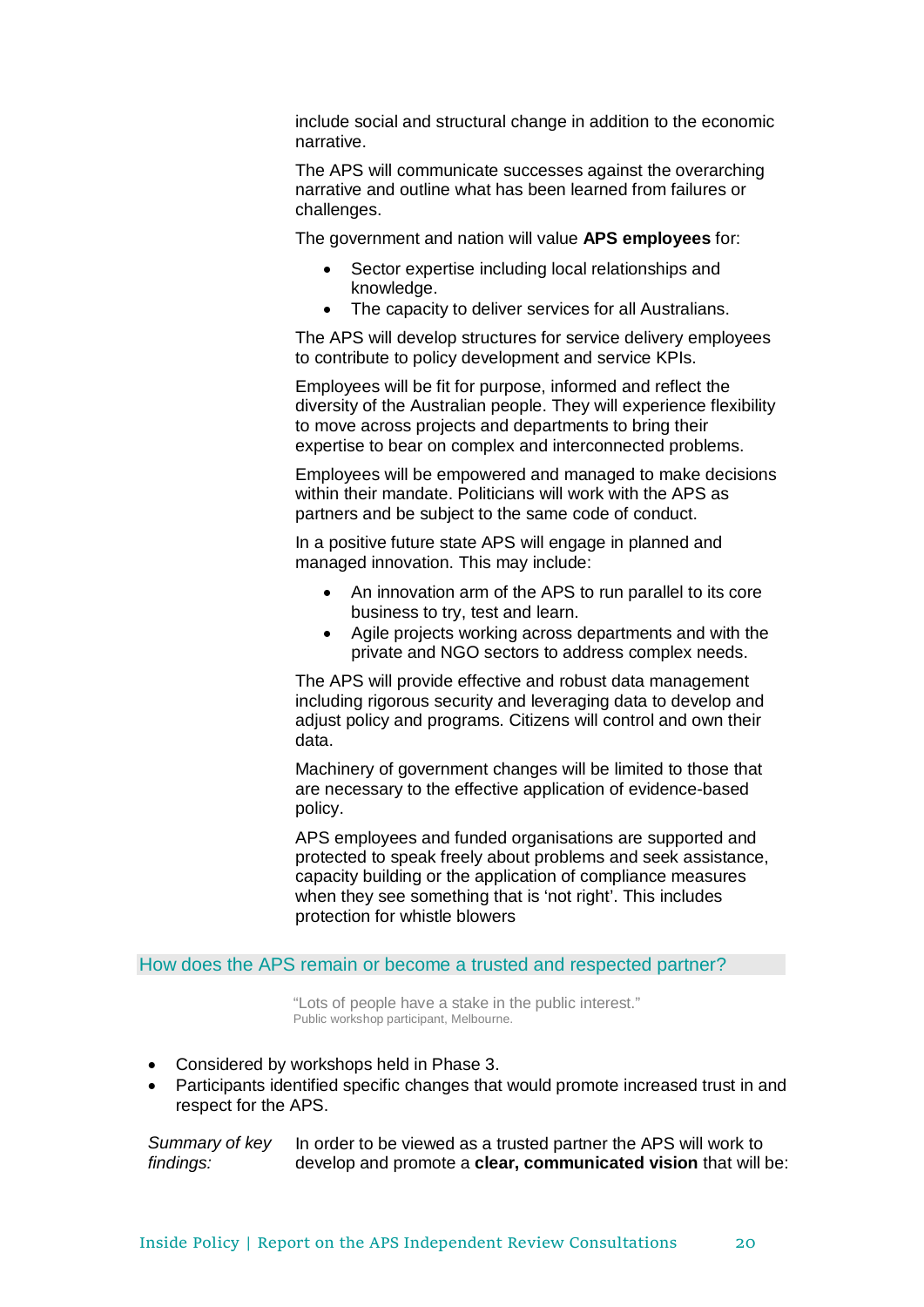- Based in human meaning and purpose.
- Researched, evidence based and linked directly to programs and policies.

The APS will report on outcomes annually and use these to inform improvement. Politicians will tell positive stories and give the APS due kudos for successes. Relationships between the APS, politicians, the private sector and communities will be transparent and advice provided to ministers and the APS will be accessible to all as public documents.

The APS will act as **informed and informative leaders**, helping citizens, agencies and business keep pace with change and anticipate the future. Activities to support this include:

- Ongoing exchanges of information, including reporting back to communities about agreed strategies, outcomes and changes in policy.
- Changes to the APS that are justified and accountable, including machinery of government changes.

Future challenges will be met through:

- Managed risk taking.
- Trialing new ideas.
- Place-based experimentation.
- Agile, project based responses to complex issues that bring disciplines and capacities together to solve problems.

Australian citizens will be provided with opportunities to engage with **policy making, local strategy and service co-design**. The APS will be open to external experience and solutions, engaging in ongoing processes that invite participation and relationship building.

The balance of power between APS and funded agencies will allow for true partnership beyond funding that includes:

- Capacity building.
- Implementation support.
- Extension of trust.
- Longer time frames to address complex issues beyond political cycle

**Services to the public** will be offered seamlessly across all levels of government and NGOs. These will be based around life events such as births or marriages or specific goals such as starting a business. Effective delivery that has practical value will build trust and engage citizens in further positive activity.

Data will be used to hone service offerings but will sit alongside community advice and employee experience. Systems will be transparent and accountable for data storage and use.

Service systems and structures will:

- Be easily navigable.
- Be offered locally and through single access points.
- Including face to face where required.
- Support access and avoid disengagement from activities such as income support or census collection.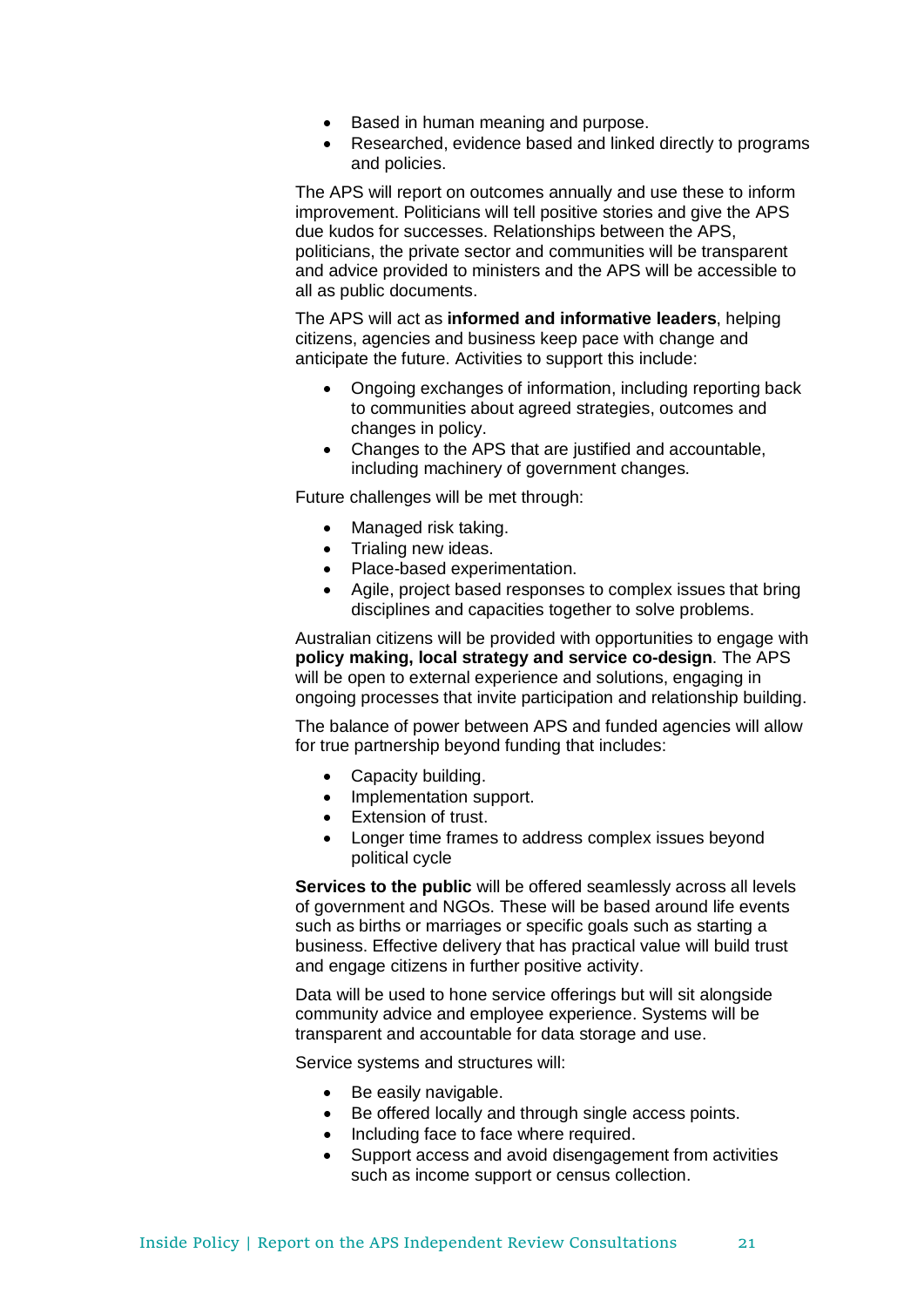- Include outreach to communities and homes where required.
- Include access to technology in remote areas.

The APS will accept that efficiencies must work for all parties. The APS will not implement efficiency measures that render systems or structures difficult to navigate or cause inconvenience or hardship.

**APS employees** will have their pay linked to outcomes and wages and conditions will be in line with the private sector. Mobility between the APS, private and NGO sectors will be frequent, and allow to the application of expertise to address complex needs or problems.

Local relationships will be valued as corporate knowledge. The APS will take action to reduce losses, including where possible personal handover when an APS employee leaves or is transferred.

The APS will have a focus on cultural safety for First Nations employees, including valuing cultural knowledge as corporate knowledge. Cultural sharing will be embedded across the full diversity of employees. The APS will engage in activity that promotes a positive and inclusive culture across the APS.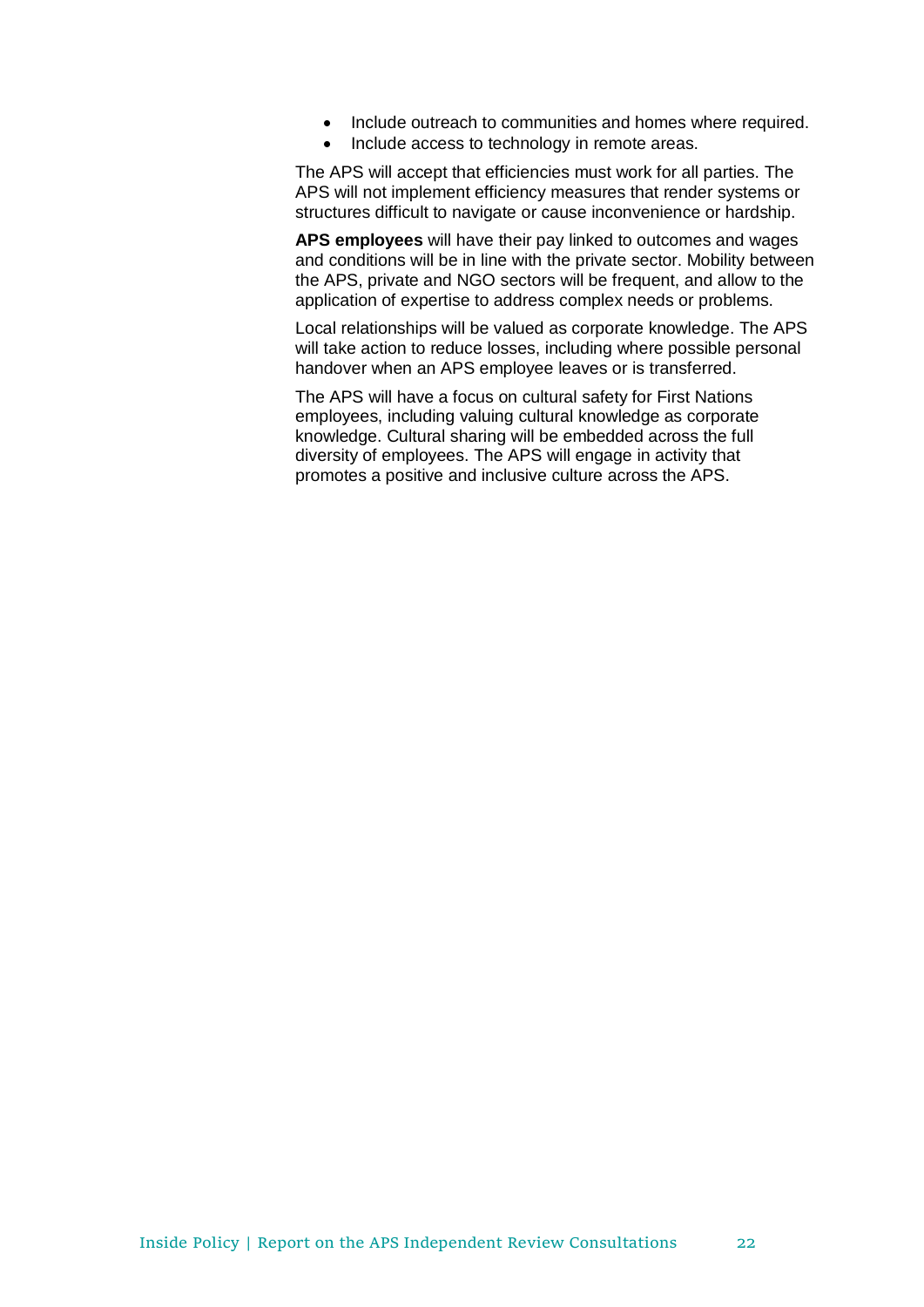## **Implications**

The consultation findings suggest a series of implications for ongoing engagement with stakeholders as part of the review as well as for the review itself. These are proposed below.

## For ongoing engagement.

The national consultations exposed a groundswell of enthusiasm – from both the public and APS employees – to be part of, and contribute to, a transformation of the APS. It is fair to say that momentum and interest in the review and its outcomes has been built as a result.

Building off this momentum and good will, the review may find it fruitful to go back to a selection of those consulted to test specific ideas. Seeking feedback from employees and the public on the ideas, changes or recommendations that would directly impact them, may help sharpen and refine the review outcome.

It may also be prudent to share findings, test ideas and validate underlying assumptions with SES, politicians and others who can help support the successful implementation of the review recommendations.

The key ideas to emerge from the consultations that the Panel may wish to further explore in the above fora, include:

- Building One APS. This includes models for harmonised employment agreements, unified communications, shared data and information, and technology platforms across the entire APS.
- Engaging citizens. This includes innovative models for obtaining citizen feedback on needs, policy ideas and service changes as well as exploring one-stop-shop digital and human delivery models.
- Being a great place to work. This includes innovative models for attracting and retaining the most talented people in the world.
- Embedding policy intelligence. This includes different models for solving complex, national policy challenges across portfolios and sectors.

## For the review

While the consultations affirmed the APS's purpose as a non-partisan body that serves the long-term national interest and the government of the day, it revealed a number of tensions in pursing this end-state. The tensions which consistently arose throughout the workshops related to:

- 1. **Holding a unique place but not being valued for this.** The APS, having significant skills and experience, is primed to take a leadership role in public policy and citizen engagement yet participants perceive that the APS is not valued for these skills by the citizenry, politicians or the business sector.
- 2. **Serving the public interest versus the government interest.** The desire of the APS to be citizen-centric and develop evidence-informed policy while also implementing the agenda of the government of the day particularly where that agenda was not addressing the needs of citizens or the national interest.
- 3. **Specialist versus generalist expertise.** Balancing the desire to be a flexible and mobile workforce while maintaining sector and management expertise.
- 4. **Innovation versus responsible use of public resources.** Balancing the desire to be a service that is "agile, empowered and risk taking" with the responsibility to be "efficient, transparent, probity driven and accountable".
- 5. **Transforming the APS versus achieving expected resource and staff efficiencies.** Implementing necessary changes to achieve a more agile, skilled and capable APS workforce in a context of ongoing reduction of APS resources, average staffing level caps and expected budget savings.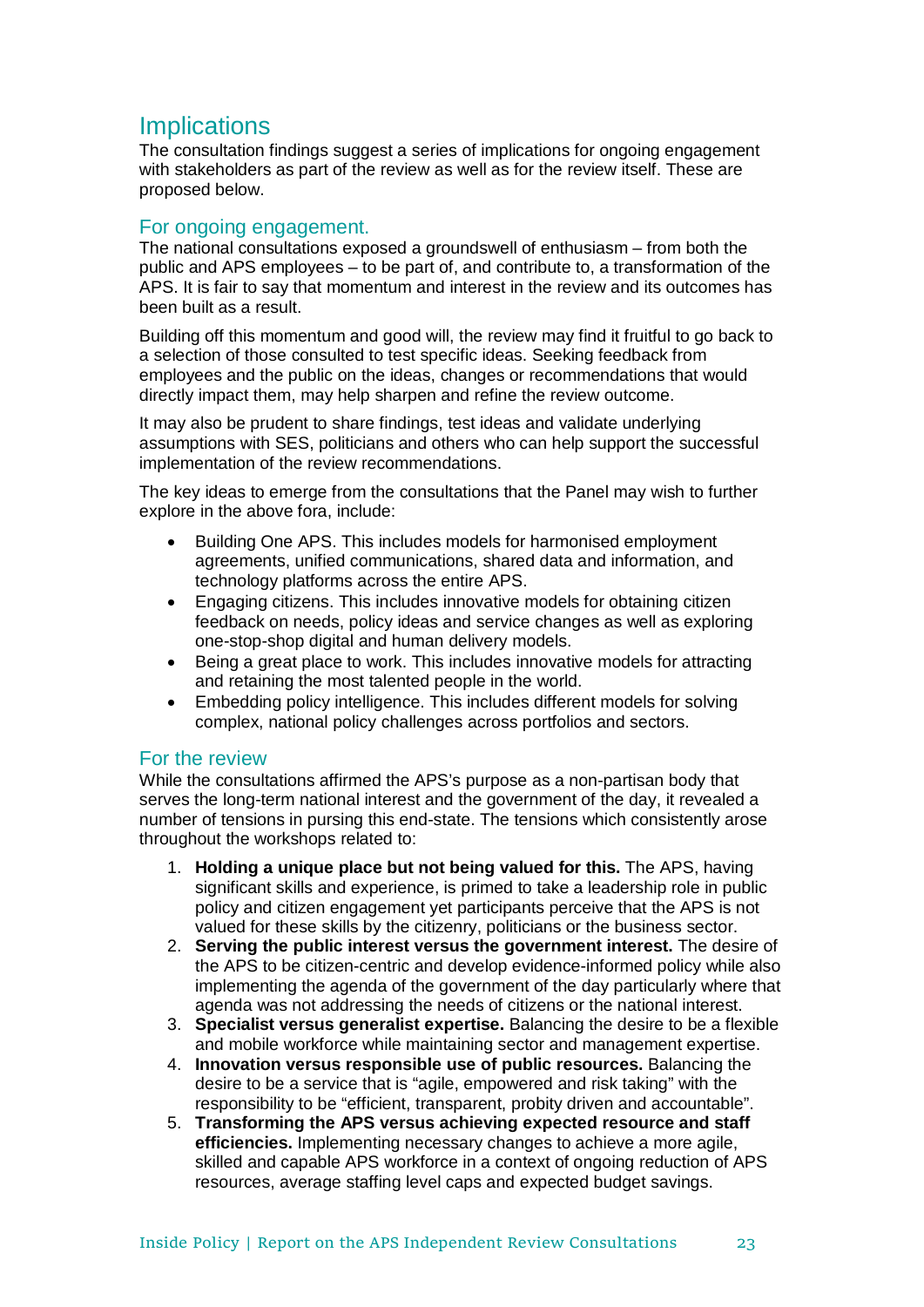Managing these tensions – and executing a transformation of the APS – will require an elegant mix of political will and leadership, legislative change and cultural change within the APS. The importance of all of these ingredients as well as the complexity of navigating these tensions cannot be overstated.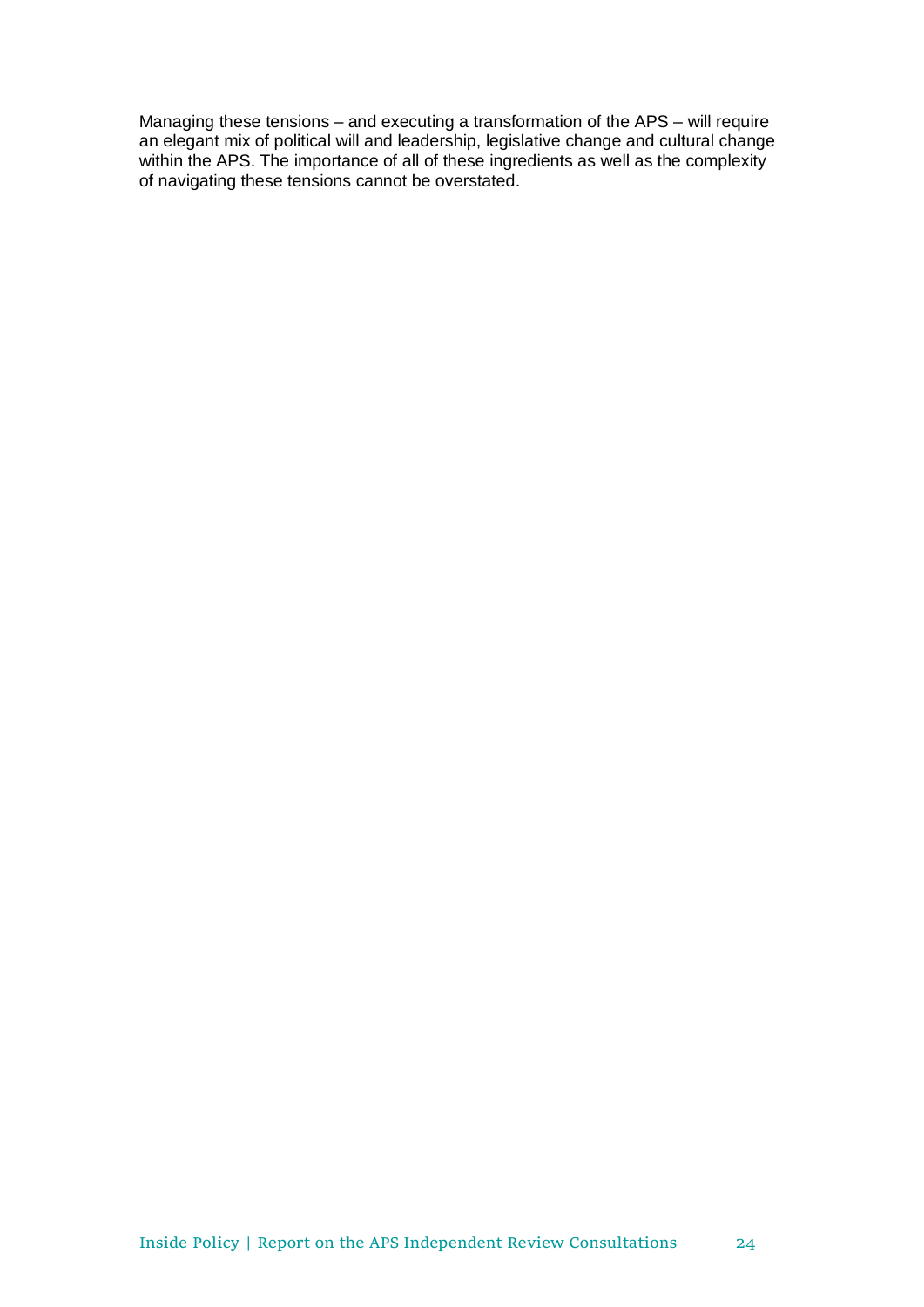## Appendix A: Consultation overview.

The breakdown of consultation participants by workshop type and location and number of agencies (APS employee workshops only) is as follows:

| No.            | Location        | Date   | <b>APS Employee</b>       |                       | Public workshop           |
|----------------|-----------------|--------|---------------------------|-----------------------|---------------------------|
|                |                 |        | Number of<br>participants | Number of<br>agencies | Number of<br>participants |
| 1              | Melbourne       | 9 Aug  | 34                        | 20                    |                           |
| $\overline{2}$ | Geelong         | 10 Aug | 29                        | 6                     |                           |
| 3              | Sydney          | 13 Aug | 34                        | 22                    |                           |
| 4              | Wollongong      | 14 Aug | 18                        | 5                     |                           |
| 5              | <b>Brisbane</b> | 22 Aug | 43                        | 17                    |                           |
| 6              | Brisbane 1      | 5 Sep  | $\blacksquare$            | ÷,                    | 18                        |
| 7              | Brisbane 2      | 5 Sep  | $\blacksquare$            |                       | 12                        |
| 8              | Canberra        | 10 Sep | 32                        | 17                    |                           |
| 9              | Geelong         | 12 Sep |                           |                       | 8                         |
| 10             | Wangaratta      | 13 Sep | $\blacksquare$            | $\blacksquare$        | 5                         |
| 11             | Darwin          | 18 Sep | 20                        | 8                     |                           |
| 12 & 13        | Alice Springs   | 19 Sep | $\overline{7}$            | $\overline{2}$        | 5                         |
| 14 & 15        | Adelaide        | 25 Sep | 29                        | 14                    | $\boldsymbol{9}$          |
| 16 & 17        | Perth           | 9 Oct  | 27                        | 14                    | 10                        |
| 18             | Parramatta      | 10 Oct |                           |                       | $\overline{2}$            |
| 19 & 20        | Hobart          | 15 Oct | 20                        | 6                     | 5                         |
| 21             | Canberra        | 16 Oct | 26                        | 21                    |                           |
| 22             | Canberra        | 17 Oct | 26                        | 14                    |                           |
| 23             | Wagga<br>Wagga  | 18 Oct |                           |                       | 4                         |
| 24 & 25        | Cairns          | 22 Oct | 14                        | 6                     | $\overline{2}$            |
| 26             | Mount Isa       | 23 Oct |                           |                       | 6                         |
| 27             | Melbourne       | 29 Oct |                           |                       | 8                         |
| 28             | Melbourne       | 8 Nov  | 13                        | $\overline{7}$        |                           |
| 29             | Sydney          | 9 Nov  | 15                        | 10                    |                           |
|                | Total:          |        | 387                       | 48                    | 94                        |
|                |                 |        |                           | (unique<br>agencies)  |                           |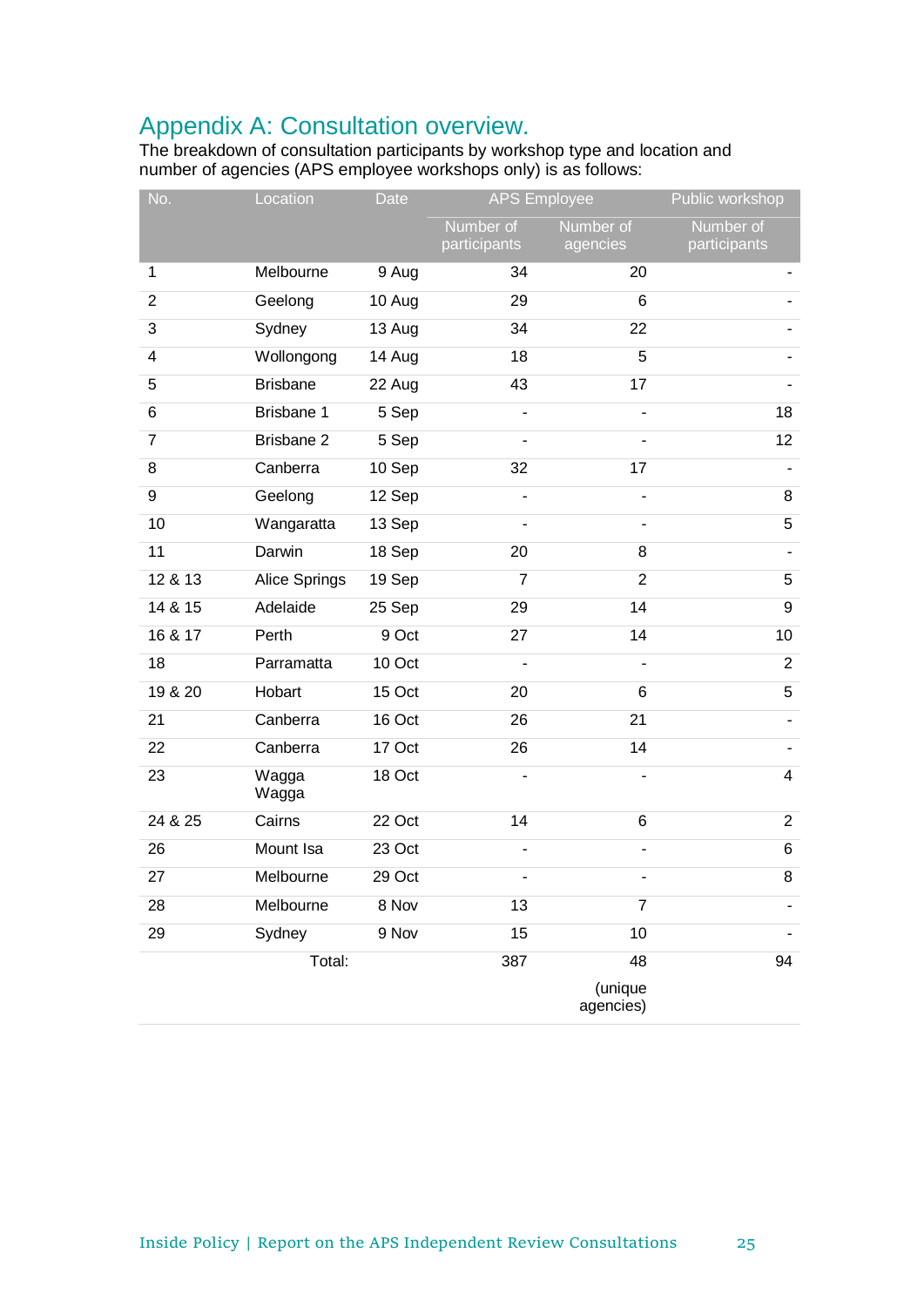## Appendix B: List of agencies represented in the consultations.

The agencies represented in the APS employee workshops:

- 1. Attorney-Generals Department.
- 2. Austrade.
- 3. Australia Post.
- 4. Australian Border Force.
- 5. Australian Building and Construction Commission.
- 6. Australian Bureau of Statistics.
- 7. Australian Human Rights Commission.
- 8. Australian National Maritime Museum.
- 9. Australian Public Service Commission.
- 10. Australian Research Council.
- 11. Australian Small Business and Family Enterprise Ombudsman.
- 12. Australian Taxation Office.
- 13. Australian Transport Safety Bureau.
- 14. Australia's Nuclear Science and Technology Organisation.
- 15. Clean Energy Regulator.
- 16. Comcare.
- 17. Department of Agriculture.
- 18. Department of Communication and the Arts.
- 19. Department of Defence.
- 20. Department of Education.
- 21. Department of the Environment and Energy.
- 22. Department of Finance.
- 23. Department of Foreign Affairs and Trade.
- 24. Department of Health.
- 25. Department of Human Services.
- 26. Department of Industry, Innovation and Science.
- 27. Department of Infrastructure, Regional Development and Cities.
- 28. Department of Jobs and Small Business.
- 29. Department of the Prime Minister and Cabinet.
- 30. Department of Social Services.
- 31. Department of Veterans Affairs.
- 32. Digital Transformation Agency.
- 33. Fair Work Commission.
- 34. Fair Work Ombudsman.
- 35. Great Barrier Reef Marine Park Authority.
- 36. Home Affairs.
- 37. IP Australia.
- 38. Murray-Darling Basin Authority.
- 39. National Disability Insurance Agency.
- 40. National Disability Insurance Scheme Commission.
- 41. National Film and Screen Authority.
- 42. National Library of Australia.
- 43. Office of the Aboriginal Land Commissioner.
- 44. Office of the Registrar of Indigenous Corporations.
- 45. Safe Work Australia.
- 46. Tertiary Education Quality and Standards Agency.
- 47. Treasury.
- 48. Workplace Gender Equality Agency.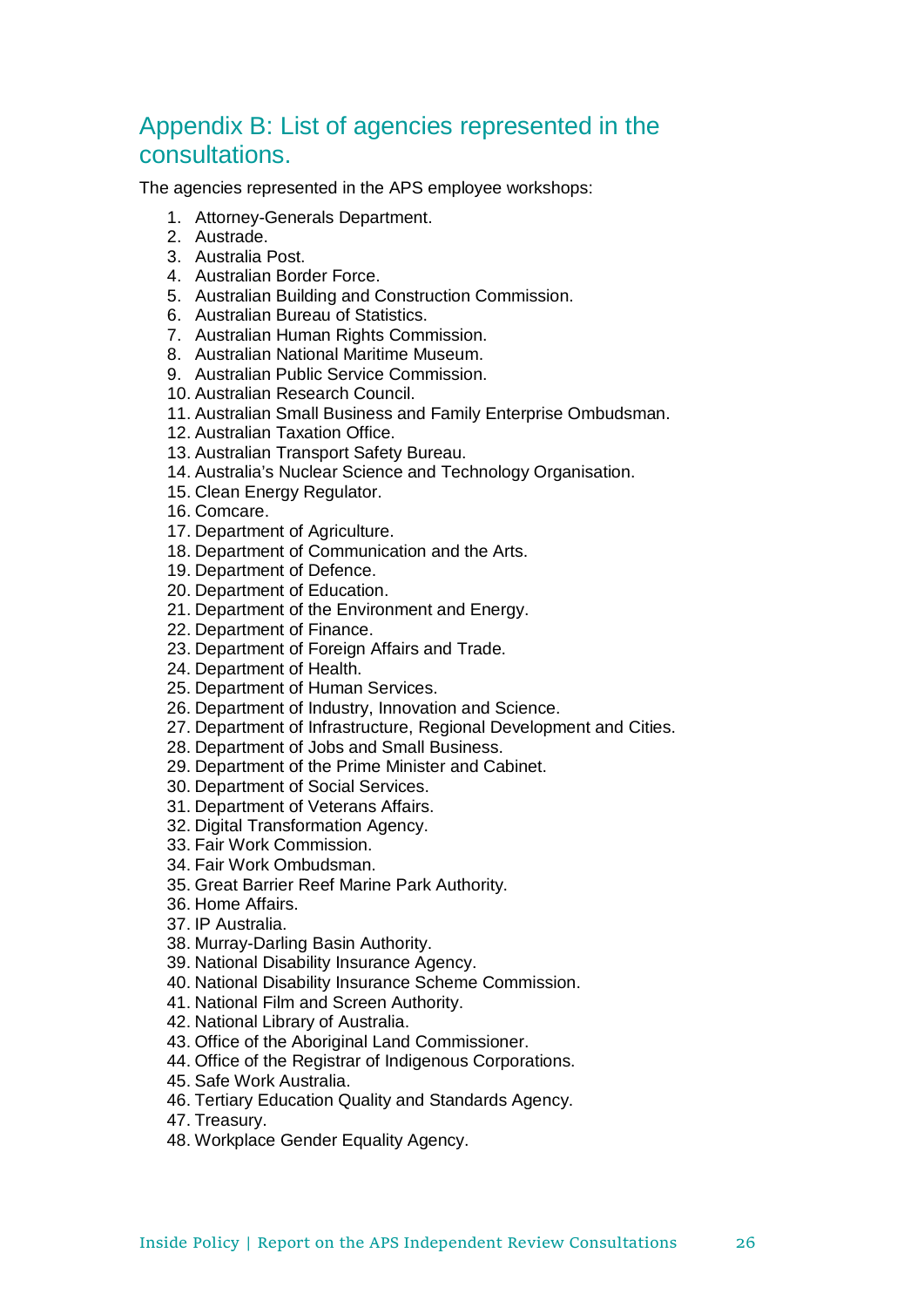|                | Apponant O. Workshop agonado. |                                                                                                                                  |                                                                                                                                                                                                                                                                                                                                                                                     |
|----------------|-------------------------------|----------------------------------------------------------------------------------------------------------------------------------|-------------------------------------------------------------------------------------------------------------------------------------------------------------------------------------------------------------------------------------------------------------------------------------------------------------------------------------------------------------------------------------|
| Phase          | Workshop type                 | <b>Locations</b>                                                                                                                 | Agenda<br>1. Welcome & introductions.                                                                                                                                                                                                                                                                                                                                               |
| 1              | Employee                      | Melbourne<br>$\bullet$<br>Geelong<br>$\bullet$<br>Sydney<br>$\bullet$<br>Wollongong<br>$\bullet$<br><b>Brisbane</b><br>$\bullet$ | 2. Scene setting: overview of the<br>review and purpose of the<br>workshop.<br>Discussion questions:<br>3.<br>What is the purpose of the<br>APS?<br>What is my purpose within<br>$\bullet$<br>the APS?<br>What do each of the review<br>terms of reference mean?<br>What change needs to occur<br>to ready the APS for this<br>future?<br>4. Reflection and close.                  |
| $\overline{2}$ | Employee                      | Canberra<br>٠                                                                                                                    | 1. Welcome & introductions.                                                                                                                                                                                                                                                                                                                                                         |
|                |                               | Darwin<br><b>Alice Springs</b><br>$\bullet$<br>Adelaide                                                                          | 2. Scene setting: overview of the<br>review and purpose of the<br>workshop.<br>Discussion questions:<br>3.<br>What is the purpose of the<br>APS?<br>What is my purpose within<br>$\bullet$<br>the APS?<br>What do each of the review<br>terms of reference mean?<br>What is a key idea for each<br>area of change?<br>4. Reflection and close.                                      |
| $\overline{2}$ | Public                        | Brisbane (x2)<br>٠                                                                                                               | 1. Welcome & introductions.                                                                                                                                                                                                                                                                                                                                                         |
|                |                               | Geelong<br>$\bullet$<br>Wangaratta<br>Alice Springs<br>Adelaide                                                                  | 2. Scene setting: overview of the<br>review and purpose of the<br>workshop.<br>3. Discussion questions:<br>What does Australia look like<br>in 2030?<br>What will out society need to<br>achieve this 2030 state?<br>What role can / should the<br>APS play in this future?<br>In 2030, how is the public's<br>experience with the APS<br>different?<br>Reflection and close.<br>4. |
| 3              | Employee                      | Perth<br>$\bullet$<br>Hobart<br>Canberra (x2)<br>٠<br>Cairns<br>Melbourne<br>Sydney                                              | 1.<br>Welcome & introductions.<br>2.<br>Scene setting: overview of the<br>review, overview of emerging<br>end-states and purpose of the<br>workshop.<br>Discussion questions:<br>3.                                                                                                                                                                                                 |

## Appendix C: Workshop agendas.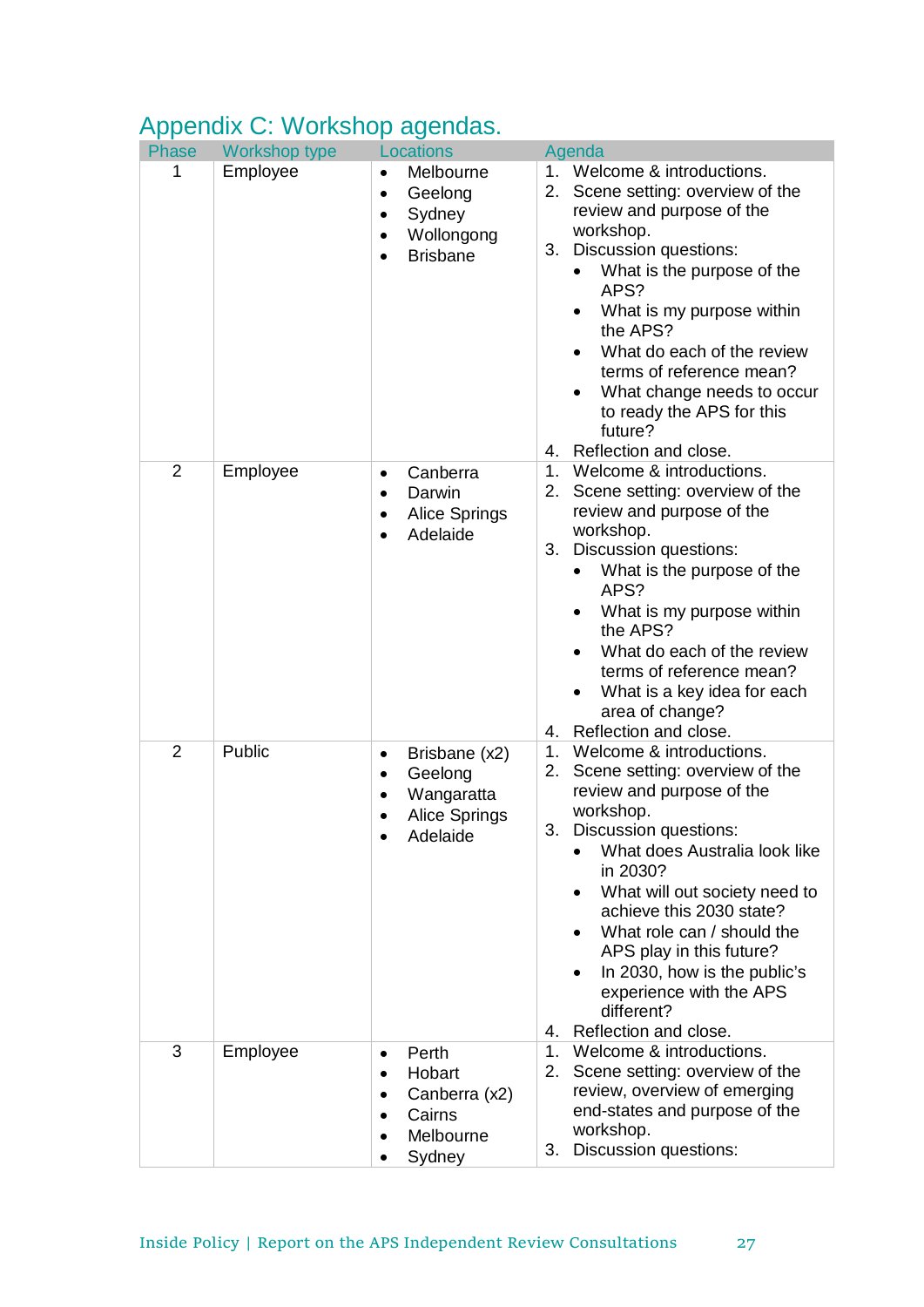| Phase | Workshop type                        | <b>Locations</b>                                                                                                                                                          | Agenda                                                                                                                                                                                                                                                                                                                                                                                                                                     |
|-------|--------------------------------------|---------------------------------------------------------------------------------------------------------------------------------------------------------------------------|--------------------------------------------------------------------------------------------------------------------------------------------------------------------------------------------------------------------------------------------------------------------------------------------------------------------------------------------------------------------------------------------------------------------------------------------|
|       |                                      |                                                                                                                                                                           | What is the purpose of the<br>APS?<br>What is my purpose within<br>the APS?<br>What do each of the end-<br>states mean? Do they<br>resonate?<br>What are the key ideas for<br>change to achieve this end-<br>state?<br>Reflection and close.<br>4.                                                                                                                                                                                         |
| 3     | Public<br>. I. III<br>بداريتها والمر | Perth<br>$\bullet$<br>Parramatta<br>$\bullet$<br>Hobart<br>Wagga Wagga<br>$\bullet$<br>Cairns<br>Mt Isa<br>$\bullet$<br>Melbourne<br>$\bullet$<br>the control that<br>DJ. | Welcome & introductions.<br>$\mathbf 1$ .<br>2. Scene setting: overview of the<br>review and purpose of the<br>workshop.<br>Discussion questions:<br>3.<br>What does Australia look like<br>in 2030?<br>What will out society need to<br>achieve this 2030 state?<br>What role can / should the<br>APS play in this future?<br>How doe the APS become /<br>remain being a trusted and<br>respected partner?<br>Reflection and close.<br>4. |

Note: no public workshops were held in Phase 1.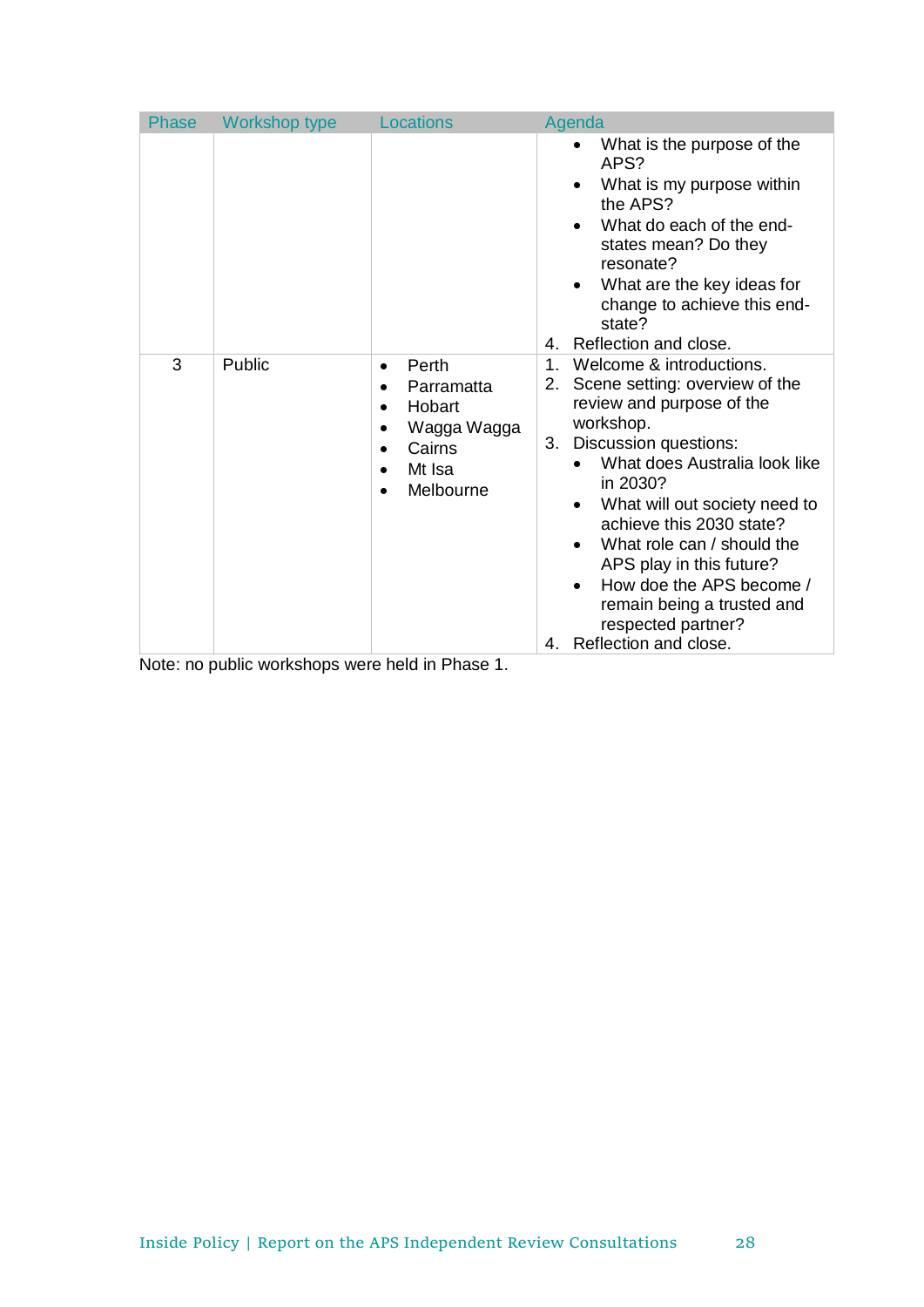## Appendix D: Workshop feedback

Based on 438 completed workshop feedback forms from all public and APS employee workshops held.

## Q3: The time of the day the workshop was held was…



## Q4: The length of time of the workshop was…

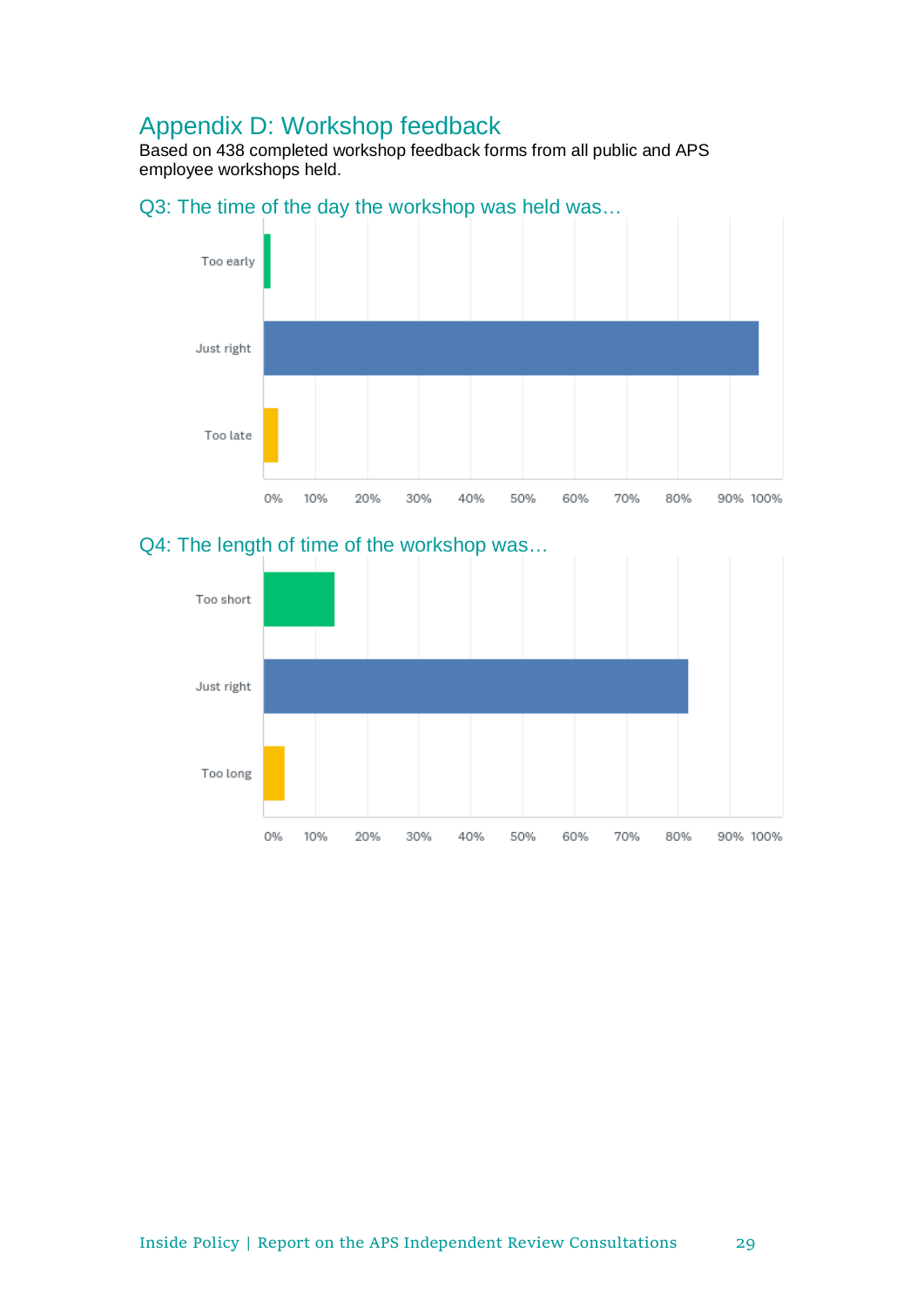Q5: The discussion questions were useful in stimulating conversation…



## Q6: The information provided about the purpose of the review of useful…

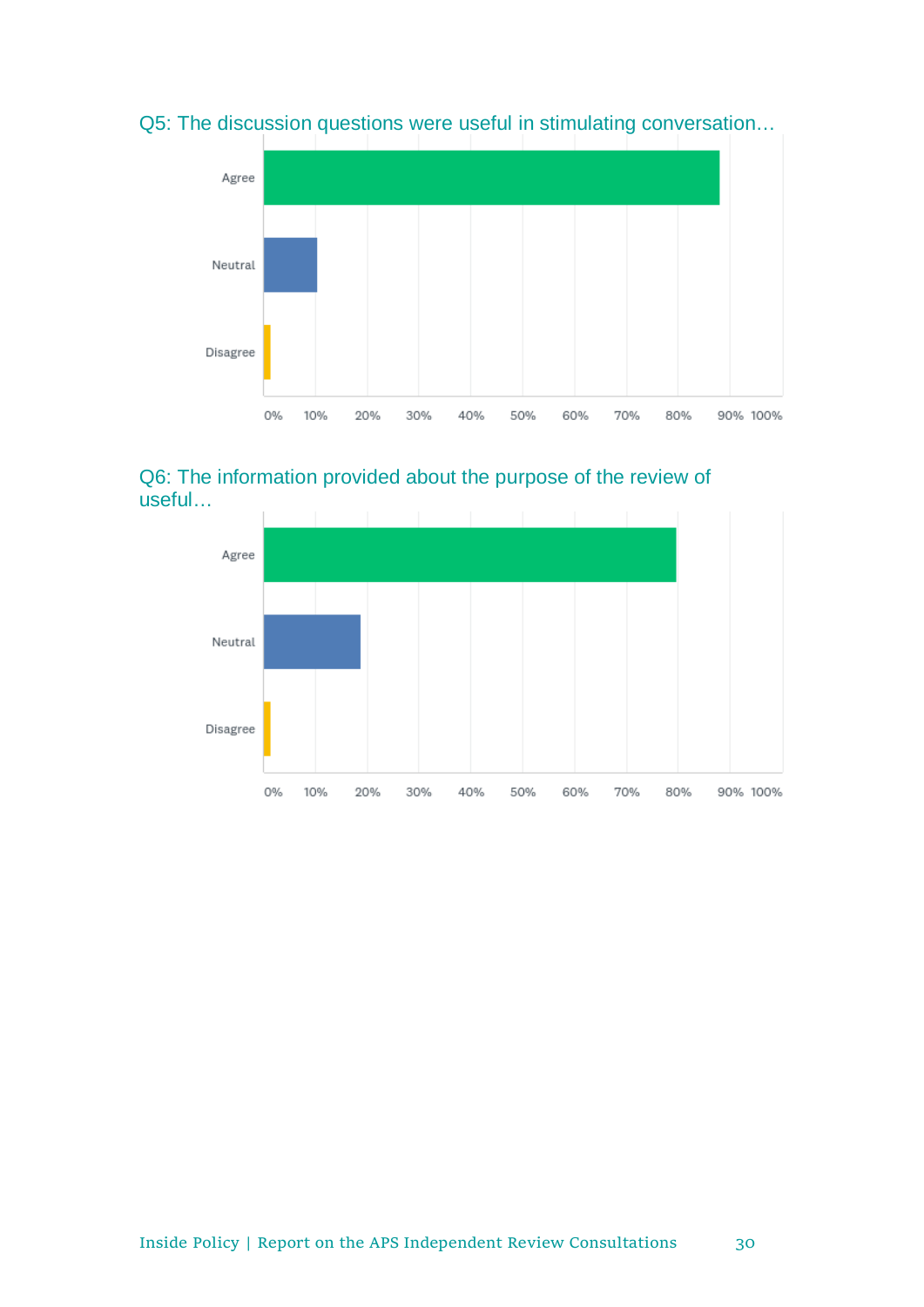Q7: The information provided about the purpose of the workshop was useful…



## Q8: The activities were useful in stimulating discussion...





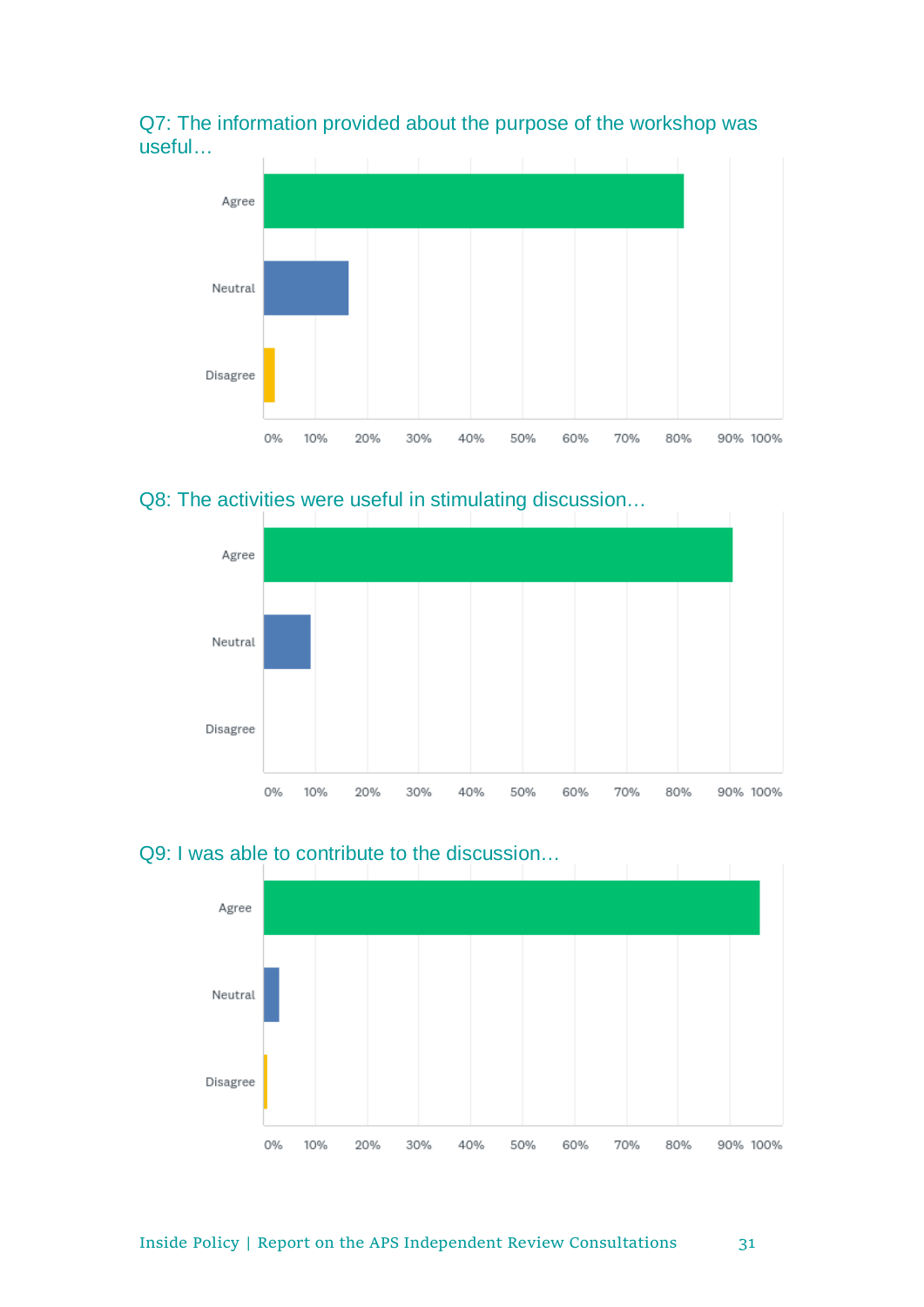## Q9: General feedback regarding how the workshops could be improved:

- 1. Pre-reading materials to prepare participants for the workshop.
- 2. More detailed explanation of the end-states.
- 3. More time to discuss topics.
- 4. More time to explore other issues / concerns outside of the themes and endstates.
- 5. Clear follow-up activities and engagement with participants after the consultations.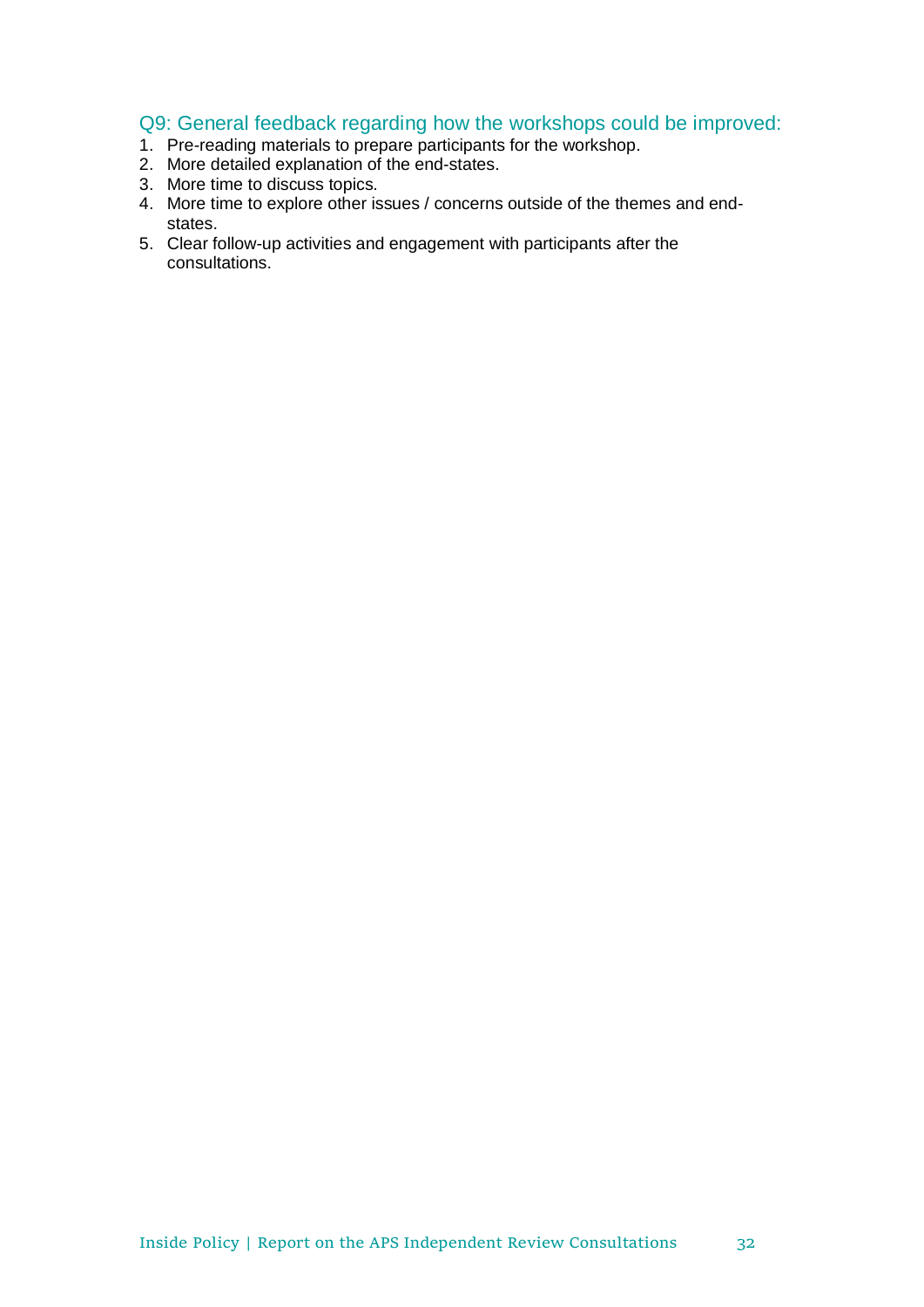## Appendix E: Detailed findings by term of reference.

## Driving innovation and productivity in the economy.

| What this means?                | Building an APS that is connected to the industries,<br>communities, and sectors that it operates in. It is technology-<br>enabled and is driven by a culture of innovation.                                                                                                                                                                                                                                                                                              |  |  |
|---------------------------------|---------------------------------------------------------------------------------------------------------------------------------------------------------------------------------------------------------------------------------------------------------------------------------------------------------------------------------------------------------------------------------------------------------------------------------------------------------------------------|--|--|
| What are the priorities?        | Strengthening connection with, and understanding of, all<br>$\bullet$<br>stakeholders (i.e. citizens, industry, the Executive).<br>Ensuring the most vulnerable in our communities have<br>$\bullet$<br>access to the opportunities that come from innovation<br>and greater productivity.<br>Building a culture of innovation.<br>$\bullet$<br>Designing and implementing the technology to support<br>$\bullet$<br>the APS's purpose.                                   |  |  |
| What is the role of the<br>APS? | The APS is a service that seeks and embraces good ideas for<br>the benefit of the nation. It then acts as a platform, which<br>facilitates access to fit-for purpose regulation, needs-based<br>services, and data, information and ideas.                                                                                                                                                                                                                                |  |  |
|                                 | Delivering high-quality policy advice, regulatory oversight, programs and services.                                                                                                                                                                                                                                                                                                                                                                                       |  |  |
| What this means?                | Understanding citizens - their experiences and needs - is at<br>the centre of the multiple roles of the APS. This<br>understanding will drive high quality and focus on achieving<br>the right outcomes.                                                                                                                                                                                                                                                                  |  |  |
| What are the priorities?        | Developing and implementing mechanisms for<br>meaningful community engagement to develop policy,<br>identify the right outcomes and support place-based<br>solutions.<br>Increase the diversity of the APS workforce.<br>$\bullet$<br>Focus on providing frank, fearless and evidence-<br>$\bullet$<br>informed advice.<br>Recognise and build-on the policy development<br>$\bullet$<br>intelligence within the APS.<br>Improvement of infrastructure, systems and data. |  |  |
| What is the role of the<br>APS? | The APS is driven by demand and need. In doing this, it is:<br>Citizen-centric: it provides citizens an easy to access                                                                                                                                                                                                                                                                                                                                                    |  |  |

- Citizen-centric: it provides citizens an easy to access entry point to all government services and to ways to engage with government to provide feedback on need (e.g. one-stop-shop).
- Fit for purpose: the APS better understands future need by better use of data and forecasting.
- Not working in silos: the APS shares data, leverages its strengths and assets. A future APS is easier to navigation and there is better communication between agencies. Cross-agency responsibilities and performance indicators exist.
- Apolitical: frank, fearless and professional.

Tackling complex, multi-sectoral challenges in collaboration with the community, business and citizens.

What this means?

Bringing together a diverse set of expertise and knowledge through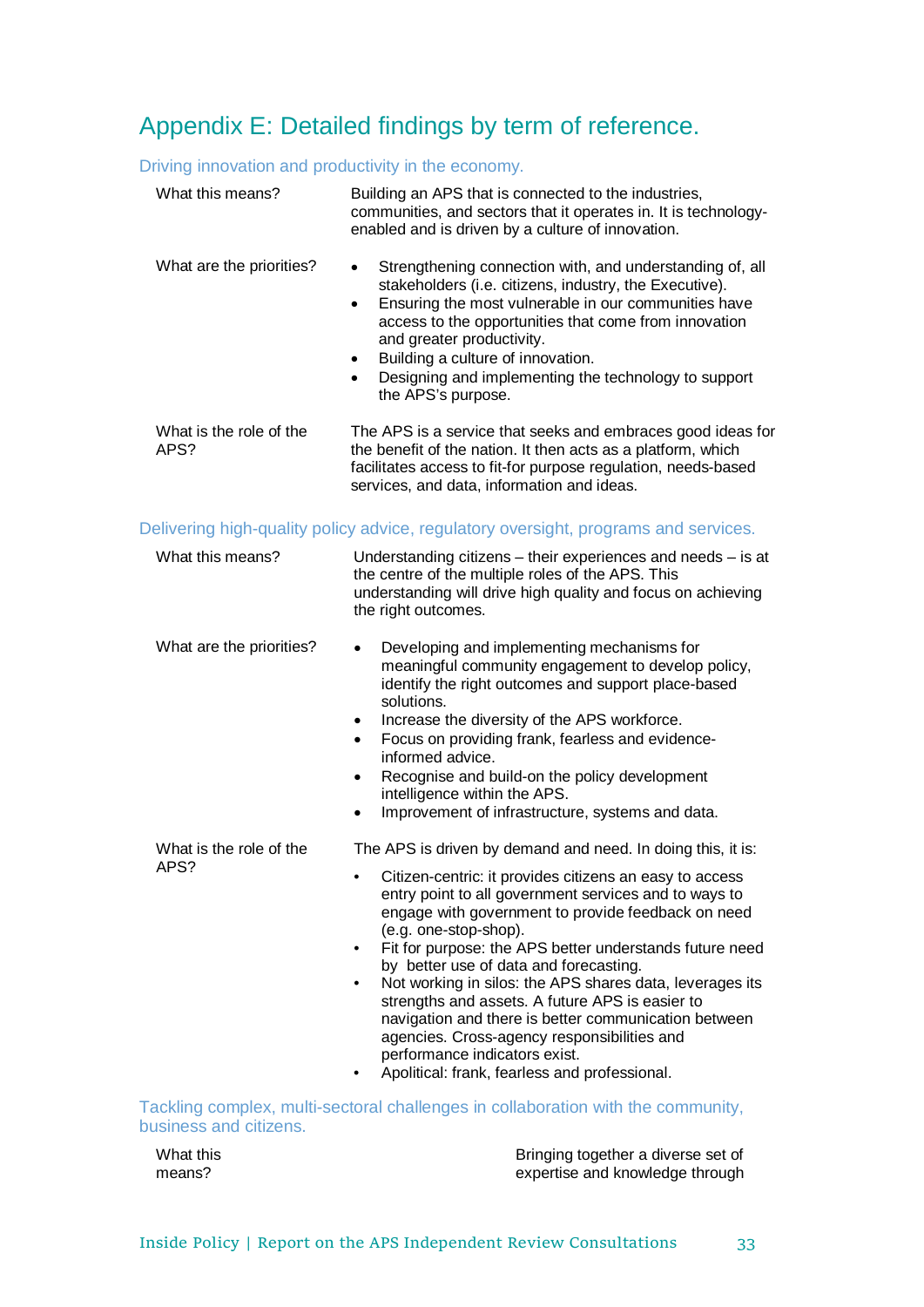What are the priorities?

What is the role of the APS?

collaboration with others (inside and outside of the APS) to solve problems and manage tensions.

- Building a better understanding of root causes of challenges.
	- Building a collective goal, which should centre on working towards equity.
	- Investing in technology and communication systems, which enables collaboration inside and outside of agencies and the APS.
	- Seamless service delivery to citizens through a single point of entry.
	- Building trust in the APS and government.
	- Building the evidence-base of solutions that work.

This requires the APS in 2030 to:

- Convene and collaborate: this includes developing an understanding of needs through research, knowing stakeholders, building effective relationships and meaningful consultation and participation.
- Govern: this includes having clear objectives, being open to learning from pilots and mistakes and ensuring probity in delivery and partnerships.
- Lead: this includes fully using our highly skilled, capable and empowered workforce to solve complex challenges rather than looking for outside expertise.
- Influence: this includes being a trusted source of advice.

Ensuring our domestic, foreign trade and security interests are coordinated and well managed.

| What this means?         | Australia's interests - economic, environmental, security,<br>community, trade – are protected as we are respected player<br>on the international stage. Australia also takes seriously its<br>humanitarian responsibilities. |
|--------------------------|-------------------------------------------------------------------------------------------------------------------------------------------------------------------------------------------------------------------------------|
| What are the priorities? | Maintaining our leadership position in the region.<br>$\bullet$<br>Building a common understanding of strategic goals and<br>$\bullet$<br>interests.                                                                          |
|                          | Sharing information, data, resourcing and innovation<br>$\bullet$<br>across the APS.                                                                                                                                          |
|                          | Removing red tape.<br>$\bullet$                                                                                                                                                                                               |
|                          | Protecting information and trade routes, security of<br>$\bullet$<br>economic and other interests.                                                                                                                            |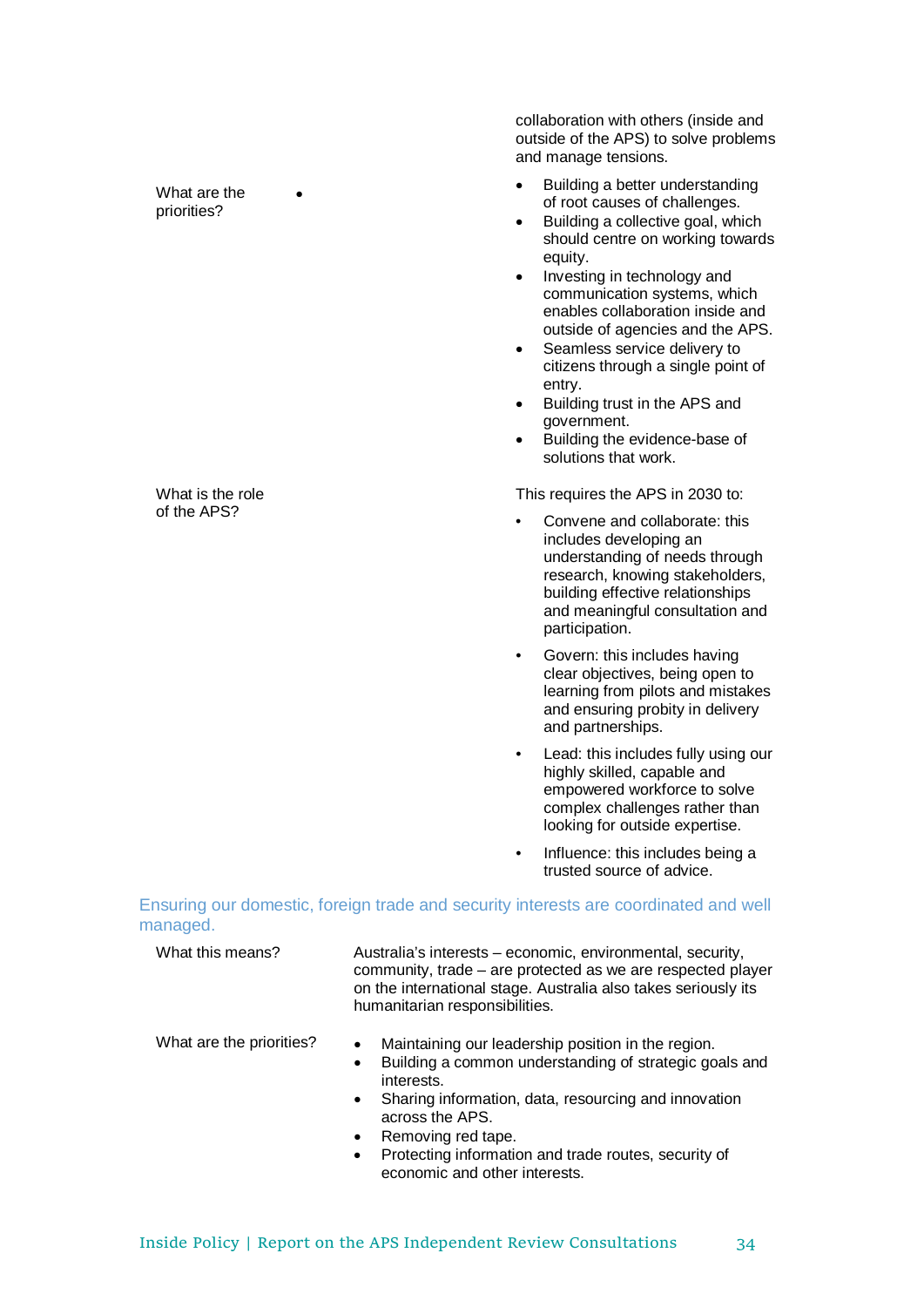|                                 | Building our scientific and technological capability.                                                                                                                                                                                                                                                                                                                                                              |
|---------------------------------|--------------------------------------------------------------------------------------------------------------------------------------------------------------------------------------------------------------------------------------------------------------------------------------------------------------------------------------------------------------------------------------------------------------------|
| What is the role of the<br>APS? | This requires the APS in 2030 to:                                                                                                                                                                                                                                                                                                                                                                                  |
|                                 | Build networks & relationships: this includes promoting<br>our work in the region to enhance stability, understanding<br>the difference between real need and the political<br>agenda, and sharing expertise, data, resources across<br>the region.                                                                                                                                                                |
|                                 | Protect the national interest: this includes future proofing,<br>$\bullet$<br>providing sound policy advice, analysing risk, being an<br>innovation nation and protecting our ICT assets.                                                                                                                                                                                                                          |
|                                 | Co-ordinate responses: this includes understanding and<br>٠<br>sharing goals and building the infrastructure and<br>regulation to support our efforts.                                                                                                                                                                                                                                                             |
|                                 | Build our diplomatic capability.                                                                                                                                                                                                                                                                                                                                                                                   |
|                                 | Improving citizens' experience of government and delivering fair outcomes for them.                                                                                                                                                                                                                                                                                                                                |
| What this means?                | All citizens can easily access the services they need when<br>they need them, in the way they choose. Particular groups -<br>Indigenous Australians, seniors and people from culturally and<br>linguistically diverse backgrounds - are well served. The<br>citizen experience is underpinned by trust in government.                                                                                              |
| What are the priorities?        | Changing the culture of the APS to focus on the citizen.<br>$\bullet$<br>Engaging with the public to understand, and keep up with,<br>$\bullet$<br>expectations.<br>Simplifying access to services and reducing wait times.<br>$\bullet$<br>(re)Building trust between citizens and government.<br>$\bullet$<br>Stabilising the APS including reducing / negating<br>$\bullet$<br>machinery of government changes. |
| What is the role of the<br>APS? | Trust in the APS was seen as central for improving citizens'<br>experience. To enable trust to be built, the APS must be open<br>and transparent especially regarding the collection and use of<br>citizens' data. Other important areas of focus include:                                                                                                                                                         |
|                                 | Citizen needs: understanding citizens' needs, showing<br>leadership, co-designing, collaborating and researching to<br>inform policy.                                                                                                                                                                                                                                                                              |
|                                 | Service: offering choice and control, leveraging technology<br>$\bullet$<br>to enable access to services and ensuring seamless,<br>simple and equal access across all levels of government.                                                                                                                                                                                                                        |
|                                 | For the most vulnerable in our community, ensuring<br>٠<br>access to services and their needs are fully met.                                                                                                                                                                                                                                                                                                       |
|                                 | Build capability of employees to be citizen centric.<br>٠                                                                                                                                                                                                                                                                                                                                                          |
|                                 | Build digital expertise, privacy.                                                                                                                                                                                                                                                                                                                                                                                  |
| responsibilities.               | Acquiring and maintaining the necessary skills and expertise to fulfil its                                                                                                                                                                                                                                                                                                                                         |
| What this means?                | The best talent is recruited for alignment to APS values and<br>possessing a set of core skills. The APS is a liquid workforce,<br>moving across agencies, sectors, opportunities, locations<br>and roles.                                                                                                                                                                                                         |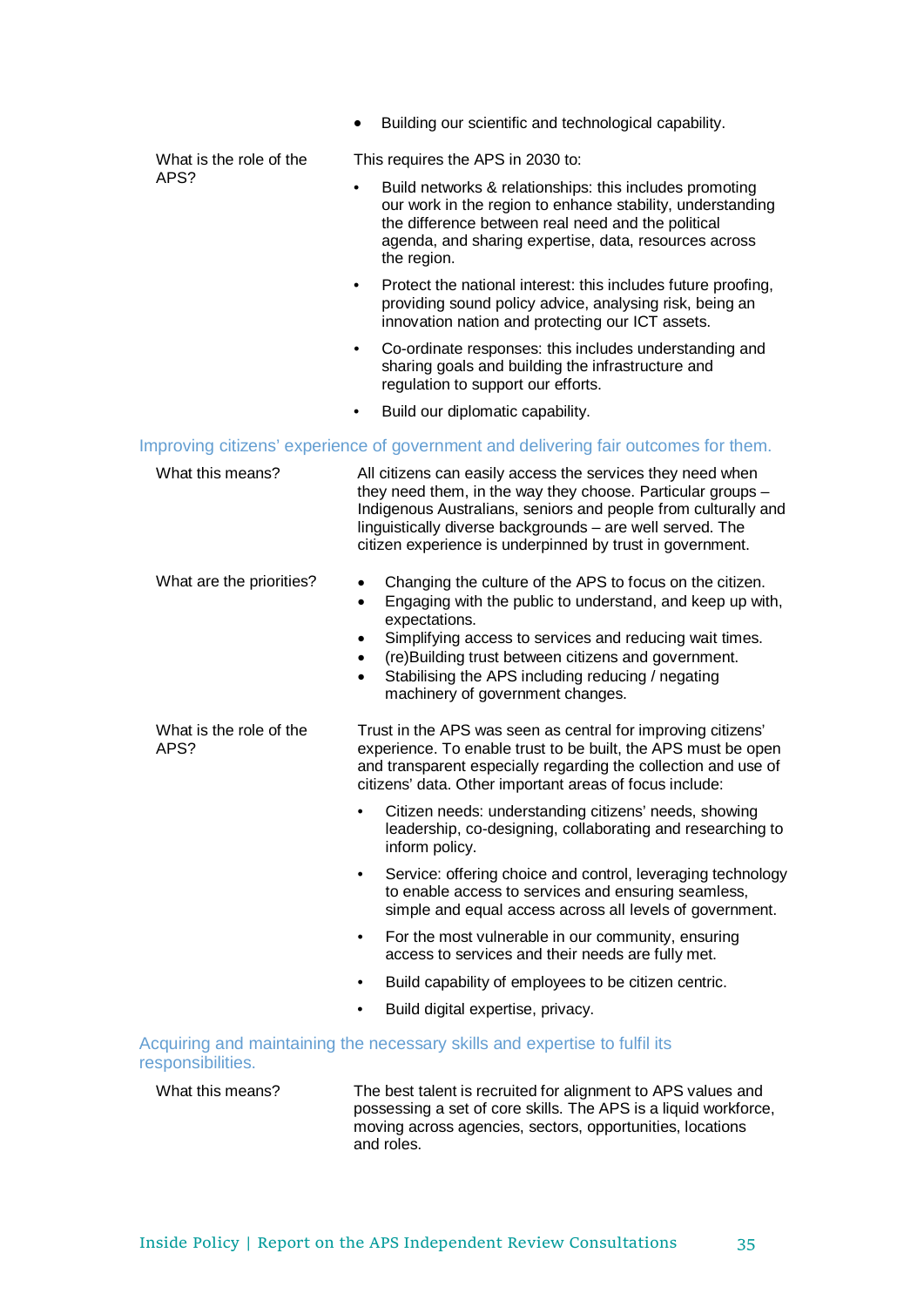| What are the priorities? | Creating an APS that is an Employer of Choice.<br>Developing a workforce Roadmap to 2030, including<br>identifying the future skills required and how to attract<br>and manage the talent with these skills.<br>Developing the skills set of and career pathways for<br>existing staff, including leadership development.<br>Identifying core skills that all APS employees should<br>possess.<br>Building the APS employee base rather than contracting<br>out expertise and labour. |
|--------------------------|---------------------------------------------------------------------------------------------------------------------------------------------------------------------------------------------------------------------------------------------------------------------------------------------------------------------------------------------------------------------------------------------------------------------------------------------------------------------------------------|
| What is the role of the  | The APS by 2030 will need to focus on:                                                                                                                                                                                                                                                                                                                                                                                                                                                |
| APS?                     | Skills & Training: audit / identify skills, shared skills<br>across the APS, build 'in-house' subject expertise<br>(specialist teams), mentor and succession plan provide<br>incentives to keep skills / experienced workers and<br>recruit for innovation (APS as preferred employer).                                                                                                                                                                                               |
|                          | Core skills: use of and ability to leverage technology is a<br>minimum standard for all APS employees. Skills held by<br>APS employees are transferable between sectors (i.e.<br>public, private, not for profit etc).                                                                                                                                                                                                                                                                |
|                          | Culture: there is One APS that is respected. The culture<br>embraces change, risk, collaboration and agility.                                                                                                                                                                                                                                                                                                                                                                         |
|                          | Mobility: is embraced and supported including within<br>branches /service lines, the APS, as well as across<br>industry and non-government organisations. Mobility is<br>important to bring in different thinking and improve our<br>understanding of evidence base. Factors that currently<br>facilitated or hindered mobility (e.g. culture, structures,<br>favourable conditions / golden handcuffs / defined<br>benefits superannuation, feeling too comfortable).                |
|                          | Complex challenges: are addressed through pilot testing<br>(ATO offered as a good example), and has a culture of<br>trying something and learning from failure (rather than<br>having a very compliance-based culture).                                                                                                                                                                                                                                                               |
|                          | Diversity: Indigenous Australians, people with disability,<br>aging population - reflective of the communities we<br>serve.                                                                                                                                                                                                                                                                                                                                                           |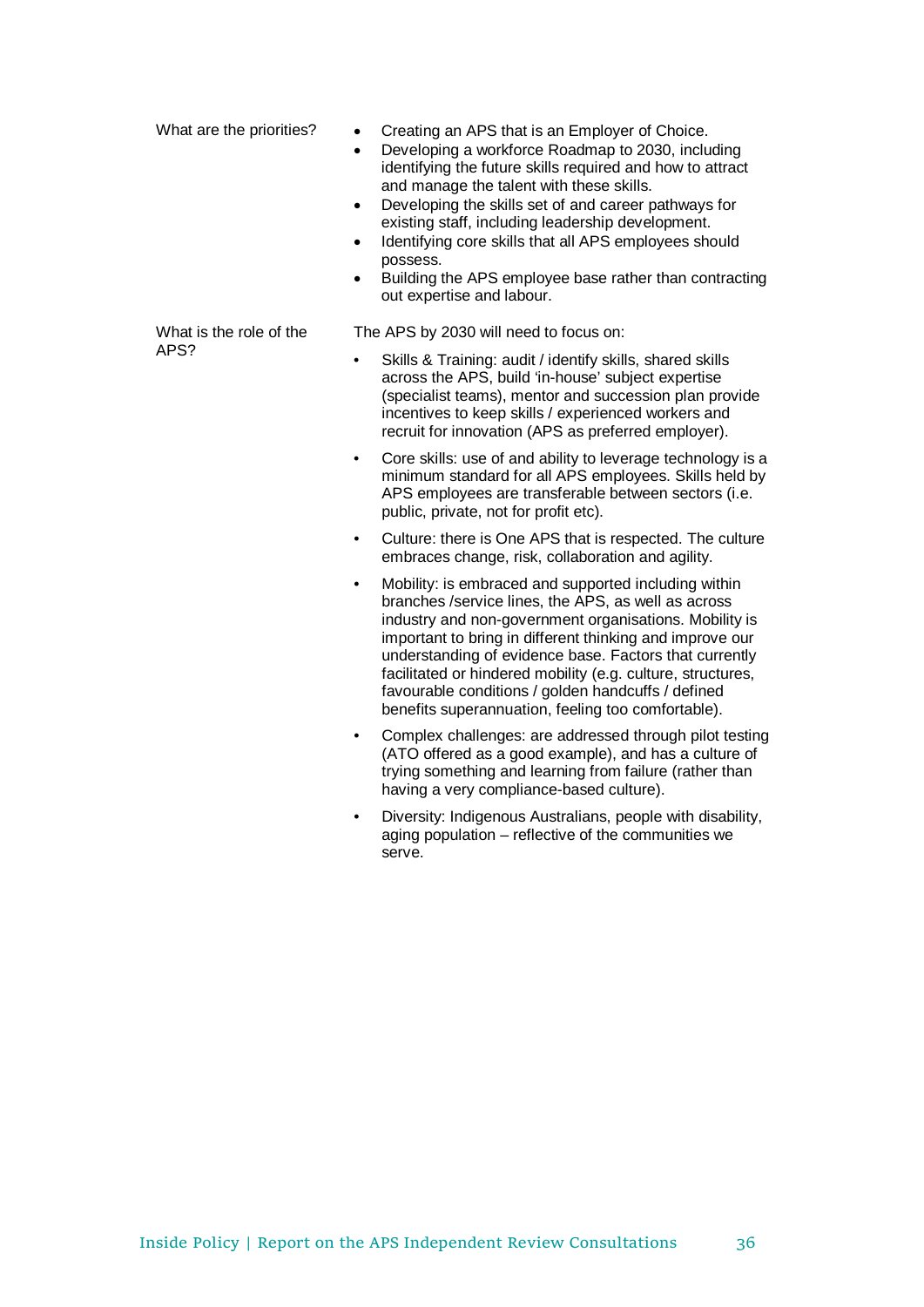## Appendix F: Detailed findings by end-state.

## United in a collective endeavour.

| What this means?  | Employees interpreted this end-state through multiple lenses:                                                                                                                                                                                                                                                                                                              |
|-------------------|----------------------------------------------------------------------------------------------------------------------------------------------------------------------------------------------------------------------------------------------------------------------------------------------------------------------------------------------------------------------------|
|                   | The purpose and outcomes to be achieved – this should<br>٠<br>be shared across the APS.<br>The way the APS operates – collaboration and<br>٠<br>movement across agencies should be easier.<br>The relationships the APS has with other levels of<br>$\bullet$<br>governments and the public – there should be shared<br>objectives.                                        |
|                   | The "collective endeavour" most employees thought the APS<br>should pursue is to make Australia a better place.                                                                                                                                                                                                                                                            |
| Does it resonate? | While the spirit and intent of the end-state resonated, the<br>language did not. One APS has stronger resonance and a<br>clearer meaning for APS employees.                                                                                                                                                                                                                |
| Key ideas:        | The range of ideas provided can be distilled into the One APS<br>concept. This involves building a shared strategy (including<br>purpose) across the APS, having standardised systems,<br>policies and frameworks across the APS, one pay<br>classification structure and workforce practices and a unified<br>communication, technology and information sharing platform. |

## World-class policy, regulatory and delivery performance.

| What this means?  | Employees interpreted this end-state as relating to the core<br>purpose of the APS – to develop and implement policy, regulate<br>and deliver essential services in the Australian public interest.<br>Concepts of evidence-informed and driven by citizens' needs<br>(especially our most vulnerable citizens) were important to this<br>work.                                              |
|-------------------|----------------------------------------------------------------------------------------------------------------------------------------------------------------------------------------------------------------------------------------------------------------------------------------------------------------------------------------------------------------------------------------------|
| Does it resonate? | While the spirit and intent of the end-state resonated, the<br>language did not. Employees reacted strongly against the idea<br>of comparing the APS to other countries rather than a<br>benchmark of best serving the Australian public interest. All<br>agreed that an end-state should be framed around policy and<br>regulation in the Australian public interest being core to the APS. |
| Key ideas:        | The range of ideas provided can be distilled into three areas:                                                                                                                                                                                                                                                                                                                               |
|                   | 1. Applying user-centred design approaches to services<br>and policies.                                                                                                                                                                                                                                                                                                                      |
|                   | Investing in building the internal policy expertise and<br>2.<br>capability within the APS.                                                                                                                                                                                                                                                                                                  |
|                   | Building more cross-government / whole-of-government<br>3.<br>priorities, policies and programs.                                                                                                                                                                                                                                                                                             |

### A trusted and respected partner.

What this means? Employees saw that trust is built from being impartial and apolitical while also being transparent about decisions that are made by the APS. Bring trusted by the public is critical. To achieve this, co-design, collaboration and higher levels of engagement with the public is required. The APS should be